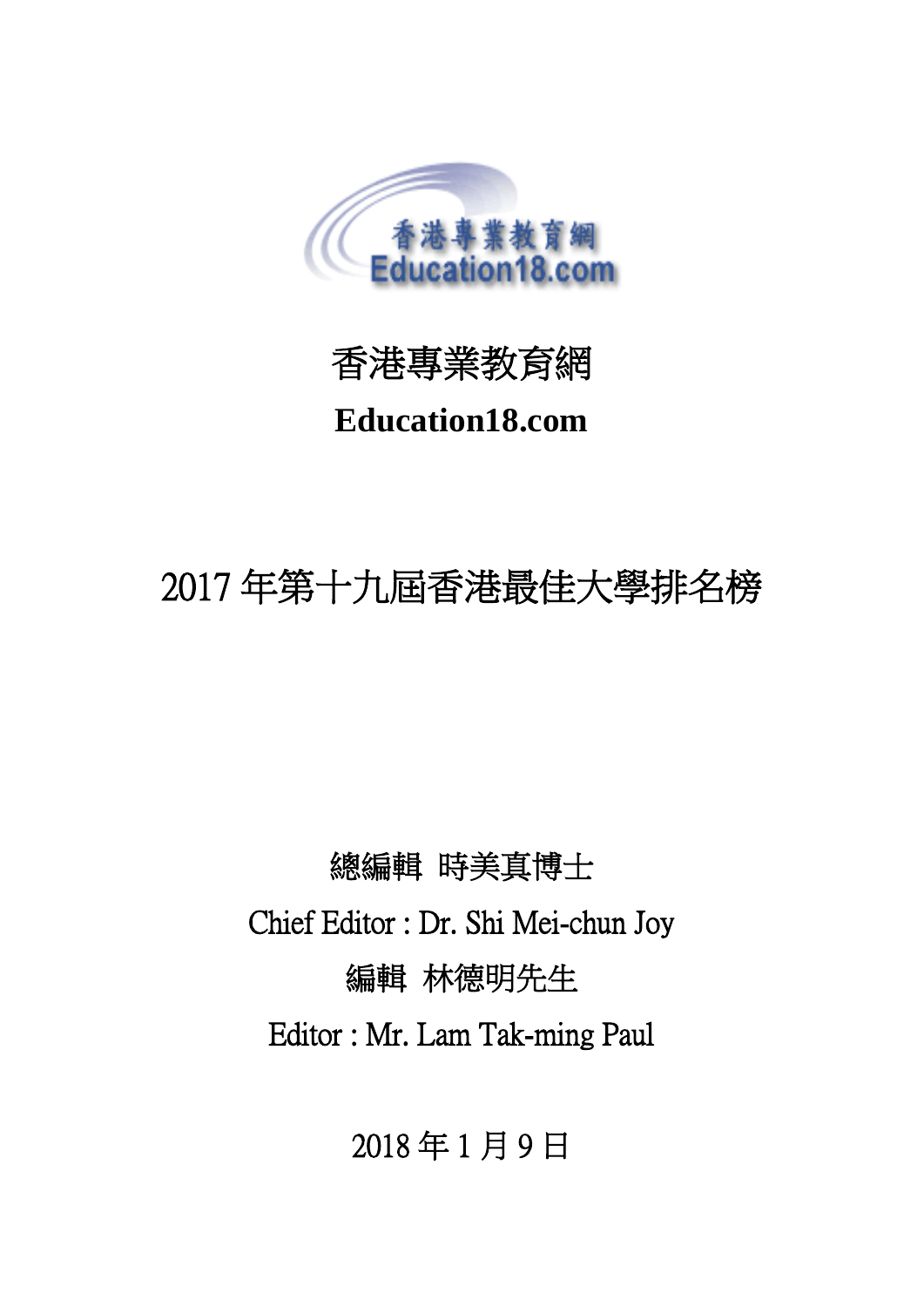| 簡介                                                           | (1)       |
|--------------------------------------------------------------|-----------|
| 分析                                                           | (2)       |
| A1. 香港最佳大學 按 專業教育網 調査結果排名 (教育網排名榜)                           | (3)       |
| A2. 香港最佳大學 按 <u>專業教育網</u> 及 <u>香港大學民意研究計劃</u> 調查結果排名 (綜合排名榜) | (4)       |
| A3. 香港最佳大學 按 香港大學民意研究計劃 調査結果排名 (民意排名榜)                       | (5)       |
| <u>香港最佳大學校長</u> 按 <u>香港大學民意研究計劃</u> 調查結果排名 ( <u>民意排名榜</u> )  | (6)       |
| A4. 香港最佳大學 按 香港大學民意研究計劃中學校長 調査結果排名 (學界排名榜)                   | (7)       |
| <u>香港最佳大學校長</u> 按 香港大學民意研究計劃中學校長 調査結果排名 ( <u>學界排名榜</u> )     | (8)       |
| 本港大學畢業生最缺乏的能力及調査結果數據分析<br><b>B.</b>                          | $(9-11)$  |
| 詳細報告                                                         | $(12-29)$ |
| 附錄 1 香港各大學排名詳細計算表                                            | $(13-14)$ |
| 附錄 2 入學收生成績結果                                                | $(15-16)$ |
| 研究成功申請率與撥款額<br>附錄 3                                          | $(17-25)$ |
| 附錄 4 研究作品成果表現                                                | $(26-27)$ |
| 附錄 5 大學教師學生比率                                                | (28)      |
| 附錄 6 大學圖書、期刊和電子資源數量                                          | (29)      |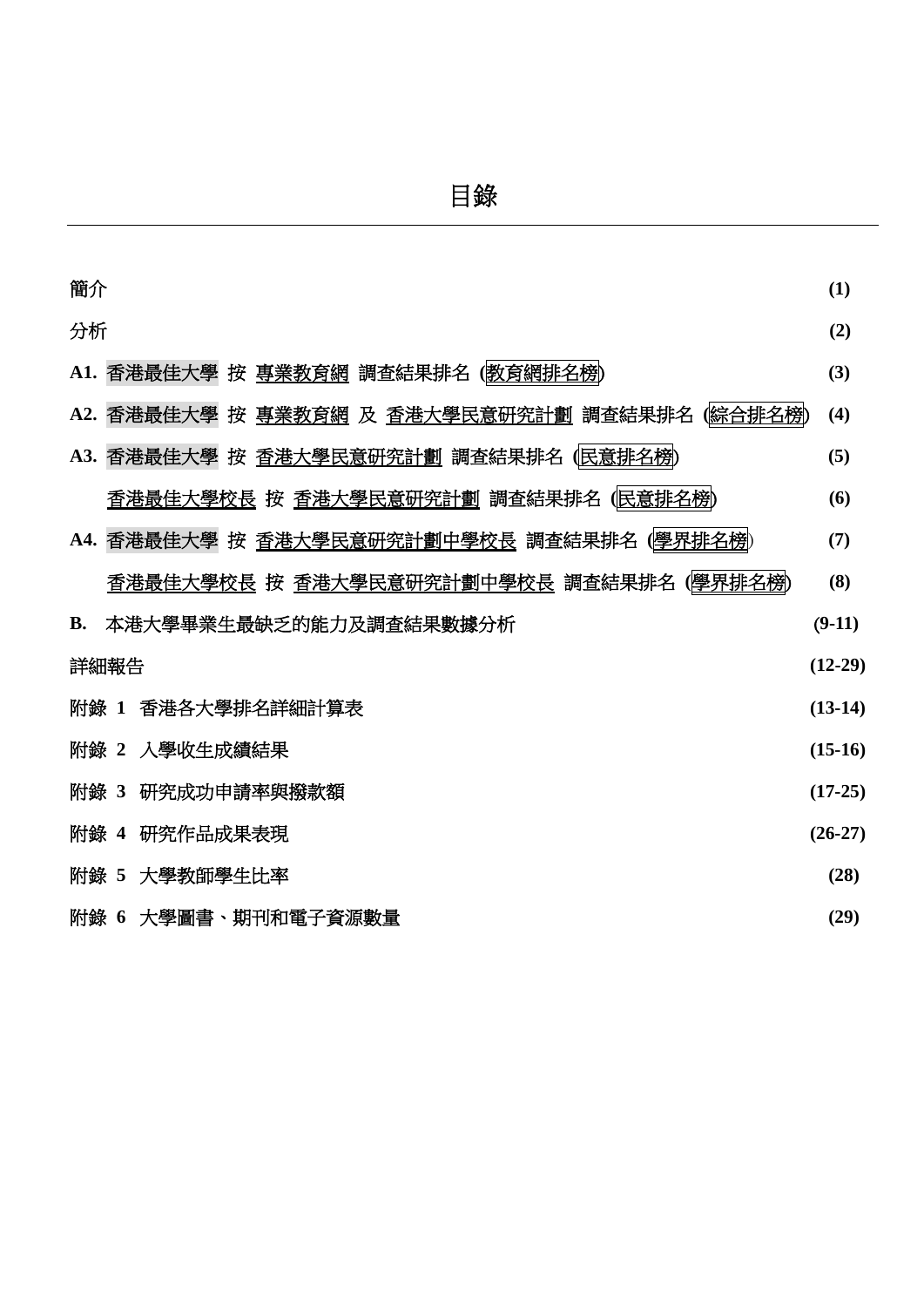## 香港專業教育網

# **Education18.com**

## 2017 年第十九屆香港最佳大學排名榜

#### 簡介:

香港專業教育網 (Education18.com) 及 香港大學民意研究計劃 (HKUPOP) 每年 發表的香港最佳大學排名榜,深受各界重視,並為學生升學的重要參考資料。

#### 調查目的:

- 表揚各大學在教學、學術研究和對社會貢獻等各方面的表現
- 為準備入大學的同學提供一份具參考價值的入學資料
- 為大眾提供各大學表現的參考資料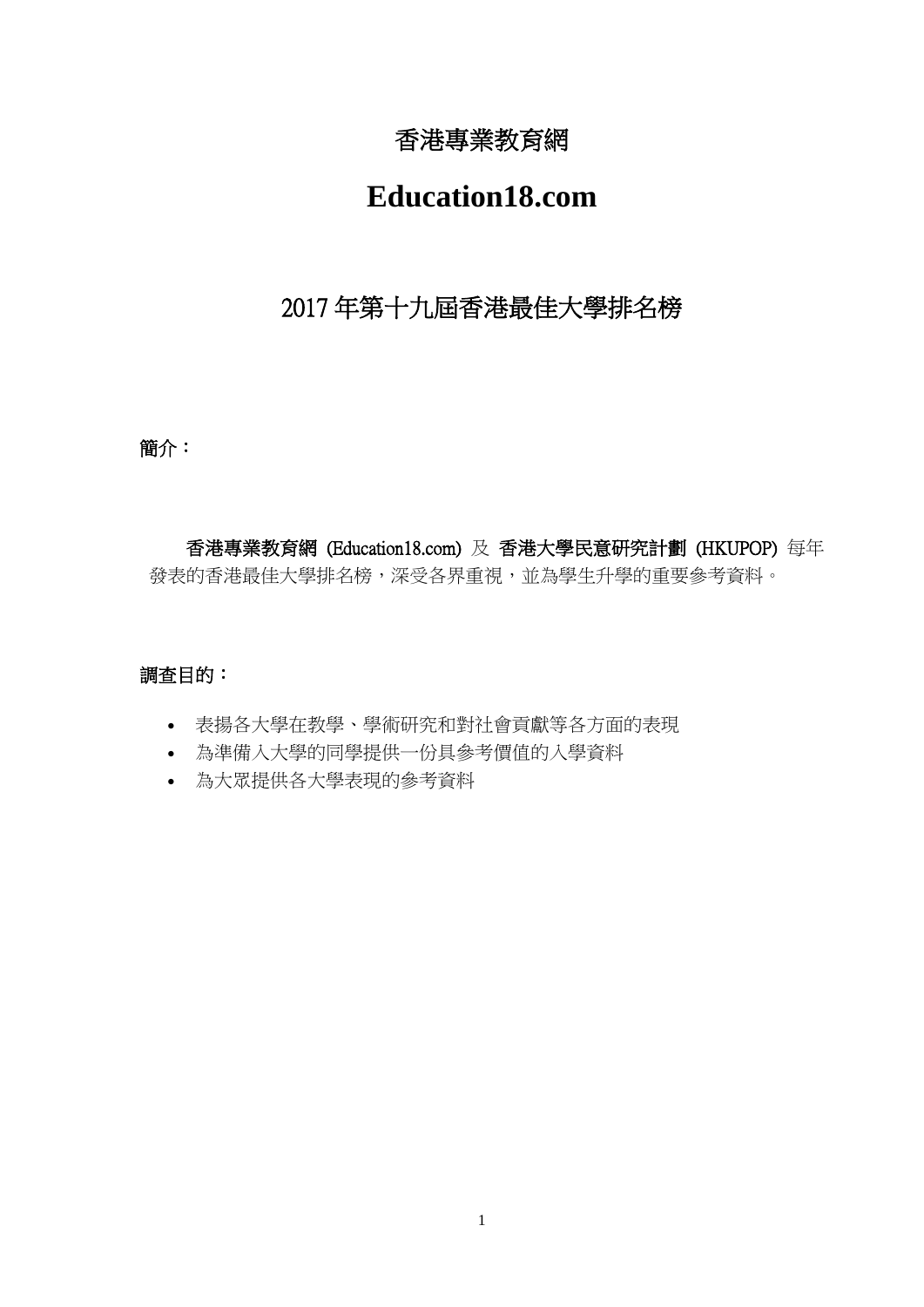$$
\fbox{3.5cm}
$$

#### 本榜排名分四大類別:

- (A1) 按各大學在收生成績、研究成功申請率與撥款額、研究作品成果表現、師生人 數比例及藏書量數據作出之「<mark>教育網排名榜</mark>」
- (A2) 綜合教育網數據與民意調查結果所得的「綜合排名榜」
- (A3) 按香港大學民意調查結果所得的「民意排名榜」
- (A4) 按中學校長調查結果所得的「學界排名榜」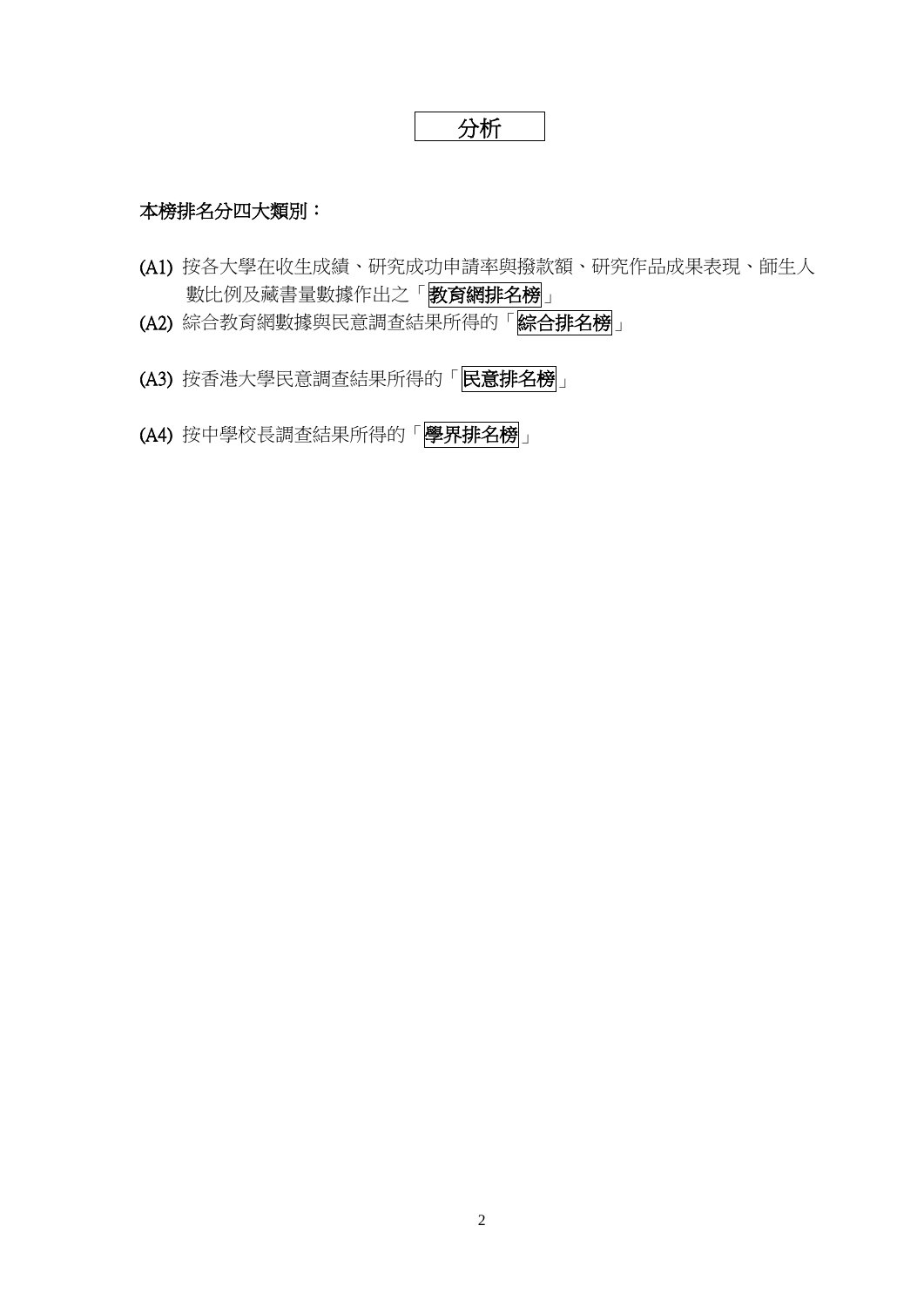本年將由四個角度對本港大學作出四項排名,分別是:

A1. 香港最佳大學按專業教育網調查結果排名 (按 **2017** 數據)

教育網排名榜

由以下五項總結排名:

| 項目          | (%)百分比     |
|-------------|------------|
| 入學收生成績結果    | 35         |
| 研究成功申請率與撥款額 | 30         |
| 研究作品成果表現    | 14         |
| 教師學生人數比率    | 14         |
| 圖書和電子資源收藏量  |            |
| 總分          | <b>100</b> |

\*詳細分數資料列於附件 I-VI

| 2017年排名     | 大學     | 2016年排名     |
|-------------|--------|-------------|
| (按 2017 數據) |        | (按 2016 數據) |
|             | 香港大學   |             |
| 2           | 香港中文大學 | 3           |
| 3           | 香港科技大學 | 2           |
|             | 香港理工大學 | 4           |
| 5           | 香港城市大學 | 5           |
| 6           | 香港浸會大學 | 6           |
|             | 香港教育大學 |             |
| 8           | 嶺南大學   | 8           |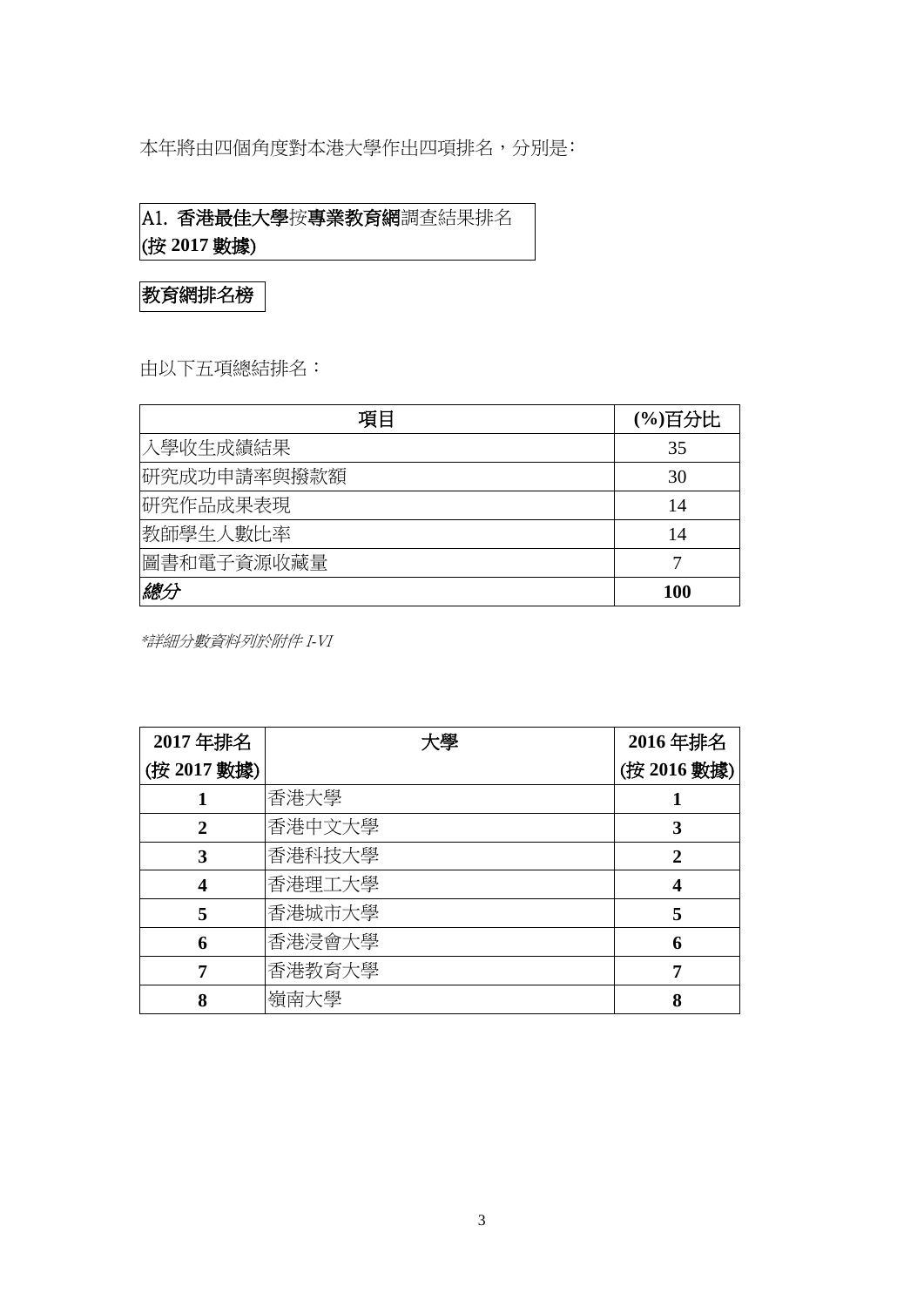## A2. 香港最佳大學按專業教育網及香港大學民意研究計劃調查結果排名 (按 **2017** 數據)

綜合排名榜

由以下七項總結排名:

| 項目          | (%)百分比     |
|-------------|------------|
| 大學整體表現評估    | 20         |
| 入學收生成績結果    | 20         |
| 研究成功申請率與撥款額 | 20         |
| 畢業生表現       | 10         |
| 研究作品成果表現    | 10         |
| 教師學生比率      | 10         |
| 圖書和電子資源收藏量  | 10         |
| 總分          | <b>100</b> |

\*詳細分數資料列於附件 I-VI 及香港大學民意研究計劃調查報告

| 2017年排名     | 大學     | 2016年排名     |
|-------------|--------|-------------|
| (按 2017 數據) |        | (按 2016 數據) |
|             | 香港中文大學 | 3           |
| 2           | 香港大學   |             |
| 3           | 香港科技大學 | $\mathbf 2$ |
|             | 香港理工大學 | 4           |
| 5           | 香港城市大學 | 5           |
| 6           | 香港浸會大學 | 6           |
|             | 香港教育大學 |             |
| 8           | 嶺南大學   | 8           |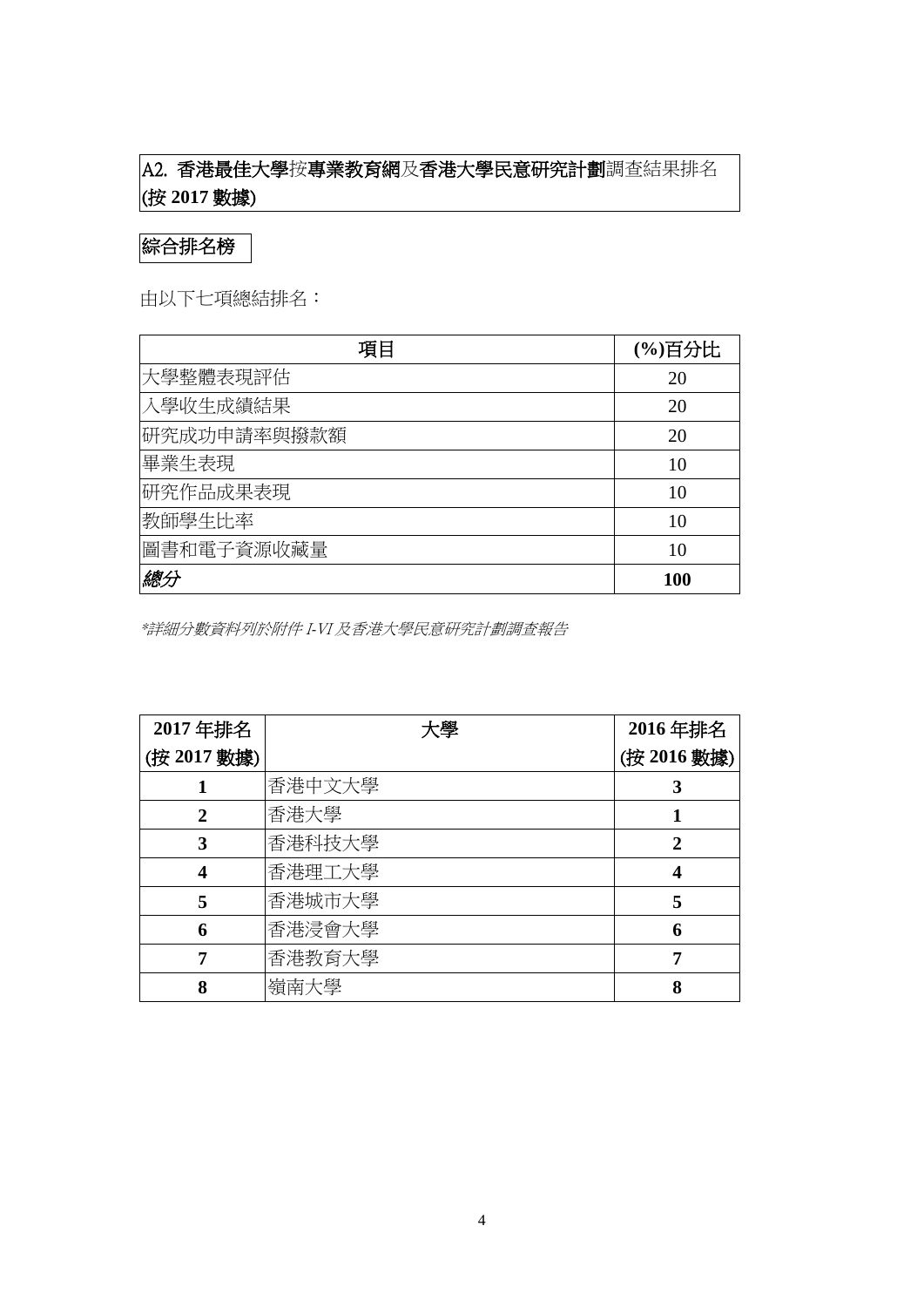## A3. 香港最佳大學按香港大學民意研究計劃調查結果排名

## 民意排名榜

| 2017年排名 | 大學     | 2016年排名      |
|---------|--------|--------------|
|         | 香港科技大學 |              |
| 2       | 香港中文大學 | $\mathbf{2}$ |
| 3       | 香港大學   | 3            |
| 4       | 香港理工大學 | 4            |
| 5       | 香港浸會大學 | 5            |
| 6       | 香港城市大學 | 6            |
| 7       | 香港教育大學 | 7            |
| 8       | 香港公開大學 | 10           |
| 9       | 香港樹仁大學 | 8            |
| 10      | 嶺南大學   | 9            |

| 大學     |                         |    | 2017 2016 2015 2014 2013 2012 2011 2010 2009 2008 2007 2006 2005 2004 |    |                  |                |                |   |   |   |   |                |   |   |
|--------|-------------------------|----|-----------------------------------------------------------------------|----|------------------|----------------|----------------|---|---|---|---|----------------|---|---|
|        | 排名                      |    | 排名 排名 排名 排名 排名 排名 排名 排名 排名 排名 排名 排名                                   |    |                  |                |                |   |   |   |   |                |   |   |
| 香港科技大學 | 1                       |    | 3                                                                     | 3  | 3                | 3              | 3              | 3 | 3 | 3 | 3 | 3              | 3 | 3 |
| 香港中文大學 | 2                       | 2  | $\overline{2}$                                                        | 2  | $\overline{2}$   | $\overline{2}$ | $\overline{2}$ | 2 | 2 | 2 | 2 | $\overline{2}$ | 2 | 2 |
| 香港大學   | 3                       | 3  | 1                                                                     | 1  | 1                |                | 1              | 1 | 1 | 1 | 1 | 1              | 1 | 1 |
| 香港理工大學 | $\overline{\mathbf{4}}$ | 4  | 4                                                                     | 4  | $\boldsymbol{4}$ | 4              | 4              | 4 | 4 | 4 | 4 | 4              | 4 |   |
| 香港浸會大學 | 5                       | 5  | 6                                                                     | 5  | 5                | 5              | 5              | 5 | 5 | 5 | 5 | 5              | 5 | 5 |
| 香港城市大學 | 6                       | 6  | 5                                                                     | 6  | 6                | 6              | 6              | 6 | 6 | 6 | 6 | 6              | 6 | 6 |
| 香港教育大學 | 7                       | 7  | 7                                                                     | 7  | 7                | 7              | 7              | 7 | 7 | 7 | 7 | 7              | 7 | 7 |
| 香港公開大學 | 8                       | 10 | 10                                                                    | 10 | 10               | 10             | 10             |   |   |   |   |                |   |   |
| 香港樹仁大學 | $\boldsymbol{9}$        | 8  | 8                                                                     | 8  | 9                | 9              | 9              | 9 | 9 |   |   |                |   |   |
| 嶺南大學   | 10                      | 9  | 9                                                                     | 9  | 8                | 8              | 8              | 8 | 8 | 8 | 8 | 8              | 8 | 8 |

\*詳細分數資料列於香港大學民意研究計劃調查報告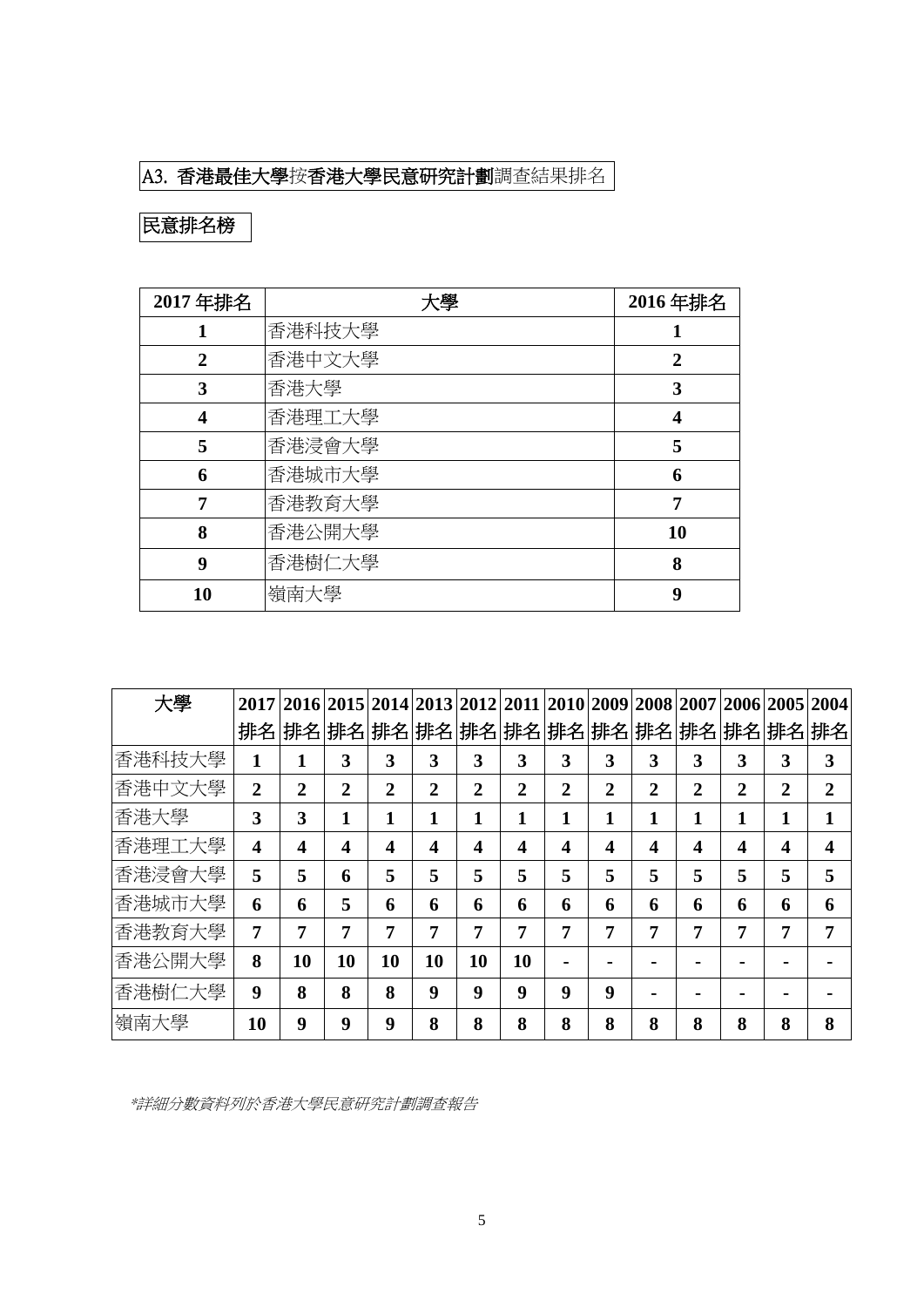## A3. 香港最佳大學按香港大學民意研究計劃調查結果排名

## 民意排名榜

## 香港最佳大學校長按香港大學民意研究計劃調查結果排名

| 2017年排名 | 校長           | 2016年排名 |
|---------|--------------|---------|
| 1       | 香港中文大學 沈祖堯教授 |         |
| 2       | 香港科技大學 陳繁昌教授 | 2       |
| 3       | 香港大學 馬斐森教授   | 3       |
| 4       | 香港理工大學 唐偉章教授 | 4       |
| 5       | 香港樹仁大學 胡鴻烈博士 |         |
| 6       | 香港教育大學 張仁良教授 | 5       |
| 7       | 香港浸會大學 錢大康教授 | 5       |
| 8       | 香港城市大學 郭 位教授 | 7       |
| 9       | 香港公開大學 黃玉山教授 | 8       |
| 10      | 嶺南大學 鄭國漢教授   | 9       |

\*詳細分數資料列於香港大學民意研究計劃調查報告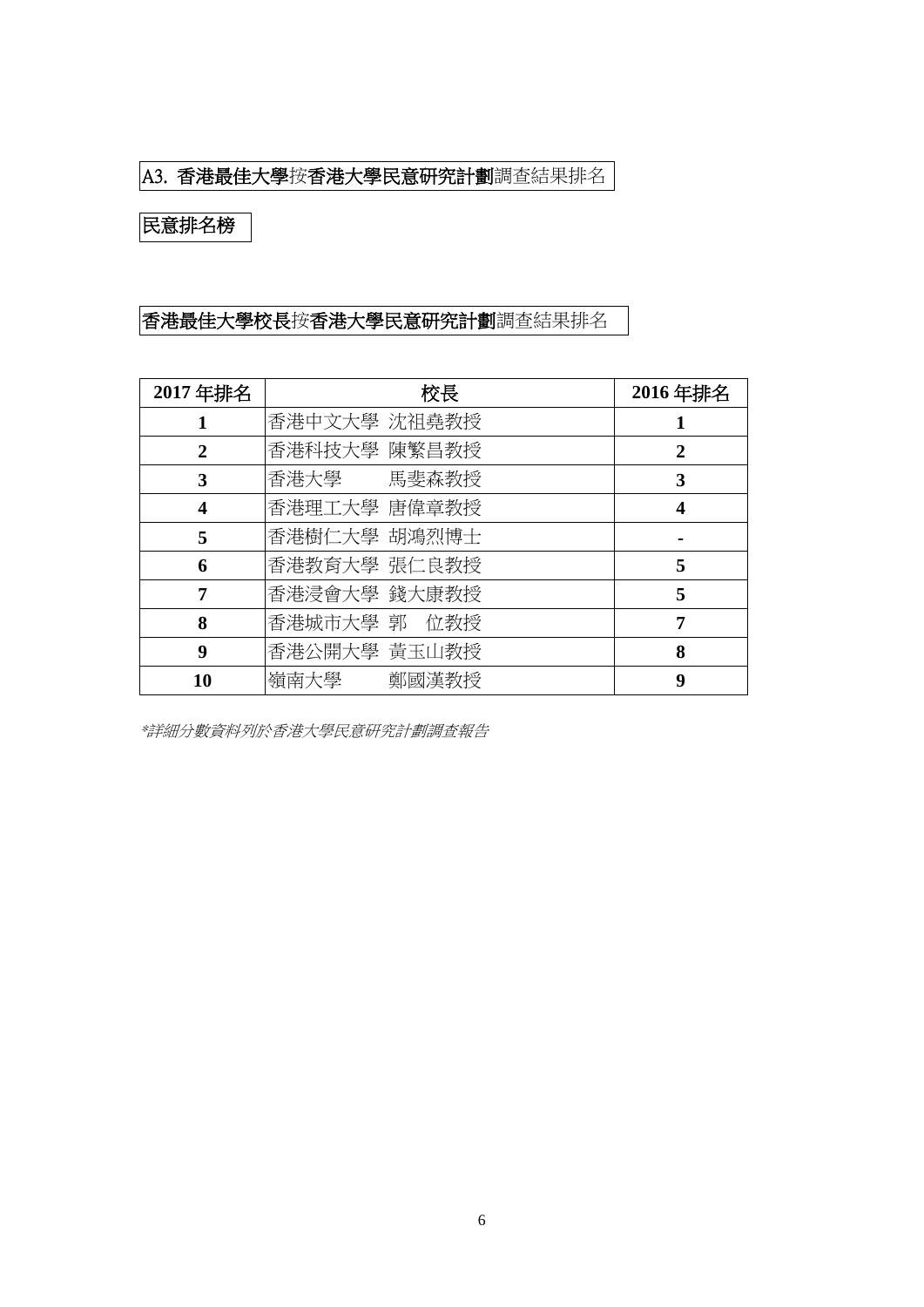## A4. 香港最佳大學按香港大學民意研究計劃中學校長調查結果排名

## 學界排名榜

| 2017年排名 | 大學     | 2016年排名 |
|---------|--------|---------|
|         | 香港中文大學 | 2       |
| 2       | 香港科技大學 | 3       |
| 3       | 香港大學   |         |
| 4       | 香港理工大學 | 4       |
| 5       | 香港城市大學 | 5       |
| 6       | 香港浸會大學 | 6       |
|         | 香港教育大學 | 7       |
| 8       | 嶺南大學   | 8       |
| 9       | 香港樹仁大學 | 9       |
| 10      | 香港公開大學 | 10      |

*\**詳細分數資料列於香港大學民意研究計劃中學校長調查報告

| 大學     |                |                | 2017 2016 2015 2014 2013 2012 2011 2010 2009 2008 |                |                |                |                |                  |                |                |
|--------|----------------|----------------|---------------------------------------------------|----------------|----------------|----------------|----------------|------------------|----------------|----------------|
|        |                |                | 排名 排名 排名 排名 排名 排名 排名 排名 排名                        |                |                |                |                |                  |                |                |
| 香港中文大學 | 1              | $\overline{2}$ | $\overline{2}$                                    | $\overline{2}$ | $\overline{2}$ | $\overline{2}$ | $\overline{2}$ | $\overline{2}$   | $\overline{2}$ | $\overline{2}$ |
| 香港科技大學 | $\overline{2}$ | 3              | 3                                                 | 3              | 3              | 3              | 3              | 3                | 3              | 3              |
| 香港大學   | 3              | 1              | 1                                                 | 1              | 1              | 1              | 1              | 1                | 1              |                |
| 香港理工大學 | 4              | 4              | 4                                                 | 4              | 4              | 4              | 4              | $\boldsymbol{4}$ | 4              | 4              |
| 香港城市大學 | 5              | 5              | 5                                                 | 5              | 5              | 5              | 5              | 5                | 5              | 5              |
| 香港浸會大學 | 6              | 6              | 6                                                 | 6              | 6              | 6              | 6              | 6                | 6              | 6              |
| 香港教育大學 | 7              | 7              | 7                                                 | 7              | 7              | 7              | 7              | 7                | 7              | 7              |
| 嶺南大學   | 8              | 8              | 8                                                 | 8              | 8              | 8              | 8              | 8                | 8              | 8              |
| 香港樹仁大學 | 9              | 9              | 9                                                 | 9              | 9              | 9              | 9              | 9                | 9              | 9              |
| 香港公開大學 | 10             | 10             | 10                                                | 10             | 10             | 10             | 10             |                  |                |                |

*\**詳細分數資料列於香港大學民意研究計劃中學校長調查報告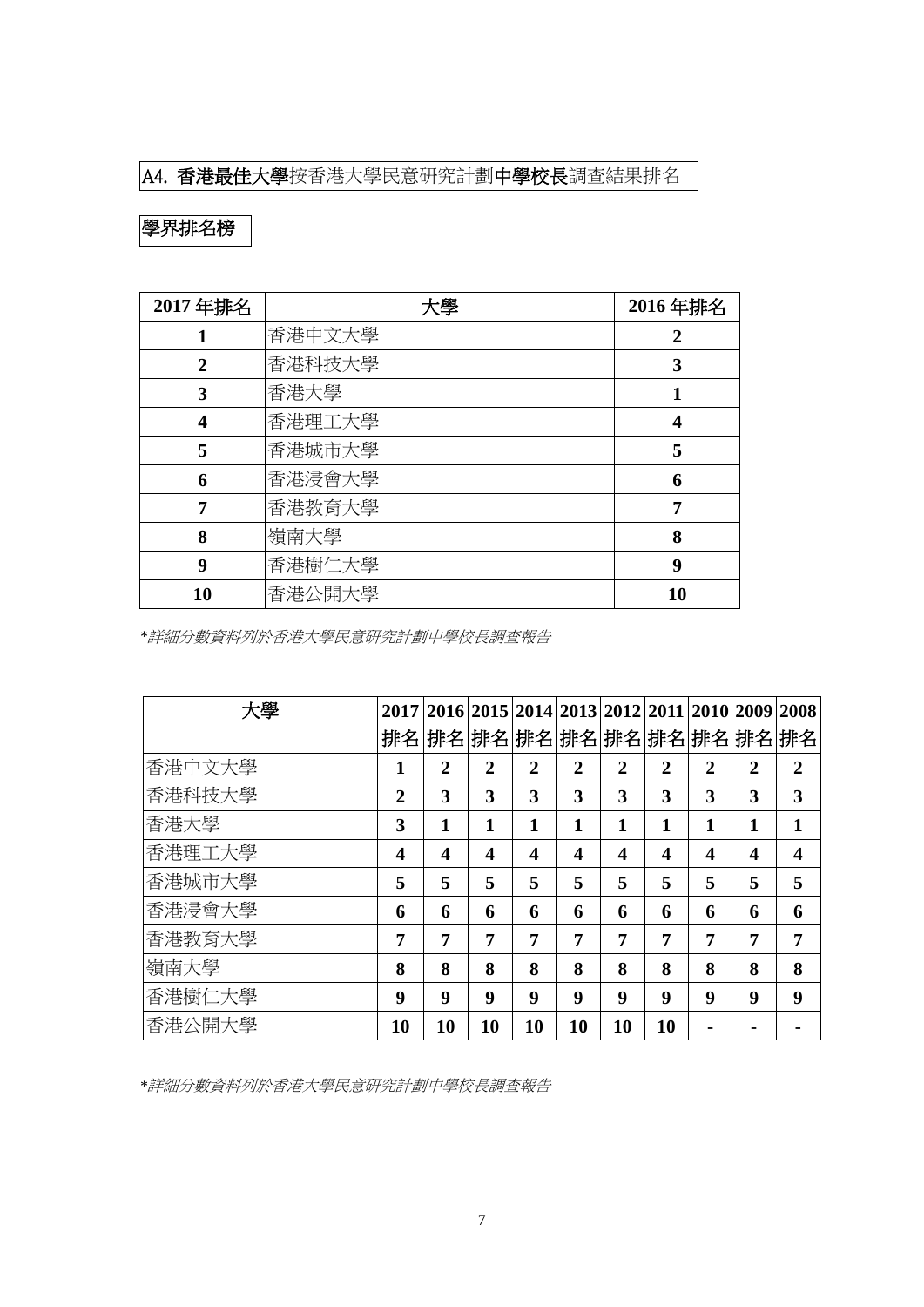#### A4. 香港最佳大學按香港大學民意研究計劃中學校長調查結果排名

### 學界排名榜

## 香港最佳大學校長按香港大學民意研究計劃中學校長調查結果排名

| 2017年排名      | 校長           | 2016年排名        |
|--------------|--------------|----------------|
|              | 香港中文大學 沈祖堯教授 |                |
| $\mathbf{2}$ | 香港科技大學 陳繁昌教授 | $\mathbf{2}$   |
| 3            | 香港大學 馬斐森教授   | $\overline{2}$ |
| 4            | 香港教育大學 張仁良教授 | 4              |
| 5            | 香港城市大學 郭 位教授 | 6              |
| 6            | 香港理工大學 唐偉章教授 | 5              |
| 7            | 香港浸會大學 錢大康教授 | 7              |
| 8            | 香港樹仁大學 胡鴻烈博士 |                |
| 9            | 香港公開大學 黃玉山教授 | 8              |
| 10           | 嶺南大學 鄭國漢教授   | 9              |

*\**詳細分數資料列於香港大學民意研究計劃中學校長調查報告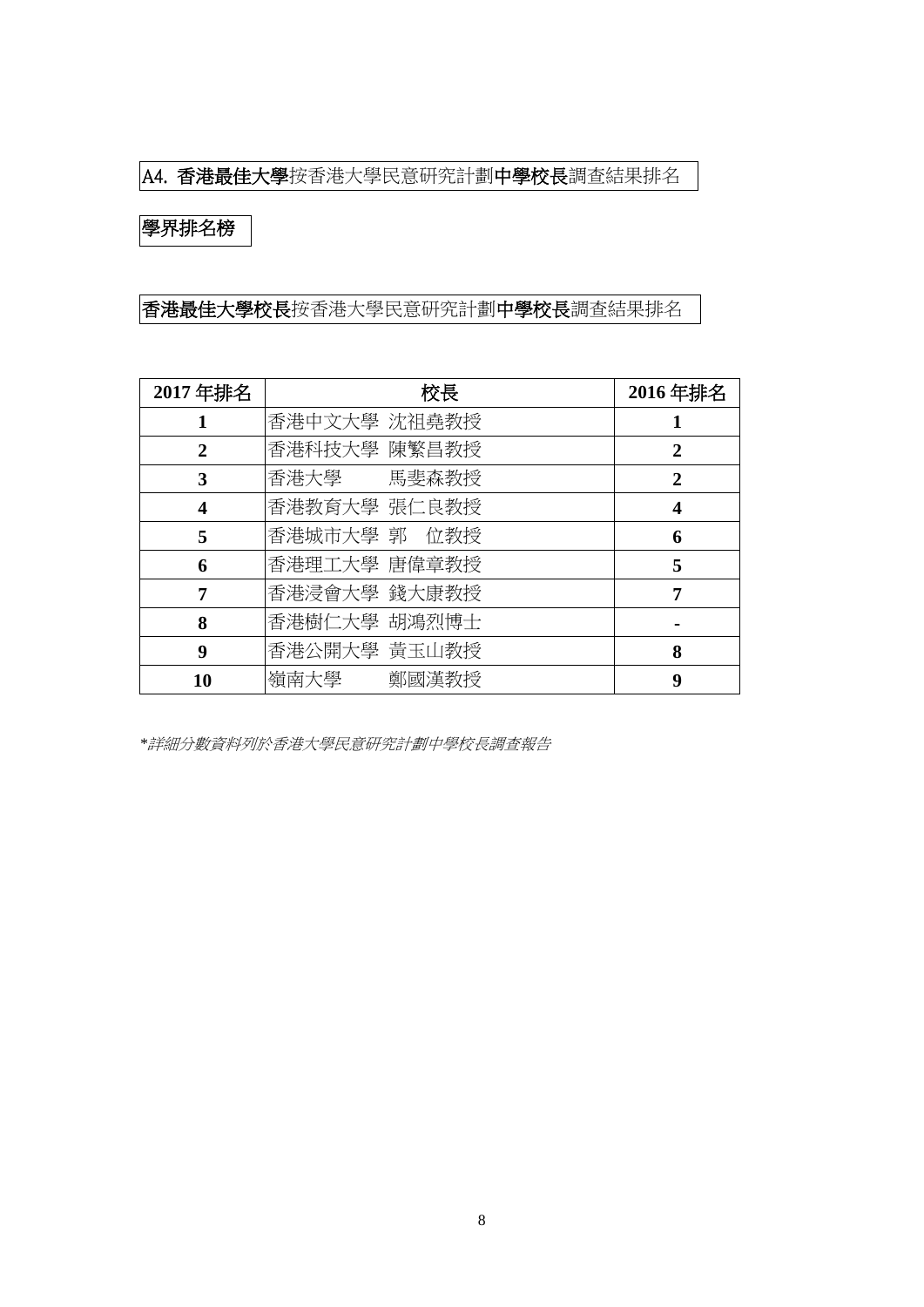### **B.** 本港大學畢業生最缺乏的能力

(此項調查不列為大學排名計分項目)

**Public Ranking Survey** 公眾人士調查排名

| <b>Deficiencies</b>    | 2017       | 2016  | 2015  | 2014  | 2013  | 2012  | 2011  | 2010  | 2009  | 2008  |
|------------------------|------------|-------|-------|-------|-------|-------|-------|-------|-------|-------|
| 大學畢業生缺乏的               | 排名         | 排名    | 排名    | 排名    | 排名    | 排名    | 排名    | 排名    | 排名    | 排名    |
| 能力                     |            |       |       |       |       |       |       |       |       |       |
| Social / interpersonal | 11.3%      | 12.9% | 13.8% | 10.5% | 13.5% | 13.3% | 11.9% | 12.5% | 11.7% | 12.4% |
| skills                 | <b>(1)</b> | (2)   | (1)   | (2)   | (2)   | (2)   | (2)   | (2)   | (4)   | (4)   |
| 待人接物態度                 |            |       |       |       |       |       |       |       |       |       |
| Conduct, honesty       | 11.1%      | 9.1%  | 10.8% | 6.5%  | 10.0% | 10.2% | 11.4% | 10.7% | 12.5% | 13.4% |
| 品德、誠實                  | (2)        | (5)   | (4)   | (5)   | (4)   | (3)   | (3)   | (3)   | (3)   | (3)   |
|                        |            |       |       |       |       |       |       |       |       |       |
| Work attitude (e.g.    | 10.0%      | 14.5% | 11.4% | 15.3% | 15.7% | 18.0% | 19.3% | 23.9% | 20.9% | 16.6% |
| serious, enthusiastic, | (3)        | (1)   | (2)   | (1)   | (1)   | (1)   | (1)   | (1)   | (1)   | (1)   |
| diligent, responsible, |            |       |       |       |       |       |       |       |       |       |
| motivated)             |            |       |       |       |       |       |       |       |       |       |
| 工作態度 (例如:              |            |       |       |       |       |       |       |       |       |       |
| 認真、熱誠、勤奮、              |            |       |       |       |       |       |       |       |       |       |
| 有責任感、上進)               |            |       |       |       |       |       |       |       |       |       |

\*2011 年前報告中的數據以 2010 年後香港大學民意研究計劃調查報告中的% of total sample 為依據

#### **School Principals Survey** 中學校長調查排名

| <b>Deficiencies</b><br>大學畢業生缺乏的<br>能力                                                                                       | 2017<br>排名   | 2016<br>排名   | 2015<br>排名   | 2014<br>排名   | 2013<br>排名   | 2012<br>排名   | 2011<br>排名   | 2010<br>排名      | 2009<br>排名   | 2008<br>排名   |
|-----------------------------------------------------------------------------------------------------------------------------|--------------|--------------|--------------|--------------|--------------|--------------|--------------|-----------------|--------------|--------------|
| Work attitude (e.g.<br>serious, enthusiastic,<br>diligent, responsible,<br>motivated)<br>工作態度 (例如:<br>認真、熱誠、勤奮、<br>有責任感、上進) | 62.0%<br>(1) | 59.5%<br>(2) | 54.7%<br>(2) | 70.8%<br>(1) | 57.9%<br>(2) | 63.8%<br>(1) | 67.0%<br>(1) | 65.0%<br>(1)    | 67.9%<br>(1) | 62.6%<br>(2) |
| Commitment to<br>society<br>對社會的承擔                                                                                          | 59.2%<br>(2) | 43.0%<br>(5) | 40.7%<br>(5) | 54.2%<br>(3) | 59.8%<br>(1) | 57.1%<br>(2) | 53.2%<br>(2) | $63.2\%$<br>(2) | 62.5%<br>(2) | 63.5%<br>(1) |
| Social / interpersonal<br>skills<br>待人接物態度                                                                                  | 52.1%<br>(3) | 54.4%<br>(3) | 62.8%<br>(1) | 61.5%<br>(2) | 41.1%<br>(5) | 52.4%<br>(3) | 51.4%<br>(3) | 51.3%<br>(4)    | 42.9%<br>(5) | 47.8%<br>(5) |

\*2011 年前報告中的數據以 2010 年後香港大學民意研究計劃中學校長調查報告中的% of total sample 為依據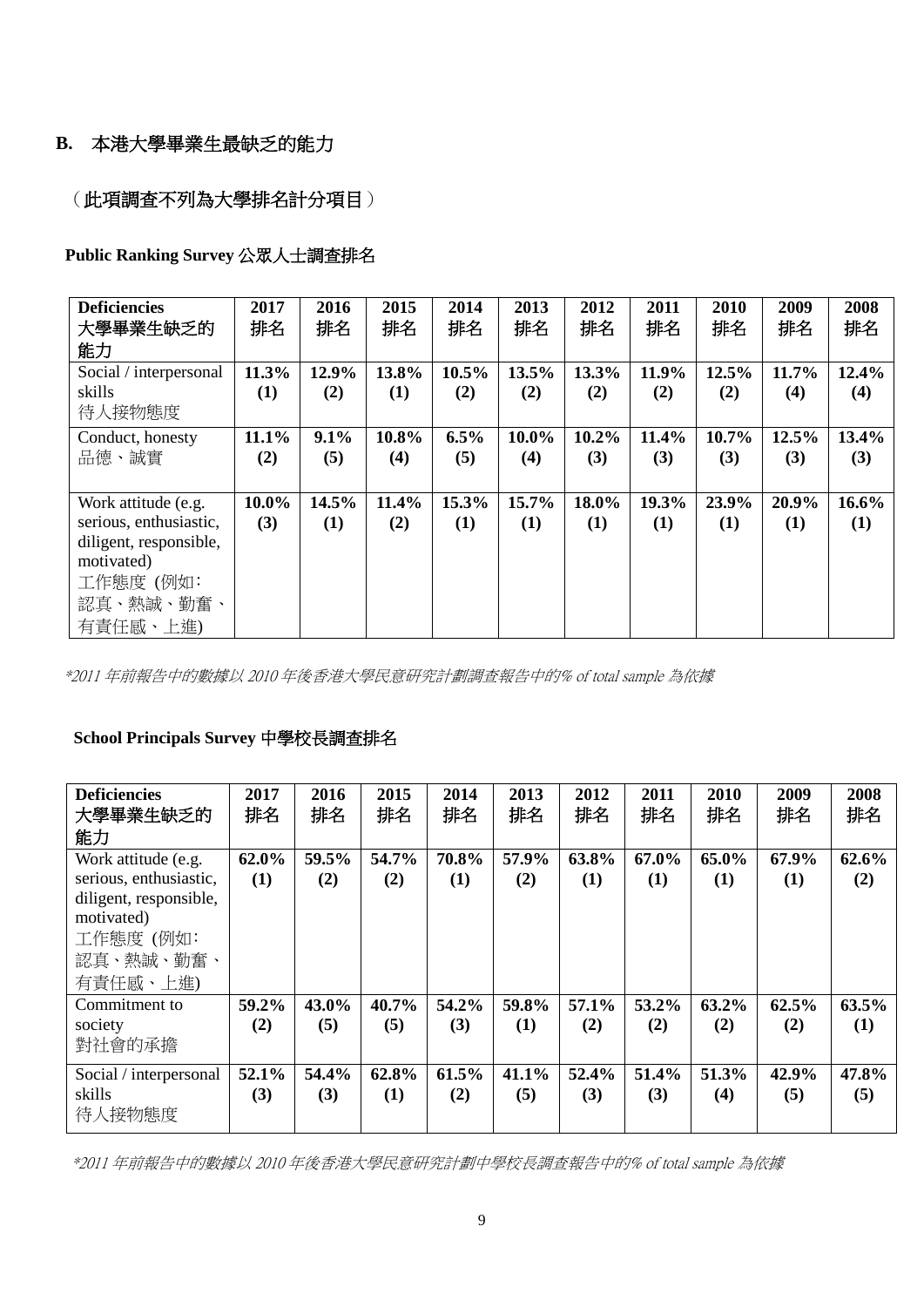#### 香港大學民意研究計劃調查結果數據分析

### 本港僱主最願意聘請的大學畢業生

| 2017年排名 | 大學     | 2016年排名 |
|---------|--------|---------|
|         | 香港科技大學 |         |
|         | 香港中文大學 |         |
|         | 香港理工大學 |         |
|         | 香港大學   |         |

#### 香港大學民意研究計劃中學校長調查結果數據分析

## 中學校長對香港教育政策的信心

|           | 2017年 | 2016年 | 2015年 | 2014年 | 2013年 | 2012年 | 2011年 | 2010年 | 2009年 | 2008年 |
|-----------|-------|-------|-------|-------|-------|-------|-------|-------|-------|-------|
| 平均數       | 54.0  | 48.3  | 48.8  | 50.7  | 53.8  | 54.4  | 49.9  | 52.2  | 56.2  | 54.4  |
| (Mean)    |       |       |       |       |       |       |       |       |       |       |
| 中位數       | 55.0  | 50.0  | 50.0  | 50.0  | 50.0  | 55.0  | 50.0  | 50.0  | 60.0  | 55.0  |
| (Median)  |       |       |       |       |       |       |       |       |       |       |
| 標準誤差      | 1.87  | 2.28  | 1.96  | 1.95  | 1.80  | 1.60  | 1.81  | 1.75  | 1.58  | 1.69  |
| (Standard |       |       |       |       |       |       |       |       |       |       |
| error of  |       |       |       |       |       |       |       |       |       |       |
| mean)     |       |       |       |       |       |       |       |       |       |       |

### 你認為現時中學的課程內容對提升學生公民意識的幫助有幾大或者幾小?

|        | 2017年   | 2016年 | 2015年    | 2014年 |
|--------|---------|-------|----------|-------|
| 幫助很大   | 2.9%    | 2.5%  | $1.2\%$  | 1.1%  |
| 幫助頗大   | 25.7%   | 27.8% | 27.9%    | 35.8% |
| 不大不小   | 37.1%   | 39.2% | 37.2%    | 42.1% |
| 幫助頗小   | 28.6%   | 17.7% | 20.9%    | 14.7% |
| 幫助很小   | $5.7\%$ | 11.4% | $10.5\%$ | 4.2%  |
| 不知道/難講 |         | 1.3%  | 2.3%     | 2.1%  |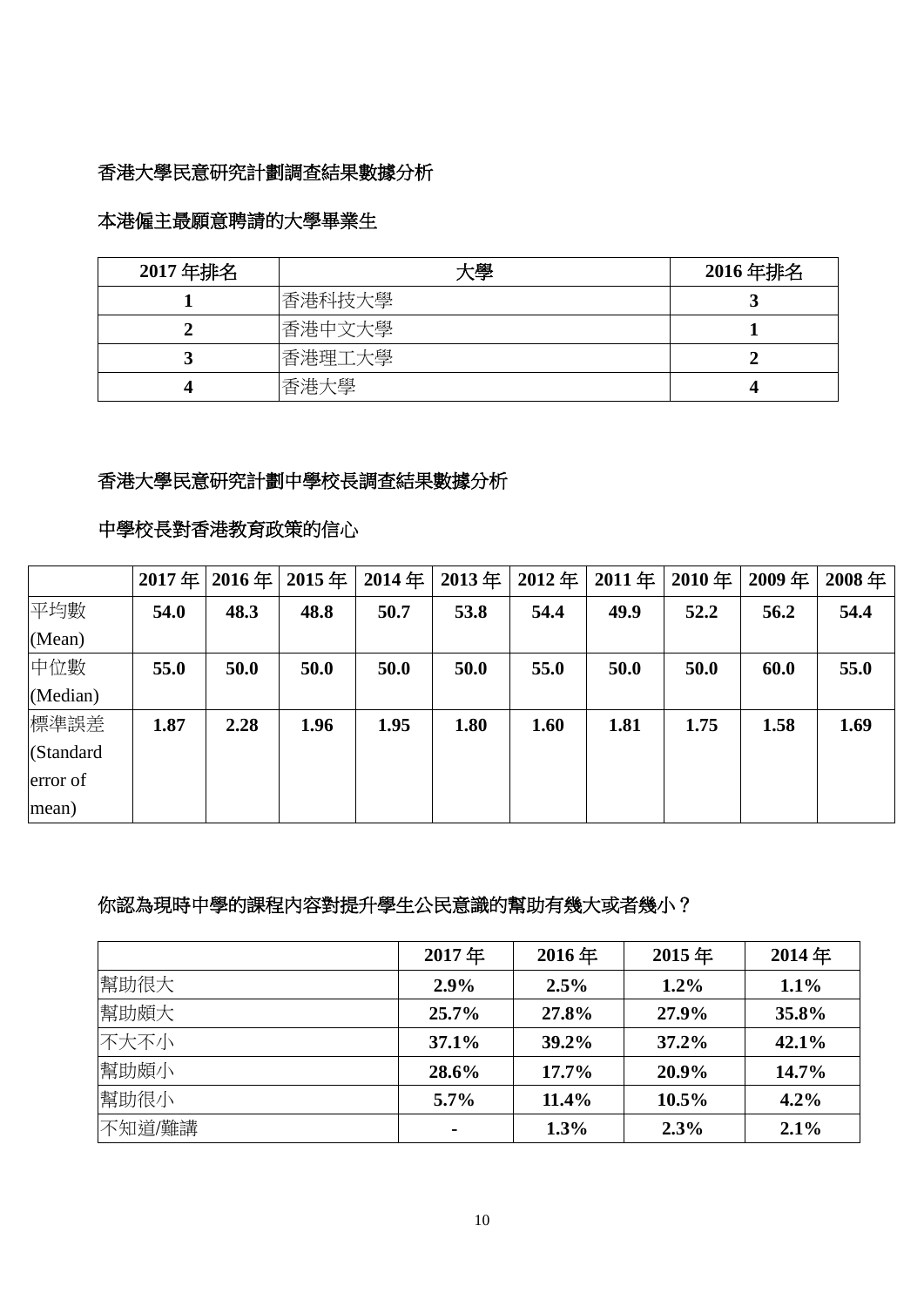## 你對新一屆特區政府在教育方面的施政有什麼期望?

|           | 2017年   | 2012年    |
|-----------|---------|----------|
| 增加投放教育開支  | 88.7%   | 76.0%    |
| 停止/減少殺校   | 52.1%   | $63.5\%$ |
| 停止/減少干預校政 | 49.3%   | $45.2\%$ |
| 加強行政支援    | 45.1%   | 41.3%    |
| 改善校本管理    | 12.7%   | 15.4%    |
| 其他        | $5.6\%$ | 14.4%    |
| 沒有期望      | 1.4%    | 3.8%     |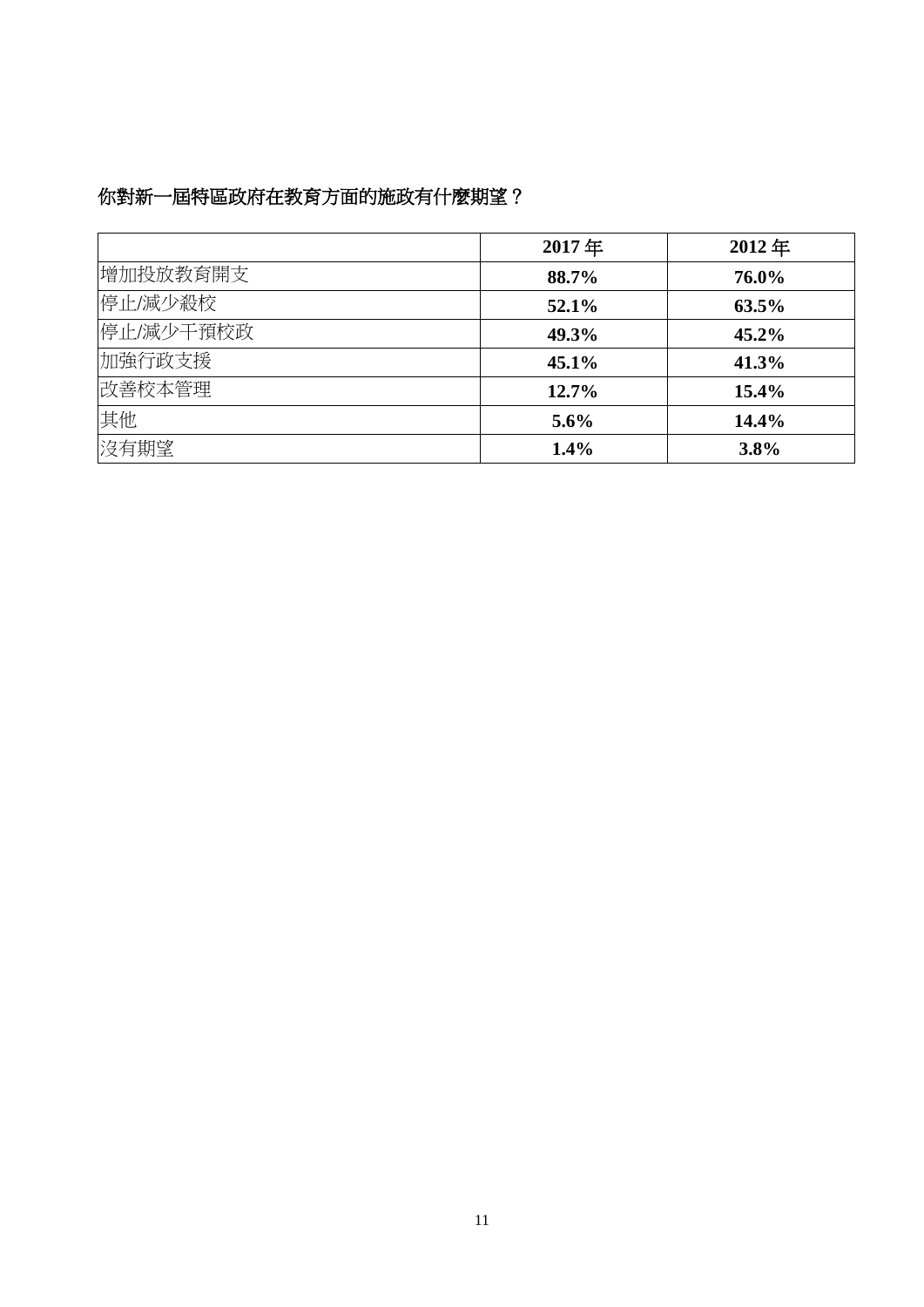# Detailed Reports:

| Appendix $I$ :  | Detailed Calculations of the Ranking<br>香港各大學排名詳細計算表                         |
|-----------------|------------------------------------------------------------------------------|
| Appendix $II$ : | Admissions Grades of Universities in Hong Kong<br>入學收生成績結果                   |
| Appendix III :  | Ranking of General Research Fund of Universities in Hong Kong<br>研究成功申請率與撥款額 |
| Appendix IV:    | <b>Ranking of Research Output</b><br>研究作品成果表現                                |
| Appendix V:     | <b>Lecturer and Student Ratio</b><br>大學教師學生比率                                |
| Appendix VI :   | Library Collections among the Universities<br>大學圖書、期刊和電子資源數量                 |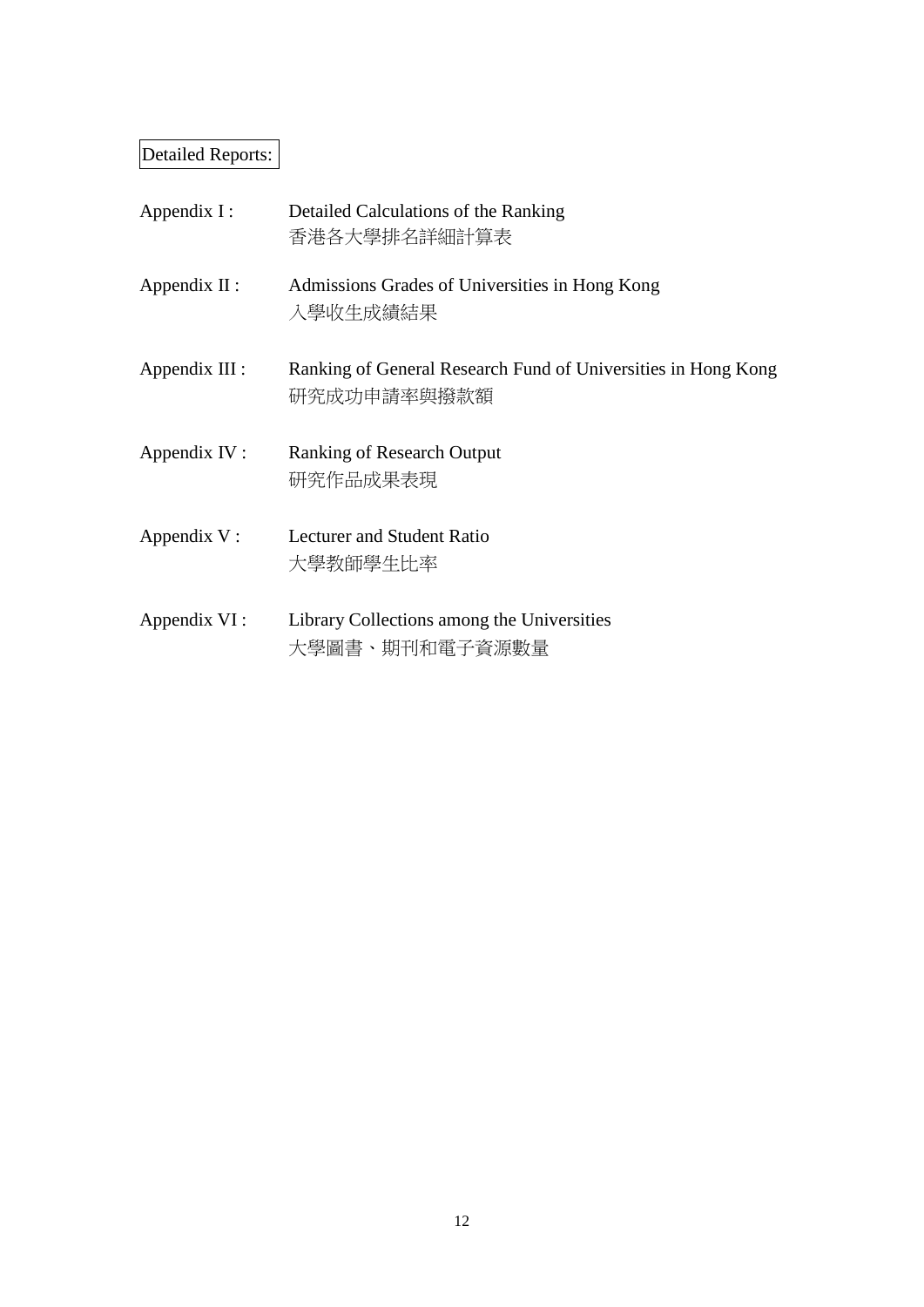# 香港專業教育網 **Education18.com**

## **2017** 年度第十九屆香港各大學排名 (按 **2017** 年的入學數據計算)

#### **Detailed Calculations** 詳細計算方法

### **A1**. 香港最佳大學按專業教育網調查結果排名

| <b>Items</b><br>項目                                          | Percentage<br>allocation<br>(%)百分比 | <b>HKU</b><br>港大 | <b>CUHK</b><br>中大 | <b>HKUST</b><br>科大 | PolyU<br>理大 | CityU<br>城大 | <b>HKBU</b><br>浸大 | EdUHK<br>教大 | LU<br>嶺大 |
|-------------------------------------------------------------|------------------------------------|------------------|-------------------|--------------------|-------------|-------------|-------------------|-------------|----------|
| <b>Admissions Grades</b><br>入學收生成績結果                        | 35                                 | 0.350            | 0.306             | 0.263              | 0.219       | 0.131       | 0.175             | 0.088       | 0.044    |
| Research Performance<br>研究成功申請率與撥款額                         | 30                                 | 0.225            | 0.300             | 0.263              | 0.188       | 0.188       | 0.113             | 0.038       | 0.075    |
| <b>Research Output</b><br>研究作品成果表現                          | 14                                 | 0.140            | 0.123             | 0.070              | 0.105       | 0.088       | 0.070             | 0.035       | 0.018    |
| Lecturer and Student Ratio<br> 教師學生人數比率                     | 14                                 | 0.123            | 0.088             | 0.123              | 0.088       | 0.053       | 0.053             | 0.140       | 0.018    |
| Library Collections among the<br>Universities<br>圖書和電子資源收藏量 | 7                                  | 0.061            | 0.044             | 0.009              | 0.018       | 0.026       | 0.035             | 0.053       | 0.070    |
| Total 總分                                                    | 100                                | 89.90            | 86.10             | 72.80              | 61.80       | 48.60       | 44.60             | 35.40       | 22.50    |

## **A2**. 香港最佳大學按專業教育網及香港大學民意研究計劃調查結果排名

| <b>Items</b><br>項目                                          | Percentage<br>allocation<br>(%)百分比 | <b>CUHK</b><br>中大 | <b>HKU</b><br>港大 | <b>HKUST</b><br>科大 | PolyU<br>理大 | <b>CityU</b><br>城大 | <b>HKBU</b><br>浸大 | <b>EdUHK</b><br>教大 | LU<br>嶺大 |
|-------------------------------------------------------------|------------------------------------|-------------------|------------------|--------------------|-------------|--------------------|-------------------|--------------------|----------|
| Ranking of Local Universities<br>大學整體表現評估                   | 20                                 | 0.175             | 0.150            | 0.200              | 0.125       | 0.075              | 0.100             | 0.050              | 0.025    |
| <b>Admissions Grades</b><br>人學收生成績結果                        | 20                                 | 0.175             | 0.200            | 0.150              | 0.125       | 0.075              | 0.100             | 0.050              | 0.025    |
| <b>Research Performance</b><br>研究成功申請率與撥款額                  | 20                                 | 0.200             | 0.150            | 0.175              | 0.125       | 0.125              | 0.075             | 0.025              | 0.050    |
| Performance of Graduates<br> 畢業生表現                          | 10                                 | 0.088             | 0.063            | 0.100              | 0.075       | 0.050              | 0.038             | 0.025              | 0.013    |
| <b>Research Output</b><br>研究作品成果表現                          | 10                                 | 0.088             | 0.100            | 0.050              | 0.075       | 0.063              | 0.050             | 0.025              | 0.013    |
| Lecturer and Student Ratio<br> 教師學生人數比率                     | 10                                 | 0.063             | 0.088            | 0.088              | 0.063       | 0.038              | 0.038             | 0.100              | 0.013    |
| Library Collections among the<br>Universities<br>圖書和電子資源收藏量 | 10                                 | 0.063             | 0.088            | 0.013              | 0.025       | 0.038              | 0.050             | 0.075              | 0.100    |
| Total 總分                                                    | 100                                | 85.20             | 83.90            | 77.60              | 61.30       | 46.40              | 45.10             | 35.00              | 23.90    |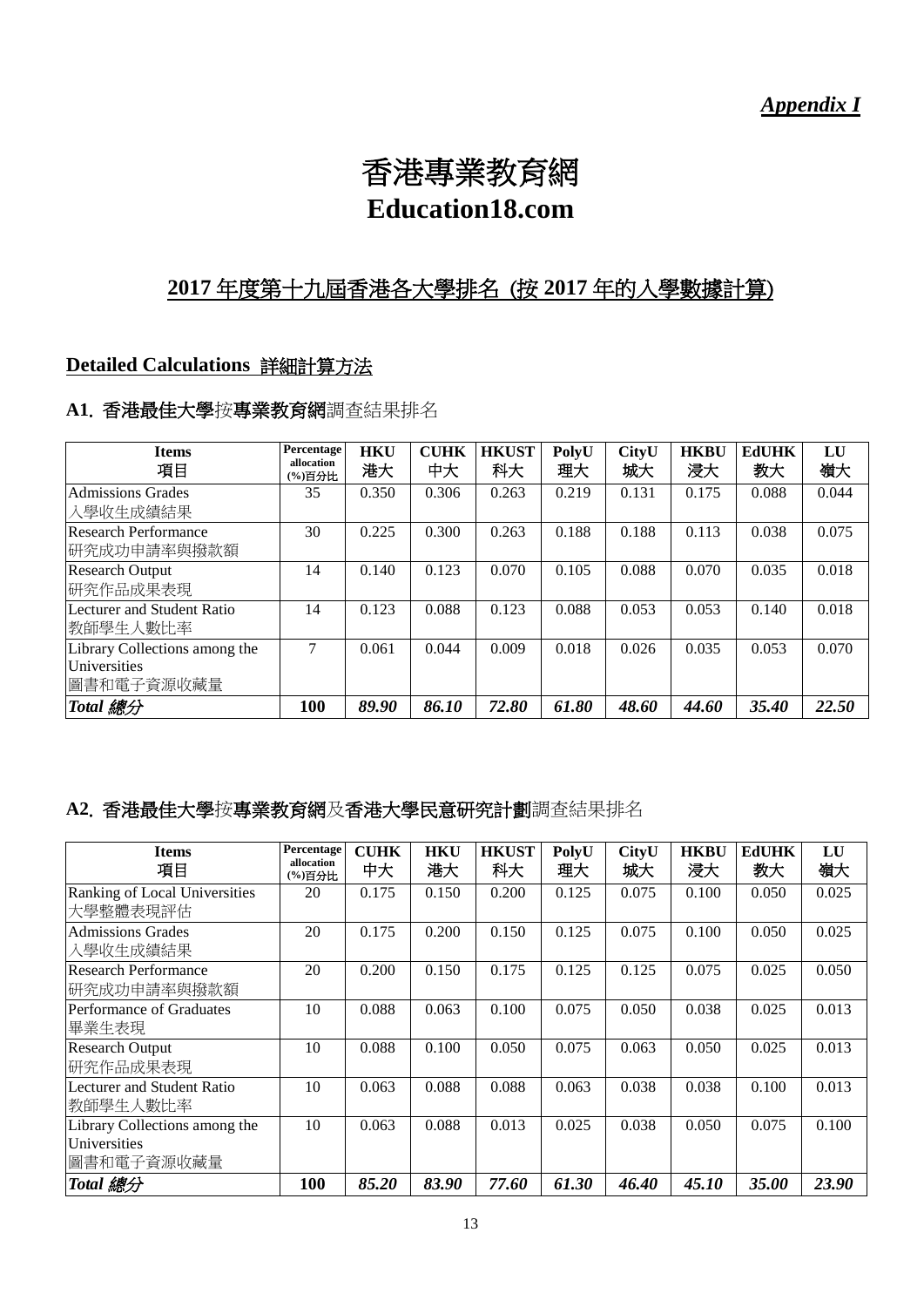#### **Remarks** 備註**:**

HKBU: Hong Kong Baptist University 香港浸會大學 CityU: City University of Hong Kong 香港城市大學 CUHK: The Chinese University of Hong Kong 香港中文大學 HKU: The University of Hong Kong 香港大學 EdUHK: The Education University of Hong Kong 香港教育大學 LU: Lingnan University 嶺南大學 PolyU: The Hong Kong Polytechnic University 香港理工大學 HKUST: The Hong Kong University of Science and Technology 香港科技大學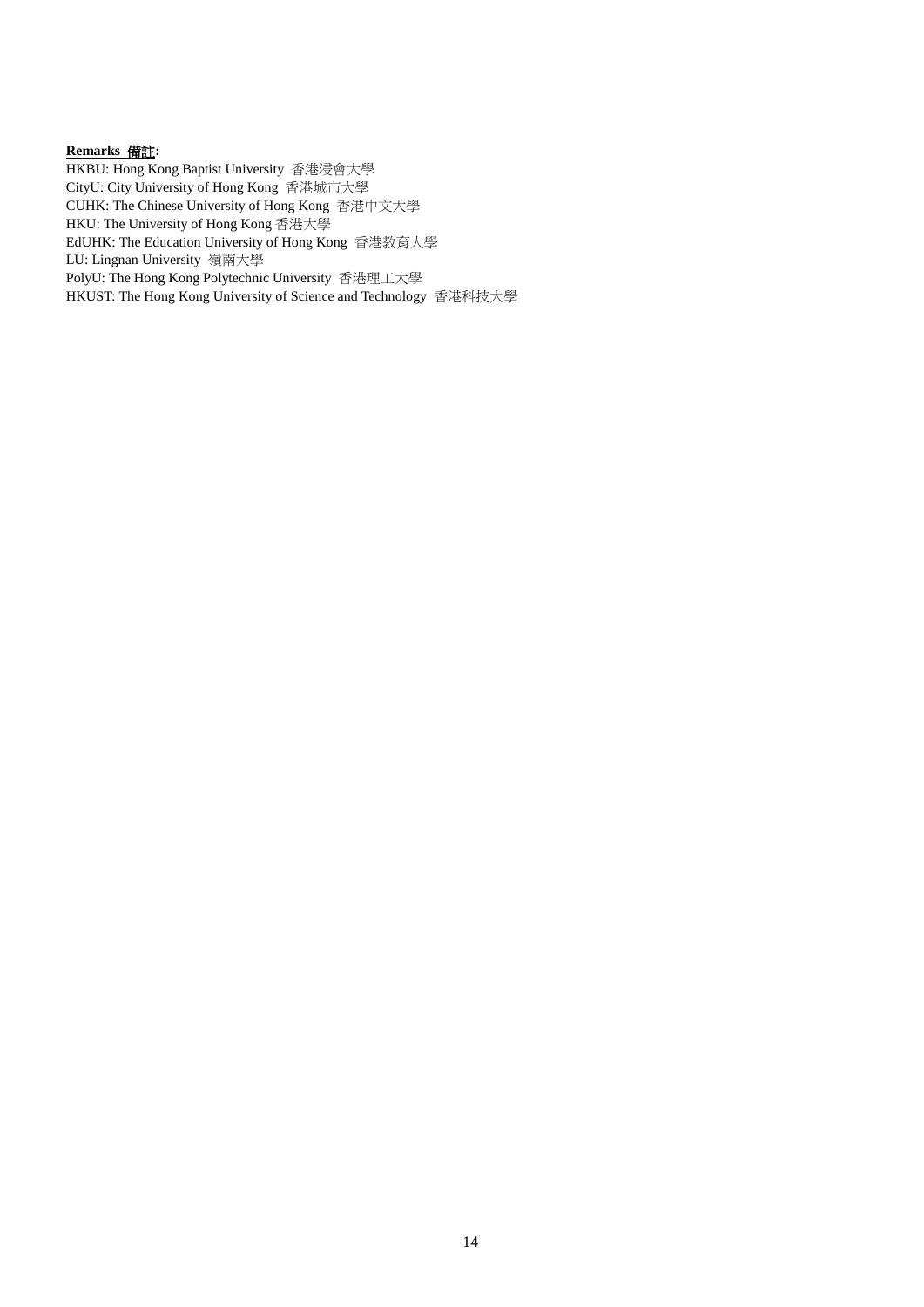*Appendix II*

## **Ranking of Degree Programmes among the Universities in Hong Kong in 2017 (According to the Admissions Grades in 2017)** 二零一七年香港各大學學士學位收生成績結果排名 (按 2017 年的入學數據計算)

This ranking is based on the admission grades of programmes offered by the JUPAS member-universities in Hong Kong. Since different universities and different programs have different admission requirements, in order to standardize the ranking, the results below are analyzed according to the admission grades of any 5 best subjects with  $5^{**} = 7$  points,  $5^* = 6$ points,  $5 = 5$  points,  $4 = 4$  points,  $3 = 3$  points,  $2 = 2$  points and  $1 = 1$  point.

是項排名是根據香港大學聯合招生處公佈的各學科入學成績資料。由於不同的大學 和不同的課程有不同的入學要求,為排名之標準化,以下成績分析是按任何最佳 5 科的 分數計算: 5\*\* = 7 分, 5\* = 6 分, 5 = 5 分, 4 = 4 分, 3 = 3 分, 2 = 2 分及 1 = 1 分。

| 2017年<br>Ranking 排名<br>(按 2017年<br>入學數據計算<br><b>According to</b><br>the Admission<br>Grades in 2017) | Name of the<br><b>University</b><br>大學名稱 | ##Sum of Median or<br><b>Mean of Individual</b><br>Programme of<br>any 5 best subjects<br>任何最佳 5 科成績 | <b>No. of Programmes</b><br>the Universities<br><b>Offered</b><br>大學提供的學士<br>課程數目 | <b>Arithmetic</b><br>Average<br>算術<br>平均數 | #2016年<br>Ranking 排名<br>(按 2016年<br>入學數據計算<br><b>According to</b><br>the Admission<br>Grades in 2016) |
|------------------------------------------------------------------------------------------------------|------------------------------------------|------------------------------------------------------------------------------------------------------|-----------------------------------------------------------------------------------|-------------------------------------------|-------------------------------------------------------------------------------------------------------|
|                                                                                                      | HKU 港大*                                  | 1006                                                                                                 | 34                                                                                | 29.59                                     |                                                                                                       |
| $\mathbf{2}$                                                                                         | CUHK 中大                                  | 1557                                                                                                 | 58                                                                                | 26.84                                     | 3                                                                                                     |
| 3                                                                                                    | HKUST 科大                                 | 448                                                                                                  | 17                                                                                | 26.35                                     | 2                                                                                                     |
| $\overline{\mathbf{4}}$                                                                              | PolyU 理大                                 | 1049                                                                                                 | 46                                                                                | 22.80                                     | 4                                                                                                     |
| 5                                                                                                    | HKBU 浸大                                  | 527                                                                                                  | 24                                                                                | 21.96                                     | 5                                                                                                     |
| 6                                                                                                    | CityU 城大                                 | 593.5                                                                                                | 28                                                                                | 21.20                                     | 6                                                                                                     |
| 7                                                                                                    | EdUHK 教大                                 | 478                                                                                                  | 23                                                                                | 20.78                                     | 7                                                                                                     |
| 8                                                                                                    | LU 嶺大**                                  | 219.04                                                                                               | 11                                                                                | 19.91                                     | 8                                                                                                     |

Sourced from JUPAS website. 資料來源: 大學聯合招生辦法網頁

HKBU : Hong Kong Baptist University 香港浸會大學 CityU : City University of Hong Kong 香港城市大學 CUHK : The Chinese University of Hong Kong 香港中文大學 HKU : The University of Hong Kong 香港大學 EdUHK : The Education University of Hong Kong 香港教育大學 LU : Lingnan University 嶺南大學 PolyU : The Hong Kong Polytechnic University 香港理工大學 HKUST : The Hong Kong University of Science and Technology 香港科技大學

\*The admission grades of HKU are calculated according to best 5 subjects or best 6 subjects or 4 core subjects plus 2 best elective subjects. These data will be adjusted in the next ranking report as soon as a new version of calculation is applied.

\*港大入學要求是按最佳 5 科或最佳 6 科或最佳 4 科核心科目加 2 科最佳選修科的分數計算。一旦有統一分數計算方式時,本 榜將在下一次排名採用。

**#**The ranking of 2016 was analyzed according to the admission grades of 4 core subjects plus 1 best elective subject. **#**2016 年排名分析是按 4 科核心科目加 1 科最佳選修科的分數計算。

\*\*The admission grades of LU are calculated according to 4 core subjects plus 1 best elective subject. These data will be adjusted in the next ranking report as soon as a new version of calculation is applied.

\*\*嶺南大學入學要求是按 4 科核心科目加 1 科最佳選修科的分數計算。一旦有統一分數計算方式時,本榜將在下一次排名採用。 **#**The ranking of 2016 was analyzed according to the admission grades of 4 core subjects plus 1 best elective subject. **#**2016 年排名分析是按 4 科核心科目加 1 科最佳選修科的分數計算。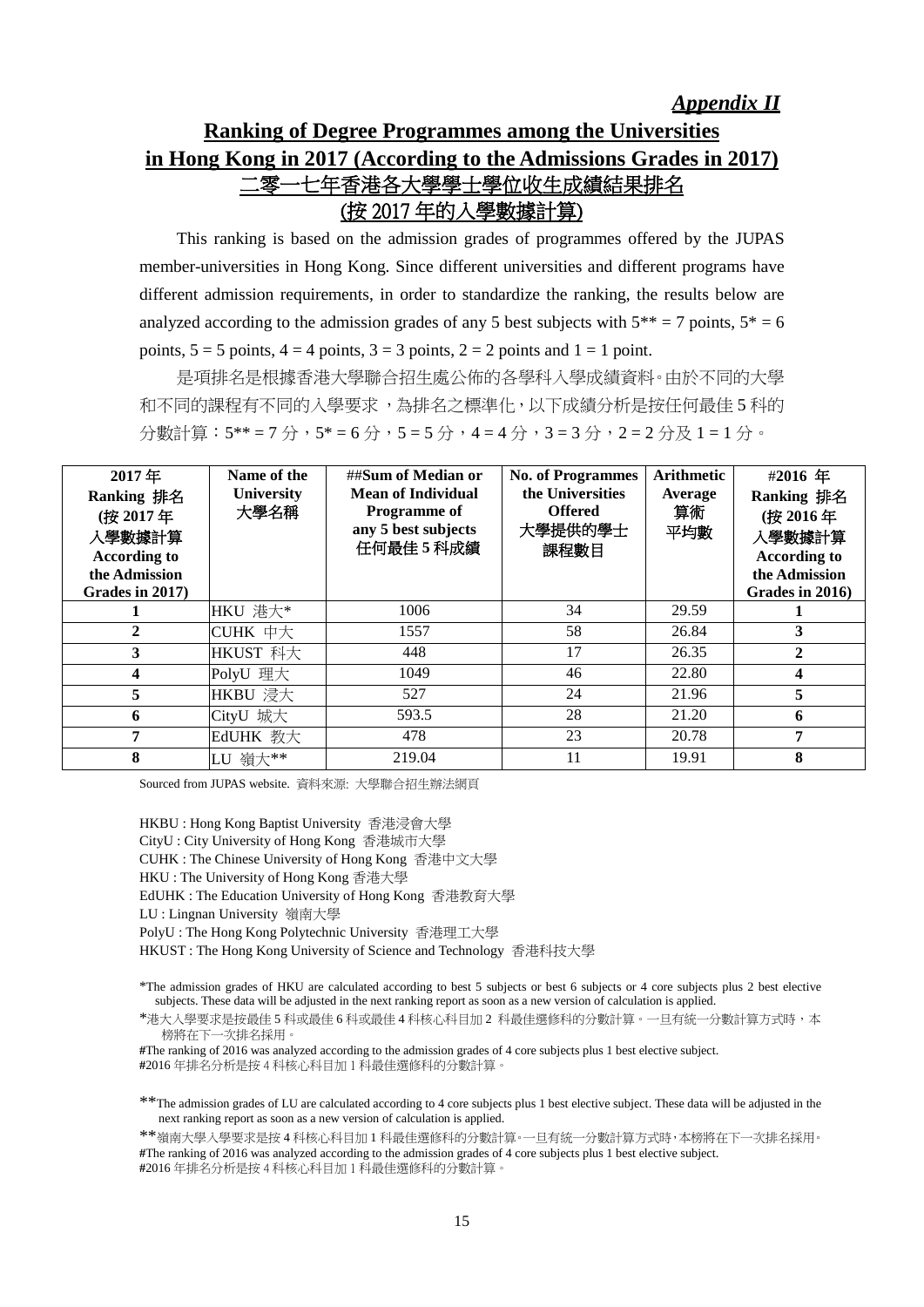- **##**The universities admission grades using in this report including the sum of median or mean of individual programme. Statistically, these values are not equal. However, in view of the present situation, these two calculation approaches are applied for reference. These data will be adjusted in the next ranking report as soon as a new version of calculation is applied.
- The following universities adopt universities published "median" grading calculation method: CUHK, HKUST, HKBU, CityU, PolyU and HKU.

The following universities adopt universities published "mean" grading calculation method: EdUHK and LU.

**##**在各大學課程入學分數計算上,本排名榜會同時採用大學各種課程入學計分結果的 median 或 mean 的平均值計算。在 统計上,這二值並不完全相等;但由於現時各大學公佈入學分數形式有異,所以不得不同時以兩種計分方式作參考。 一旦各大學有較統一分數計算方式時,本榜將在下一次排名採用。另外、分數計算方法是以各課程 median 或 mean 的 平均值分數總和除以課程數目計算。

以下大學採用大學公佈之 median 分數計算:中大、科大、浸大、城大、理大及港大

以下大學採用大學公佈之 mean 分數計算:教大及嶺大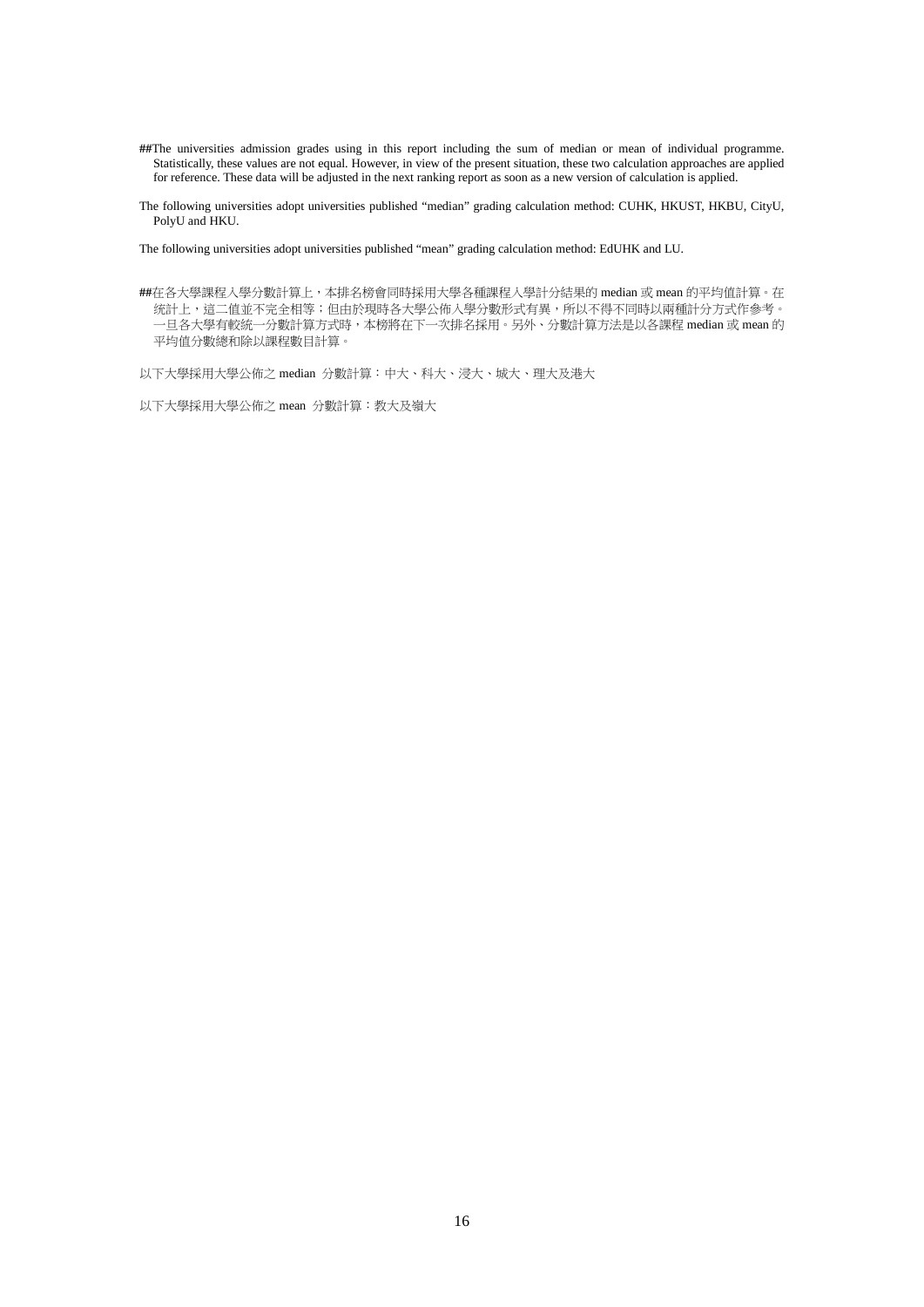*Appendix III*

#### **2017-18 Ranking of General Research Fund of Universities in Hong Kong** 二零一七至二零一八年度香港各大學優配研究金撥款排名

### **A. Overall General Research Fund of Universities in Hong Kong (Grant Total) in 2017-18**

#### 二零一七至二零一八年香港各大學獲得優配研究金**(**總計**)**

|                        |                | 2017-18                   |                     |       |                        |         | 2016-17         |                     |       |
|------------------------|----------------|---------------------------|---------------------|-------|------------------------|---------|-----------------|---------------------|-------|
| Name of the University |                | Ranking   Successful Rate | Amount of the Grant | Score | Name of the University | Ranking | Successful Rate | Amount of the Grant | Score |
| 大學名稱                   | 排名             | 成功申請率(%)                  | 撥款額                 | 分數    | 大學名稱                   | 排名      | 成功申請率(%)        | 撥款額                 | 分數    |
|                        |                |                           | (\$'000)            |       |                        |         |                 | (\$'000)            |       |
| $C$ UHK $#$ $\pm$      |                | 35.9(2)                   | 147,163(1)          | 3     | HKU 港大                 |         | 38.1(2)         | 157,490 (1)         | 3     |
| HKUST 科大               | $\overline{2}$ | 45.3(1)                   | 93,563(3)           |       | HKUST 科大               |         | 47.3(1)         | 101, 109(3)         | 4     |
| HKU 港大                 | 3              | 32.0(5)                   | 138, 155(2)         |       | $C$ UHK $#$ $\pm$      |         | 37.0(3)         | 140,497 (2)         |       |
| CityU 城大               |                | 32.4(3)                   | 78,204 (5)          | 8     | CityU 城大               |         | 34.0(4)         | 82,495 (4)          | 8     |
| PolyU 理大               |                | 32.3(4)                   | 81,233(4)           | 8     | PolyU 理大               |         | 27.7(5)         | 72,055(5)           | 10    |
| HKBU 浸大                | 6              | 24.2(7)                   | 34,509(6)           | 13    | HKBU 浸大                | 6       | 26.4(6)         | 34,555(6)           | 12    |
| LU 嶺大                  |                | 27.3(6)                   | 5,512(8)            | 14    | EdUHK 教大               |         | 16.5(7)         | 8,698(7)            | 14    |
| EdUHK 教大               | 8              | 19.5(8)                   | 14,234(7)           | 15    | LU 嶺大                  | 8       | 11.4(8)         | 2,302(8)            | 16    |

|                   |         | 2017-18         |                     |       |                                  |    | 2016-17         |                     |       |
|-------------------|---------|-----------------|---------------------|-------|----------------------------------|----|-----------------|---------------------|-------|
| of the University | Ranking | Successful Rate | Amount of the Grant | Score | Name of the University   Ranking |    | Successful Rate | Amount of the Grant | Score |
| 大學名稱              | 排名      | 成功申請率(%)        | 撥款額                 | 分數    | 大學名稱                             | 排名 | 成功申請率(%)        | 撥款額                 | 分數    |
|                   |         |                 | (\$'000)            |       |                                  |    |                 | (\$'000)            |       |
| 下大                |         | 35.9(2)         | 147,163(1)          | 3     | HKU 港大                           |    | 38.1(2)         | 157,490 (1)         | 3     |
| 科大                | 2       | 45.3(1)         | 93,563(3)           | 4     | HKUST 科大                         |    | 47.3(1)         | 101, 109(3)         | 4     |
|                   |         | 32.0(5)         | 138,155 (2)         |       | $C$ UHK $#$ $\pm$                |    | 37.0(3)         | 140,497 (2)         | 5     |
| 汏                 |         | 32.4(3)         | 78,204 (5)          | 8     | CityU 城大                         |    | 34.0(4)         | 82,495 (4)          | 8     |
| 一大                |         | 32.3(4)         | 81,233 (4)          | 8     | PolyU 理大                         |    | 27.7(5)         | 72,055(5)           | 10    |
| 麸大                | 6       | 24.2(7)         | 34,509(6)           | 13    | HKBU 浸大                          |    | 26.4(6)         | 34,555(6)           | 12    |
|                   |         | 27.3(6)         | 5,512(8)            | 14    | EdUHK 教大                         |    | 16.5(7)         | 8,698(7)            | 14    |
| 教大                | 8       | 19.5(8)         | 14,234(7)           | 15    | LU 嶺大                            |    | 11.4(8)         | 2,302(8)            | 16    |

Sourced from RGC website as at June 30, 2017 資料來源 : 研究資助局網頁二零一七年六月三十日所公佈的數據

#### **Remarks** 備註**:**

City University of Hong Kong (CityU) 香港城市大學 (城大) Hong Kong Baptist University (HKBU) 香港浸會大學 (浸大) Lingnan University (LU) 嶺南大學 (嶺大) The Chinese University of Hong Kong (CUHK) 香港中文大學 (中大) The Hong Kong Polytechnic University (PolyU) 香港理工大學 (理大) The Hong Kong University of Science and Technology (HKUST) 香港科技大學 (科大) The University of Hong Kong (HKU) 香港大學 (港大) The Education University of Hong Kong (EdUHK) 香港教育大學 (教大)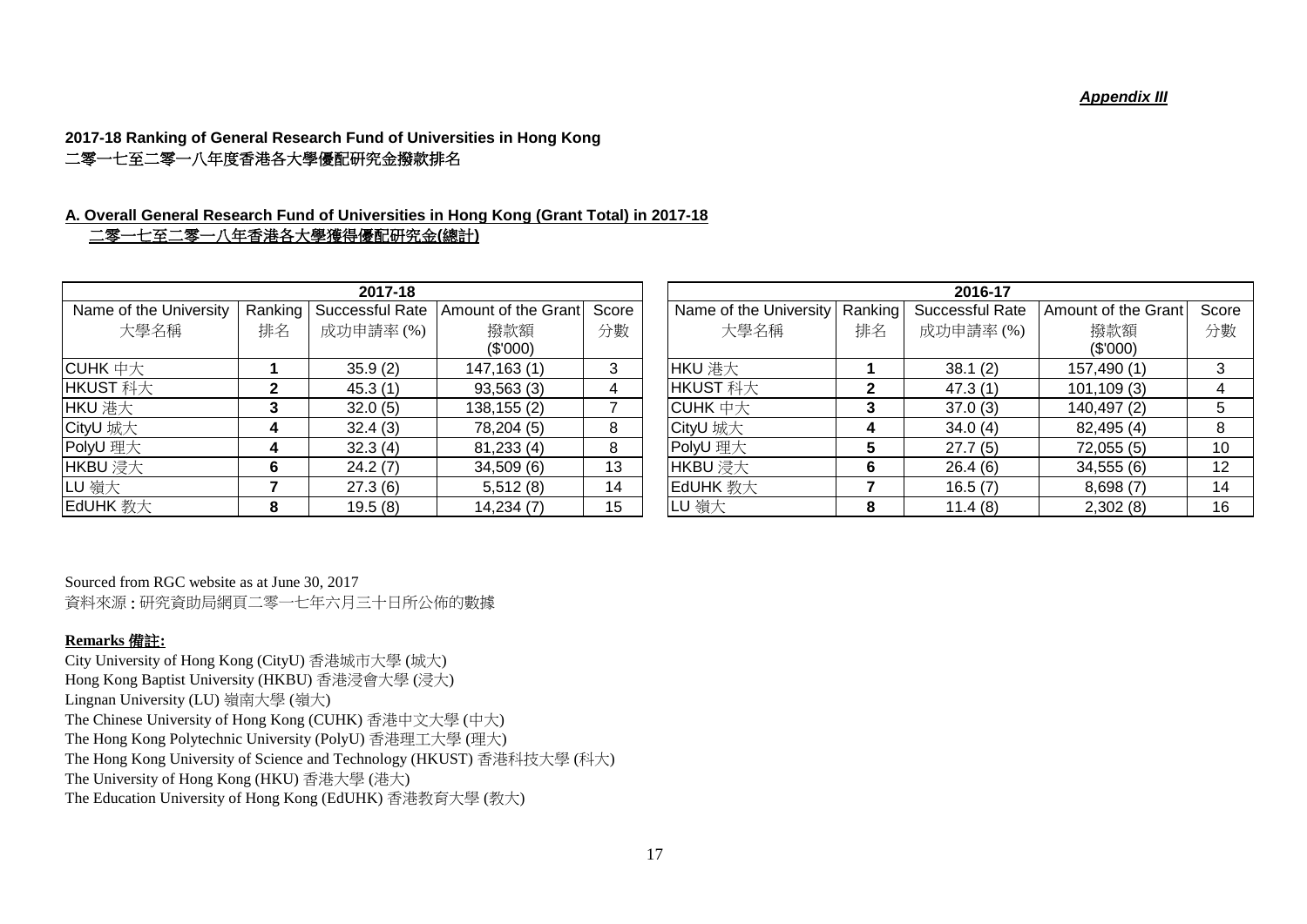#### **B. The Precentage of the Amount of the General Research Fund of Different Departments in Hong Kong Universities (2017-18)** 二零一七至一八年香港各大學各學系獲得優配研究金之撥款額比率

|                                |       | The Percentage of Fund Received (%) (2017-18) 成功獲得優配研究金之撥款額百分比 |      |             |       |              |            |           |                         |
|--------------------------------|-------|----------------------------------------------------------------|------|-------------|-------|--------------|------------|-----------|-------------------------|
| Universities 大學                | CityU | <b>HKBU</b>                                                    | LU   | <b>CUHK</b> | PolyU | <b>HKUST</b> | <b>HKU</b> | $ $ EdUHK | <b>Total Percentage</b> |
| Departments 學系                 | 城大    | 浸大                                                             | 嶺大   | 中大          | 理大    | 科大           | 港大         | 教大        | 總百分比                    |
| Engineering 工程學                | 20.43 | 1.69                                                           | 0    | 18.72       | 25.51 | 22.09        | 11.56      |           | 100                     |
| Physical Sciences 自然科學         | 14.00 | 8.51                                                           | 0    | 24.34       | 11.45 | 21.84        | 18.86      | 1.00      | 100                     |
| Biology & Medicine 生物學及醫學      | 4.69  | 4.08                                                           | 0    | 31.79       | 6.81  | 11.43        | 40.50      | 0.69      | 100                     |
| Humanities and Social Sciences |       |                                                                |      |             |       |              |            |           |                         |
| 人文學及社會科學                       | 10.30 | 12.94                                                          | 3.46 | 26.60       | 5.53  | 5.05         | 24.43      | 11.69     | 100                     |
| Business Studies 商學            | 22.02 | 5.82                                                           | 3.96 | 19.25       | 18.41 | 19.33        | 11.22      |           | 100                     |

#### **The Precentage of the Amount of the General Research Fund of Different Departments in Hong Kong Universities (2016-17)** 二零一六至一七年香港各大學各學系獲得優配研究金之撥款額比率

|                                |       | The Percentage of Fund Received (%) (2015-16) 成功獲得優配研究金之撥款額百分比 |          |       |       |              |            |               |                         |
|--------------------------------|-------|----------------------------------------------------------------|----------|-------|-------|--------------|------------|---------------|-------------------------|
| Universities 大學                | CityU | <b>HKBU</b>                                                    | LU       | CUHK  | PolyU | <b>HKUST</b> | <b>HKU</b> | <b>EdUHKI</b> | <b>Total Percentage</b> |
| Departments 學系                 | 城大    | 浸大                                                             | 嶺大       | 中大    | 理大    | 科大           | 港大         | 教大            | 總百分比                    |
| Engineering 工程學                | 21.30 | 2.20                                                           | 0        | 14.43 | 25.27 | 20.58        | 15.95      | 0.26          | 100                     |
| Physical Sciences 自然科學         | 15.75 | 8.62                                                           | 0        | 22.88 | 10.03 | 20.58        | 21.13      | .00           | 100                     |
| Biology & Medicine 生物學及醫學      | 1.42  | 6.58                                                           | 0        | 31.48 | 2.30  | 14.07        | 44.15      |               | 100                     |
| Humanities and Social Sciences |       |                                                                |          |       |       |              |            |               |                         |
| 人文學及社會科學                       | 15.18 | 9.11                                                           | 2.43     | 31.51 | 4.73  | 6.32         | 23.12      | 7.59          | 100                     |
| Business Studies 商學            | 20.69 | 4.02                                                           | $\Omega$ | 15.56 | 13.56 | 25.07        | 21.10      |               | 100                     |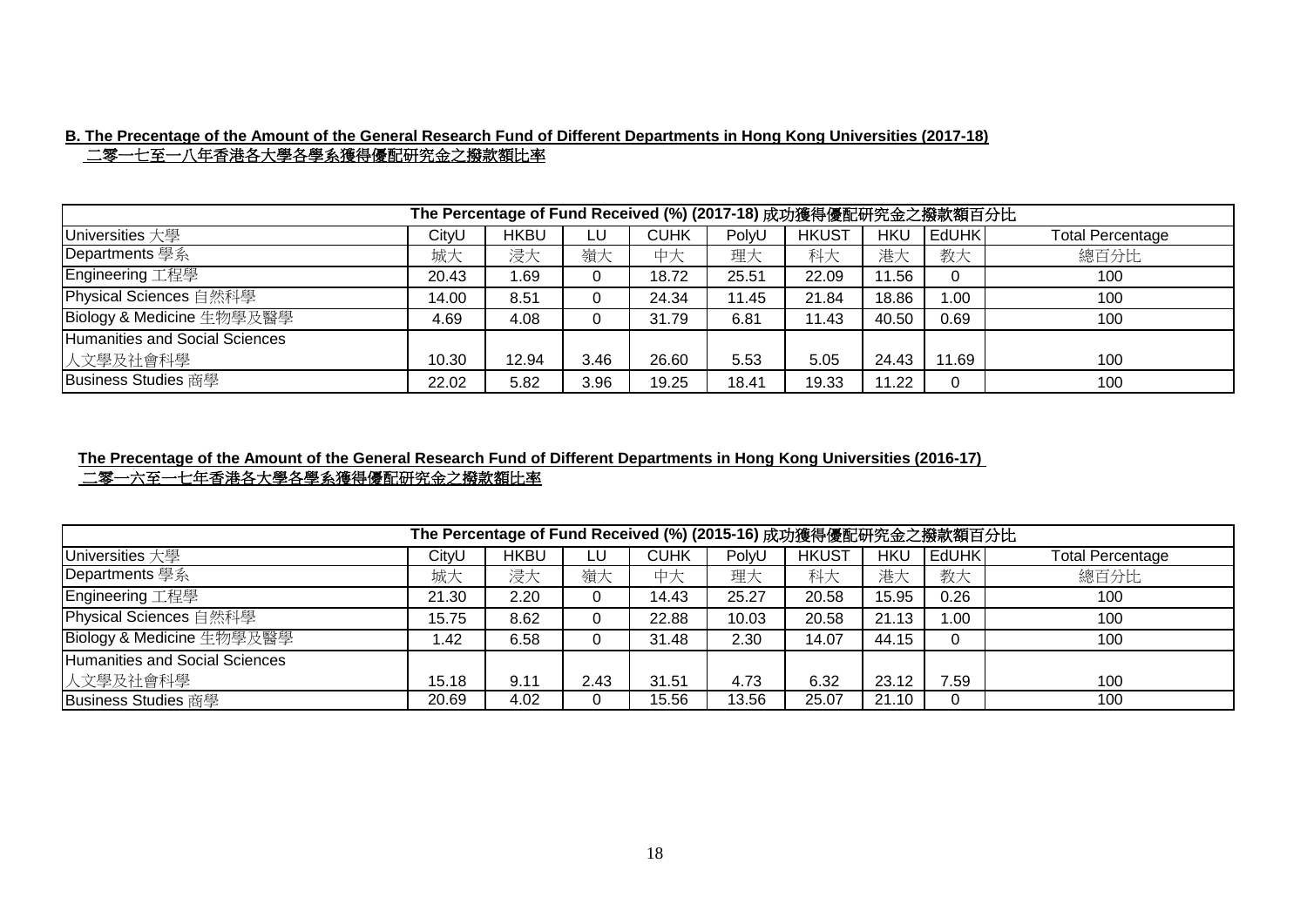#### **C. Engineering** 工程學

|                        |         | 2017-18         |                     |       |                        |         | 2016-17         |                     |                   |
|------------------------|---------|-----------------|---------------------|-------|------------------------|---------|-----------------|---------------------|-------------------|
| Name of the University | Ranking | Successful Rate | Amount of the Grant | Score | Name of the University | Ranking | Successful Rate | Amount of the Grant | Score             |
| 大學名稱                   | 排名      | 成功申請率(%)        | 撥款額                 | 分數    | 大學名稱                   | 排名      | 成功申請率(%)        | 撥款額                 | 分數                |
|                        |         |                 | (\$'000)            |       |                        |         |                 | (\$'000)            |                   |
| HKUST 科大               |         | 45.2(2)         | 8,325(3)            | 5.    | HKU 港大                 |         | 36.6(3)         | 9,646(2)            |                   |
| PolyU 理大               |         | 39.2(4)         | 16,039(1)           |       | PolyU 理大               |         | 35.3(4)         | 18,501(1)           |                   |
| CUHK $\#$ $\pm$        |         | 100(1)          | 442 (5)             | 6     | CUHK $\#$ $\pm$        |         | 66.7 $(1)$      | 1,126(5)            |                   |
| HKU 港大                 | 4       | 44.1(3)         | 8,086(4)            |       | HKUST 科大               |         | 36.7(2)         | 7,191(4)            | 6                 |
| CityU 城大               | 4       | 38.1(5)         | 9,626(2)            |       | CityU 城大               |         | 35.3(4)         | 8,421(3)            |                   |
| HKBU 浸大                |         |                 |                     |       | HKBU 浸大                | 6       | 33.3(6)         | 676 (6)             | $12 \overline{ }$ |
| EdUHK 教大               |         |                 |                     |       | EdUHK 教大               |         | 33.3(6)         | 483 (7)             | 13                |
| LU 嶺大                  |         |                 |                     |       | LU 嶺大                  |         |                 |                     |                   |

#### **C.1 Civil Engineering, Surveying, Building & Construction** 土木工程、測量及建造工程

|                   |         | 2017-18         |                     |       |                        |         | 2016-17         |                     |       |
|-------------------|---------|-----------------|---------------------|-------|------------------------|---------|-----------------|---------------------|-------|
| of the University | Ranking | Successful Rate | Amount of the Grant | Score | Name of the University | Ranking | Successful Rate | Amount of the Grant | Score |
| 大學名稱              | 排名      | 成功申請率(%)        | 撥款額                 | 分數    | 大學名稱                   | 排名      | 成功申請率(%)        | 撥款額                 | 分數    |
|                   |         |                 | (\$'000)            |       |                        |         |                 | (\$'000)            |       |
| 科大                |         | 45.2(2)         | 8,325(3)            | 5.    | HKU 港大                 |         | 36.6(3)         | 9,646(2)            |       |
| 一大                |         | 39.2(4)         | 16,039(1)           |       | PolyU 理大               |         | 35.3(4)         | 18,501(1)           |       |
| 中大                |         | 100(1)          | 442 (5)             |       | $C$ UHK $#$ $\pm$      | 3       | 66.7(1)         | 1,126(5)            | 6     |
|                   |         | 44.1(3)         | 8,086(4)            |       | HKUST 科大               | 3       | 36.7(2)         | 7,191(4)            | -6    |
|                   |         | 38.1(5)         | 9,626(2)            |       | CityU 城大               | 5       | 35.3(4)         | 8,421(3)            |       |
| 表大                |         |                 |                     |       | HKBU 浸大                | 6       | 33.3(6)         | 676 (6)             | 12    |
| 教大                |         |                 |                     |       | EdUHK 教大               |         | 33.3(6)         | 483 (7)             | 13    |
|                   |         |                 |                     |       | LU 嶺大                  |         |                 |                     |       |

#### **C.2 Computing Science & Information Technology** 電腦學及資訊科技

|                        |         | 2017-18         |                     |       |                        |         | 2016-17         |                     |       |
|------------------------|---------|-----------------|---------------------|-------|------------------------|---------|-----------------|---------------------|-------|
| Name of the University | Ranking | Successful Rate | Amount of the Grant | Score | Name of the University | Ranking | Successful Rate | Amount of the Grant | Score |
| 大學名稱                   | 排名      | 成功申請率(%)        | 撥款額                 | 分數    | 大學名稱                   | 排名      | 成功申請率(%)        | 撥款額                 | 分數    |
|                        |         |                 | (\$'000)            |       |                        |         |                 | (\$'000)            |       |
| CUHK 中大                |         | 42.1(1)         | 10,243(1)           |       | CUHK $\#$ $\pm$        |         | 51.3(1)         | 11,636(1)           |       |
| HKUST 科大               | 2       | 26.3(5)         | 6,550(2)            |       | HKUST 科大               |         | 35.0(3)         | 8,617(2)            |       |
| HKBU 浸大                | 3       | 35.7(2)         | 2,875(6)            | 8     | HKU 港大                 | 3       | 45.8(2)         | 7,123(4)            | 6     |
| HKU 港大                 | 3       | 28.6(3)         | 3,767(5)            | 8     | CityU 城大               | 4       | 27.9(6)         | 7,673(3)            |       |
| PolyU 理大               | 3       | 28.1(4)         | 5,767(4)            | 8     | HKBU 浸大                | 5       | 31.3(4)         | 3,391(6)            | 10    |
| CityU 城大               | 6       | 24.4(6)         | 6,017(3)            | 9     | PolyU 理大               | 5       | 29.4(5)         | 5,244(5)            | 10    |
| EdUHK 教大               |         |                 |                     |       | EdUHK 教大               |         |                 |                     |       |
| LU 嶺大                  |         |                 |                     |       | LU 嶺大                  |         |                 |                     |       |

|                   |              | 2017-18         |                     |       |                        |         | 2016-17         |                     |       |
|-------------------|--------------|-----------------|---------------------|-------|------------------------|---------|-----------------|---------------------|-------|
| of the University | Ranking      | Successful Rate | Amount of the Grant | Score | Name of the University | Ranking | Successful Rate | Amount of the Grant | Score |
| 大學名稱              | 排名           | 成功申請率(%)        | 撥款額                 | 分數    | 大學名稱                   | 排名      | 成功申請率(%)        | 撥款額                 | 分數    |
|                   |              |                 | (\$'000)            |       |                        |         |                 | (\$'000)            |       |
| 日大                |              | 42.1(1)         | 10,243(1)           | 2     | CUHK $\#$ $\pm$        |         | 51.3(1)         | 11,636(1)           | 2     |
| 科大                | $\mathbf{2}$ | 26.3(5)         | 6,550(2)            |       | HKUST 科大               |         | 35.0(3)         | 8,617(2)            | 5     |
| 麦大                | 3            | 35.7(2)         | 2,875(6)            | 8     | HKU 港大                 | 3       | 45.8(2)         | 7,123(4)            | 6     |
|                   | 3            | 28.6(3)         | 3,767(5)            | 8     | CityU 城大               | 4       | 27.9(6)         | 7,673 (3)           | 9     |
| 肚大                | 3            | 28.1(4)         | 5,767(4)            | 8     | HKBU 浸大                | 5       | 31.3(4)         | 3,391(6)            | 10    |
|                   | 6            | 24.4(6)         | 6,017(3)            | 9     | PolyU 理大               | 5       | 29.4(5)         | 5,244(5)            | 10    |
| 教大                |              |                 |                     |       | EdUHK 教大               |         |                 |                     |       |
|                   |              |                 |                     |       | LU 嶺大                  |         |                 |                     |       |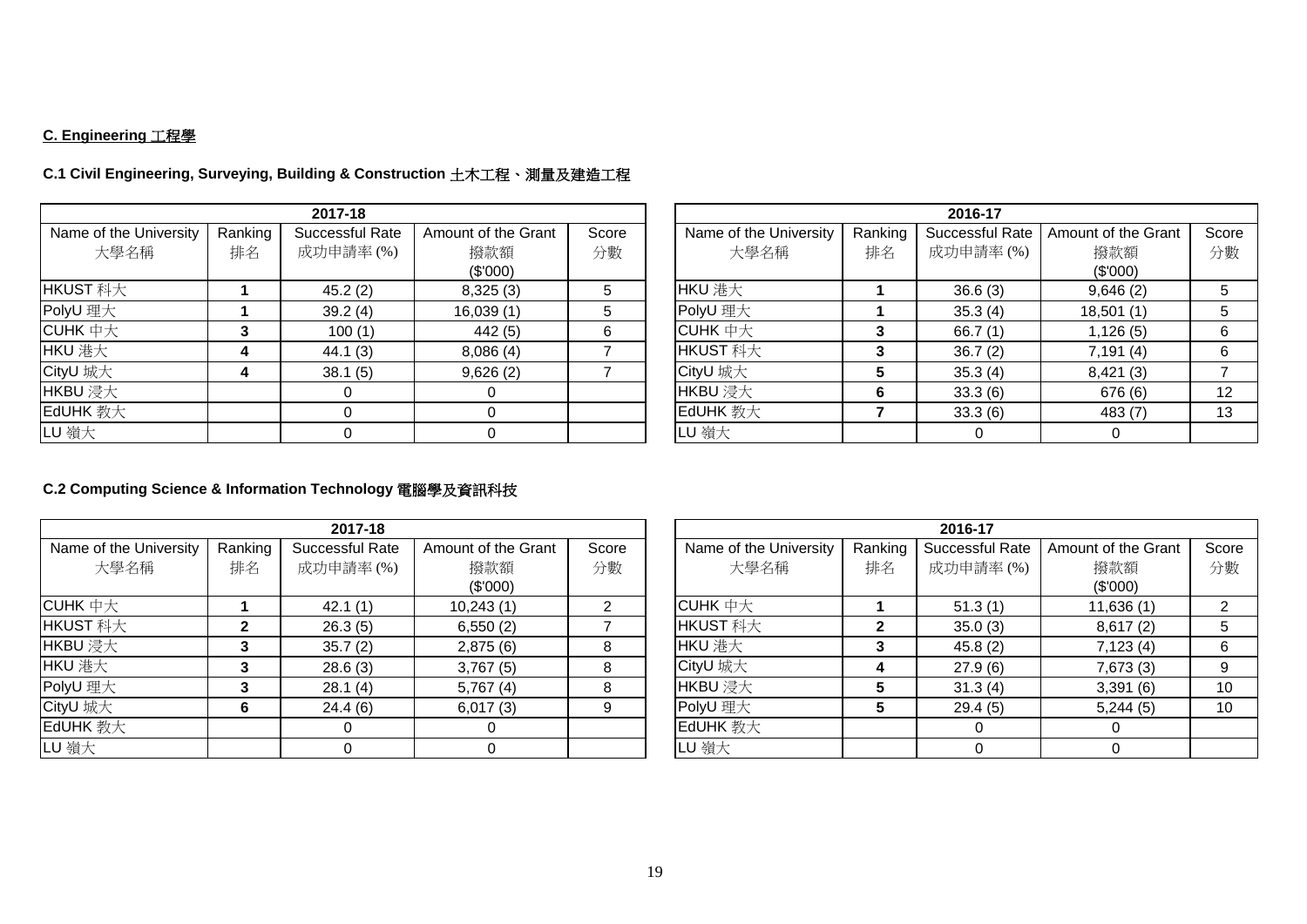#### **C.3 Electrical & Electronic Engineering** 電機及電子工程

|                        |         | 2017-18         |                     |       |                        |         | 2016-17         |                     |       |
|------------------------|---------|-----------------|---------------------|-------|------------------------|---------|-----------------|---------------------|-------|
| Name of the University | Ranking | Successful Rate | Amount of the Grant | Score | Name of the University | Ranking | Successful Rate | Amount of the Grant | Score |
| 大學名稱                   | 排名      | 成功申請率(%)        | 撥款額                 | 分數    | 大學名稱                   | 排名      | 成功申請率(%)        | 撥款額                 | 分數    |
|                        |         |                 | (\$'000)            |       |                        |         |                 | (\$'000)            |       |
| CUHK 中大                |         | 62.5(1)         | 11,505(1)           | 2     | HKUST 科大               |         | 61.5(1)         | 9,379(1)            |       |
| PolyU 理大               |         | 38.6(2)         | 9,103(2)            |       | CityU 城大               | 2       | 44.1(2)         | 8,799(2)            |       |
| HKUST 科大               |         | 33.3(4)         | 5,858(3)            |       | HKU 港大                 | 3       | 42.9(3)         | 6,925(4)            |       |
| HKU 港大                 |         | 34.5(3)         | 5,589(5)            | 8     | PolyU 理大               | 4       | 31.7(5)         | 7,657(3)            |       |
| CityU 城大               |         | 24.4(5)         | 5,763(4)            |       | $C$ UHK $#$ $\pm$      | 5       | 36.7(4)         | 6,081(5)            |       |
| HKBU 浸大                |         |                 |                     |       | HKBU 浸大                |         |                 |                     |       |
| LU 嶺大                  |         |                 |                     |       | LU 嶺大                  |         |                 |                     |       |
| EdUHK 教大               |         |                 |                     |       | EdUHK 教大               |         |                 |                     |       |

|                   |         | 2017-18         |                     |       |                        |         | 2016-17         |                     |       |
|-------------------|---------|-----------------|---------------------|-------|------------------------|---------|-----------------|---------------------|-------|
| of the University | Ranking | Successful Rate | Amount of the Grant | Score | Name of the University | Ranking | Successful Rate | Amount of the Grant | Score |
| 大學名稱              | 排名      | 成功申請率(%)        | 撥款額                 | 分數    | 大學名稱                   | 排名      | 成功申請率(%)        | 撥款額                 | 分數    |
|                   |         |                 | (\$'000)            |       |                        |         |                 | (\$'000)            |       |
| 1大                |         | 62.5(1)         | 11,505(1)           |       | HKUST 科大               |         | 61.5(1)         | 9,379(1)            |       |
|                   |         | 38.6(2)         | 9,103(2)            |       | CityU 城大               |         | 44.1(2)         | 8,799(2)            |       |
| 科大                |         | 33.3(4)         | 5,858(3)            |       | HKU 港大                 |         | 42.9(3)         | 6,925(4)            |       |
|                   |         | 34.5(3)         | 5,589(5)            | 8     | PolyU 理大               | 4       | 31.7(5)         | 7,657 (3)           |       |
|                   |         | 24.4(5)         | 5,763(4)            |       | CUHK 中大                | 5       | 36.7(4)         | 6,081(5)            | 9     |
| $\pm$             |         | 0               |                     |       | HKBU 浸大                |         |                 |                     |       |
|                   |         | 0               |                     |       | LU 嶺大                  |         |                 | $\Omega$            |       |
| 教大                |         |                 |                     |       | EdUHK 教大               |         |                 |                     |       |

#### **C.4 Mechanical, Production & Industrial Engineering** 機械、生產及工業工程

|                        |         | 2017-18         |                     |       |                |                        |         | 2016-17         |                     |       |
|------------------------|---------|-----------------|---------------------|-------|----------------|------------------------|---------|-----------------|---------------------|-------|
| Name of the University | Ranking | Successful Rate | Amount of the Grant | Score |                | Name of the University | Ranking | Successful Rate | Amount of the Grant | Score |
| 大學名稱                   | 排名      | 成功申請率(%)        | 撥款額                 | 分數    |                | 大學名稱                   | 排名      | 成功申請率(%)        | 撥款額                 | 分數    |
|                        |         |                 | (\$'000)            |       |                |                        |         |                 | (\$'000)            |       |
| HKUST 科大               |         | 56.4(2)         | 16,940(1)           | 3     | CUHK $#$ $\pm$ |                        |         | 54.2(1)         | 7,863(4)            |       |
| CUHK 中大                |         | 58.6(1)         | 9,730(4)            | 5     | HKUST 科大       |                        |         | 50.0(2)         | 12,886(3)           |       |
| CityU 城大               |         | 44.4 (3)        | 13,433(2)           | 5     | CityU 城大       |                        |         | 42.1(4)         | 14,512(2)           | 6     |
| PolyU 理大               |         | 36.9(4)         | 12,586(3)           |       | PolyU 理大       |                        |         | 35.1(5)         | 15,358(1)           | 6     |
| HKU 港大                 | 5       | 30.0(5)         | 2,269(5)            | 10    | HKU 港大         |                        | 5       | 45.0(3)         | 5,819(5)            | 8     |
| LU 嶺大                  |         |                 |                     |       | LU 嶺大          |                        |         |                 |                     |       |
| EdUHK 教大               |         |                 |                     |       | EdUHK 教大       |                        |         |                 |                     |       |
| HKBU 浸大                |         |                 |                     |       | HKBU 浸大        |                        |         |                 |                     |       |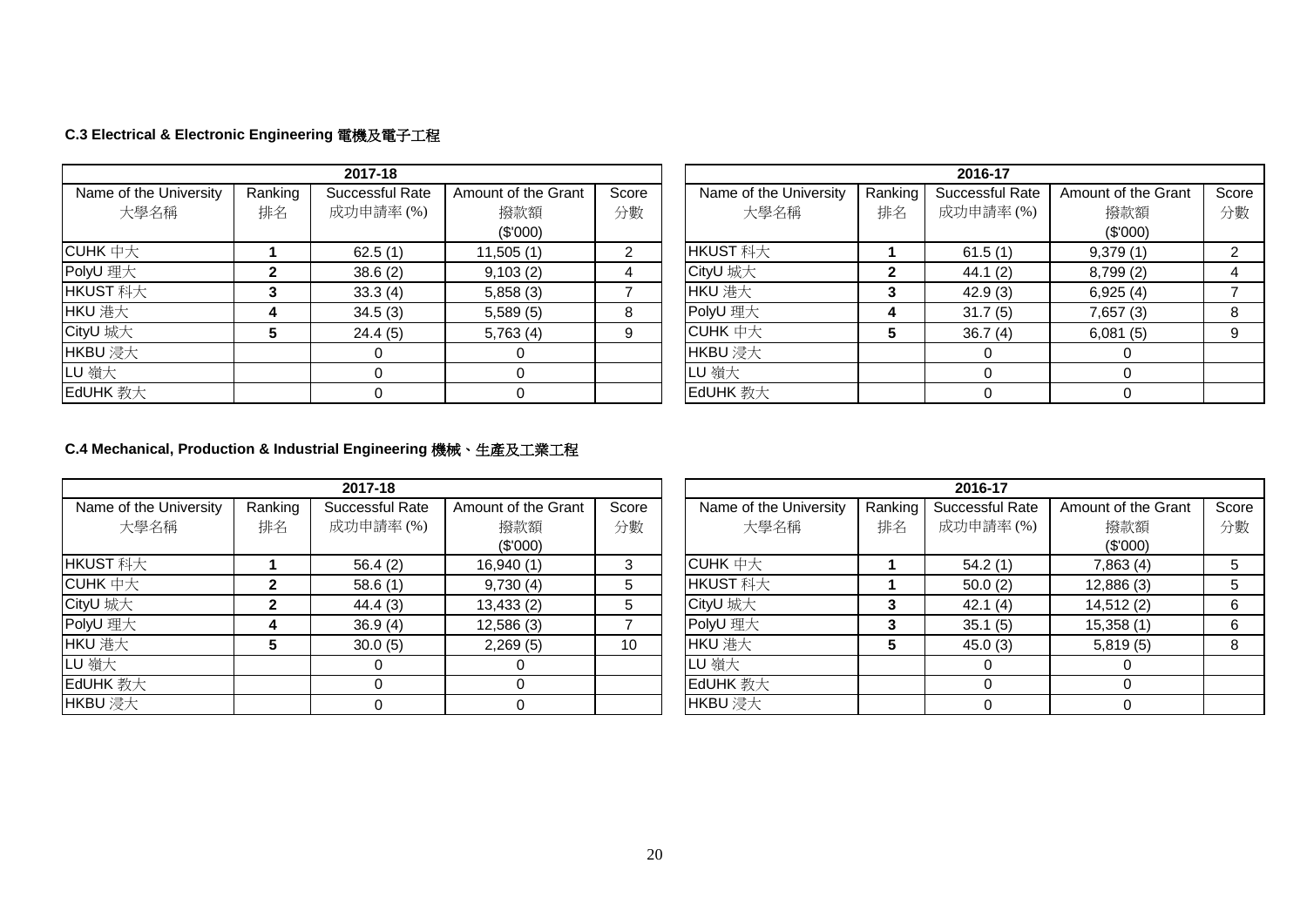## **D. Physical Sciences** 自然科學

### **D.1 Chemical Engineering** 化學工程

|                        |         | 2017-18         |                     |       |                         |         | 2016-17         |                     |     |
|------------------------|---------|-----------------|---------------------|-------|-------------------------|---------|-----------------|---------------------|-----|
| Name of the University | Ranking | Successful Rate | Amount of the Grant | Score | Name of the University  | Ranking | Successful Rate | Amount of the Grant | Scc |
| 大學名稱                   | 排名      | 成功申請率(%)        | 撥款額                 | 分數    | 大學名稱                    | 排名      | 成功申請率(%)        | 撥款額                 | 分   |
|                        |         |                 | (\$'000)            |       |                         |         |                 | (\$'000)            |     |
| PolyU 理大               |         | 100(1)          | 871(2)              | 3     | CityU 城大                |         | 100(1)          | 1,845 (1)           |     |
| HKUST 科大               |         | 66.7(3)         | 1,046(1)            | 4     | HKBU 浸大                 | 2       | 50.0(2)         | 541(3)              |     |
| CUHK $\#$ $\pm$        |         | 100(1)          | 523(4)              |       | CUHK $\uparrow \pm \pm$ |         | 50.0(2)         | 359(4)              |     |
| CityU 城大               |         | 33.3(4)         | 821(3)              |       | HKUST 科大                | 3       | 25.0(4)         | 1,082 (2)           |     |
| HKBU 浸大                |         |                 |                     |       | PolyU 理大                |         |                 |                     |     |
| HKU 港大                 |         |                 |                     |       | HKU 港大                  |         |                 |                     |     |
| LU 嶺大                  |         |                 |                     |       | LU 嶺大                   |         |                 |                     |     |
| EdUHK 教大               |         |                 |                     |       | EdUHK 教大                |         |                 |                     |     |

|                        |         | 2017-18         |                     |       |                        |         | 2016-17         |                     |       |
|------------------------|---------|-----------------|---------------------|-------|------------------------|---------|-----------------|---------------------|-------|
| Name of the University | Ranking | Successful Rate | Amount of the Grant | Score | Name of the University | Ranking | Successful Rate | Amount of the Grant | Score |
| 大學名稱                   | 排名      | 成功申請率(%)        | 撥款額                 | 分數    | 大學名稱                   | 排名      | 成功申請率(%)        | 撥款額                 | 分數    |
|                        |         |                 | (\$'000)            |       |                        |         |                 | (\$'000)            |       |
| olyU 理大                |         | 100(1)          | 871(2)              | 3     | CityU 城大               |         | 100(1)          | 1,845 (1)           |       |
| IKUST 科大               |         | 66.7(3)         | 1,046 (1)           |       | HKBU 浸大                |         | 50.0(2)         | 541(3)              |       |
| CUHK 中大                |         | 100(1)          | 523(4)              |       | CUHK 中大                |         | 50.0(2)         | 359(4)              | 6     |
| City∪ 城大               |         | 33.3(4)         | 821(3)              |       | HKUST 科大               | 3       | 25.0(4)         | (2) 082.            | 6     |
| <b>IKBU</b> 浸大         |         |                 |                     |       | PolyU 理大               |         |                 |                     |       |
| <b>IKU 港大</b>          |         |                 |                     |       | HKU 港大                 |         |                 |                     |       |
| U 嶺大                   |         |                 |                     |       | LU 嶺大                  |         |                 |                     |       |
| :dUHK 教大               |         |                 |                     |       | EdUHK 教大               |         |                 |                     |       |

#### **D.2 Physical Sciences** 自然科學

|                        |         | 2017-18         |                     |       |                        |         | 2016-17         |                     |     |
|------------------------|---------|-----------------|---------------------|-------|------------------------|---------|-----------------|---------------------|-----|
| Name of the University | Ranking | Successful Rate | Amount of the Grant | Score | Name of the University | Ranking | Successful Rate | Amount of the Grant | Sco |
| 大學名稱                   | 排名      | 成功申請率(%)        | 撥款額                 | 分數    | 大學名稱                   | 排名      | 成功申請率(%)        | 撥款額                 | 分數  |
|                        |         |                 | (\$'000)            |       |                        |         |                 | (\$'000)            |     |
| HKUST 科大               |         | 63.6(1)         | 15,266(1)           | ⌒     | HKUST 科大               |         | 66.7(1)         | 13,833(2)           |     |
| HKU 港大                 | 2       | 55.8(2)         | 14,259(2)           | 4     | HKU 港大                 |         | 57.1(3)         | 16,433(1)           |     |
| CUHK 中大                |         | 52.9(3)         | 13,815(3)           | 6     | CUHK $#$ $\pm$         |         | 57.4(2)         | 13,409(3)           | 5   |
| PolyU 理大               | 4       | 50.0(4)         | 6,817(4)            | 8     | CityU 城大               |         | 42.4(4)         | 7,250(4)            | 8   |
| HKBU 浸大                | 5       | 50.0(4)         | 4,934(6)            | 10    | PolyU 理大               | 5.      | 36.7(6)         | 5,991(5)            | 11  |
| CityU 城大               | 6       | 43.8(6)         | 6,699(5)            | 11    | EdUHK 教大               | 6       | 40.0(5)         | 1,029(7)            | 12  |
| EdUHK 教大               |         | 33.3(7)         | 995(7)              | 14    | HKBU 浸大                |         | 34.8(7)         | 4,592(6)            | 13  |
| LU 嶺大                  |         |                 |                     |       | LU 嶺大                  |         |                 |                     |     |

| 2017-18                |         |                 |                     |       |                        |         | 2016-17         |                     |         |
|------------------------|---------|-----------------|---------------------|-------|------------------------|---------|-----------------|---------------------|---------|
| Name of the University | Ranking | Successful Rate | Amount of the Grant | Score | Name of the University | Ranking | Successful Rate | Amount of the Grant | Score   |
| 大學名稱                   | 排名      | 成功申請率(%)        | 撥款額                 | 分數    | 大學名稱                   | 排名      | 成功申請率(%)        | 撥款額                 | 分數      |
|                        |         |                 | (\$'000)            |       |                        |         |                 | (\$'000)            |         |
| IKUST 科大               |         | 63.6(1)         | 15,266(1)           |       | HKUST 科大               |         | 66.7 $(1)$      | 13,833(2)           |         |
| IKU 港大                 |         | 55.8(2)         | 14,259(2)           |       | HKU 港大                 | 2       | 57.1(3)         | 16,433(1)           |         |
| CUHK 中大                |         | 52.9(3)         | 13,815(3)           | 6     | CUHK 中大                | 3       | 57.4(2)         | 13,409(3)           |         |
| olyU 理大                | 4       | 50.0(4)         | 6,817(4)            | 8     | CityU 城大               | 4       | 42.4(4)         | 7,250(4)            |         |
| <b>IKBU</b> 浸大         |         | 50.0(4)         | 4,934(6)            | 10    | PolyU 理大               | 5       | 36.7(6)         | 5,991(5)            |         |
| City∪ 城大               | 6       | 43.8(6)         | 6,699(5)            | 11    | EdUHK 教大               | 6       | 40.0(5)         | 1,029(7)            | $12 \,$ |
| :dUHK 教大               |         | 33.3(7)         | 995(7)              | 14    | HKBU 浸大                |         | 34.8(7)         | 4,592(6)            | 13      |
| U 嶺大                   |         | 0               |                     |       | LU 嶺大                  |         |                 |                     |         |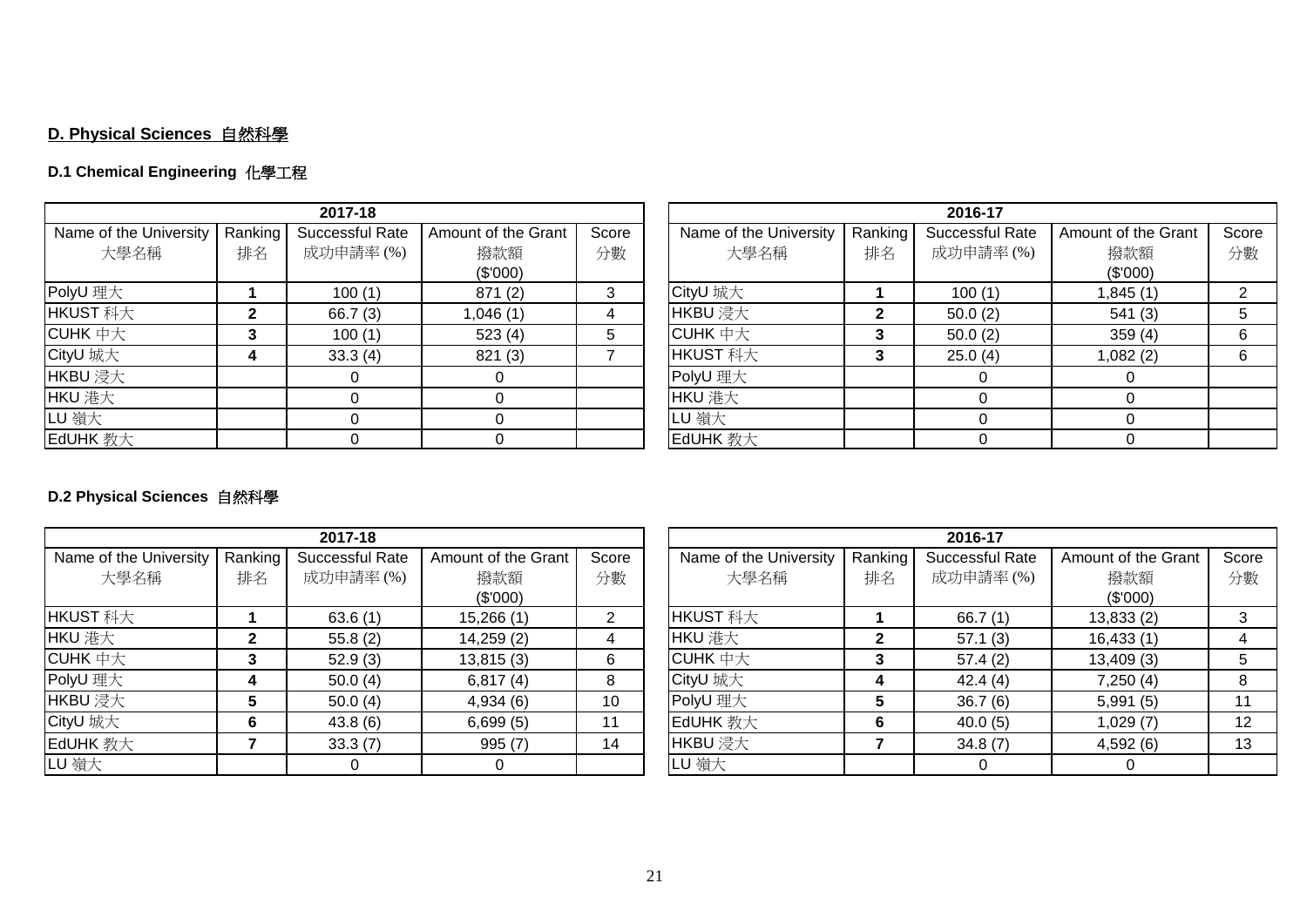#### **D.3 Mathematics** 數學

|                        |              | 2017-18         |                     |       |                        |         | 2016-17         |                     |     |
|------------------------|--------------|-----------------|---------------------|-------|------------------------|---------|-----------------|---------------------|-----|
| Name of the University | Ranking      | Successful Rate | Amount of the Grant | Score | Name of the University | Ranking | Successful Rate | Amount of the Grant | Sco |
| 大學名稱                   | 排名           | 成功申請率(%)        | 撥款額                 | 分數    | 大學名稱                   | 排名      | 成功申請率(%)        | 撥款額                 | 分數  |
|                        |              |                 | (S'000)             |       |                        |         |                 | (\$'000)            |     |
| CUHK 中大                |              | 76.9 (1)        | 9,893(1)            | 2     | $C$ UHK $#$ $\pm$      |         | 75.0(1)         | 9,807(1)            |     |
| HKUST 科大               | 2            | 56.5(2)         | 5,432(3)            | 5     | HKU 港大                 | 2       | 68.8(2)         | 5,332(4)            | 6   |
| CityU 城大               | $\mathbf{2}$ | 54.2(3)         | 6,419(2)            | 5.    | HKUST 科大               |         | 57.1(4)         | 6,290(3)            |     |
| PolyU 理大               | 4            | 53.3(4)         | 3,711(5)            | 9     | CityU 城大               | 3       | 54.5(5)         | 7,135(2)            |     |
| HKU 港大                 | 5            | 38.1(6)         | 4,516(4)            | 10    | PolyU 理大               | 5       | 64.7(3)         | 4,343(5)            | 8   |
| HKBU 浸大                | 6            | 44.4(5)         | 3,543(6)            |       | HKBU 浸大                | 6       | 42.1(6)         | 3,746(6)            | 12  |
| LU 嶺大                  |              |                 |                     |       | LU 嶺大                  |         |                 |                     |     |
| EdUHK 教大               |              |                 |                     |       | EdUHK 教大               |         |                 |                     |     |

|                                  |    | 2017-18         |                     |       |                        |         | 2016-17         |                     |       |
|----------------------------------|----|-----------------|---------------------|-------|------------------------|---------|-----------------|---------------------|-------|
| Name of the University   Ranking |    | Successful Rate | Amount of the Grant | Score | Name of the University | Ranking | Successful Rate | Amount of the Grant | Score |
| 大學名稱                             | 排名 | 成功申請率(%)        | 撥款額                 | 分數    | 大學名稱                   | 排名      | 成功申請率(%)        | 撥款額                 | 分數    |
|                                  |    |                 | (\$'000)            |       |                        |         |                 | (\$'000)            |       |
| CUHK 中大                          |    | 76.9(1)         | 9,893(1)            | 2     | CUHK 中大                |         | 75.0(1)         | 9,807(1)            |       |
| KUST 科大                          |    | 56.5(2)         | 5,432(3)            | 5     | HKU 港大                 |         | 68.8(2)         | 5,332(4)            | 6     |
| ityU 城大                          |    | 54.2(3)         | 6,419(2)            | 5     | HKUST 科大               |         | 57.1(4)         | 6,290(3)            |       |
| olyU 理大                          |    | 53.3(4)         | 3,711(5)            | 9     | CityU 城大               |         | 54.5(5)         | 7,135(2)            |       |
| KU 港大                            |    | 38.1(6)         | 4,516(4)            | 10    | PolyU 理大               |         | 64.7(3)         | 4,343 (5)           | 8     |
| <b>IKBU</b> 浸大                   | 6  | 44.4 (5)        | 3,543(6)            | 11    | HKBU 浸大                | 6       | 42.1(6)         | 3,746(6)            | 12    |
| U 嶺大                             |    |                 | 0                   |       | LU 嶺大                  |         | $\Omega$        |                     |       |
| idUHK 教大                         |    |                 |                     |       | EdUHK 教大               |         |                 |                     |       |

#### **E. Biology & Medicine** 生物學及醫學

#### **E.1 Biological Sciences** 生物科學

|                        |         | 2017-18         |                     |                   |                        |         | 2016-17         |                     |     |
|------------------------|---------|-----------------|---------------------|-------------------|------------------------|---------|-----------------|---------------------|-----|
| Name of the University | Ranking | Successful Rate | Amount of the Grant | Score             | Name of the University | Ranking | Successful Rate | Amount of the Grant | Sco |
| 大學名稱                   | 排名      | 成功申請率(%)        | 撥款額                 | 分數                | 大學名稱                   | 排名      | 成功申請率(%)        | 撥款額                 | 分數  |
|                        |         |                 | (\$'000)            |                   |                        |         |                 | (\$'000)            |     |
| HKUST 科大               |         | 41.9(1)         | 19,452 (3)          | 4                 | HKUST 科大               |         | 45.7(1)         | 23,593(2)           |     |
| CUHK 中大                | 2       | 37.0(3)         | 20,245(2)           | 5                 | HKU 港大                 |         | 40.3(2)         | 29,610(1)           |     |
| HKU 港大                 | 2       | 33.3(4)         | 27,749(1)           | 5                 | $C$ UHK $#$ $\pm$      |         | 36.7(3)         | 16,078(3)           | 6   |
| CityU 城大               | 4       | 41.2(2)         | 6,355(4)            | 6                 | HKBU 浸大                |         | 27.6(4)         | 7,520(4)            | 8   |
| HKBU 浸大                | 5       | 28.0(5)         | 6,080(5)            | 10                | CityU 城大               |         | 15.4(5)         | 2,383(5)            | 10  |
| PolyU 理大               | 6       | 26.1(6)         | 4,817(6)            | $12 \overline{ }$ | PolyU 理大               | 6       | 10.0(6)         | 1,655(6)            | 12  |
| LU 嶺大                  |         | $\Omega$        |                     |                   | LU 嶺大                  |         |                 |                     |     |
| EdUHK 教大               |         |                 |                     |                   | EdUHK 教大               |         |                 |                     |     |

|                        |         | 2017-18         |                     |                   |                        |         | 2016-17         |                     |                   |
|------------------------|---------|-----------------|---------------------|-------------------|------------------------|---------|-----------------|---------------------|-------------------|
| Name of the University | Ranking | Successful Rate | Amount of the Grant | Score             | Name of the University | Ranking | Successful Rate | Amount of the Grant | Score             |
| 大學名稱                   | 排名      | 成功申請率(%)        | 撥款額                 | 分數                | 大學名稱                   | 排名      | 成功申請率(%)        | 撥款額                 | 分數                |
|                        |         |                 | (\$'000)            |                   |                        |         |                 | (\$'000)            |                   |
| <b>IKUST</b> 科大        |         | 41.9(1)         | 19,452(3)           | 4                 | HKUST 科大               |         | 45.7(1)         | 23,593(2)           |                   |
| CUHK 中大                |         | 37.0(3)         | 20,245(2)           | 5                 | HKU 港大                 |         | 40.3(2)         | 29,610(1)           | 3                 |
| <b>IKU</b> 港大          |         | 33.3(4)         | 27,749 (1)          | 5                 | CUHK $\#$ $\pm$        | 3       | 36.7(3)         | 16,078(3)           | 6                 |
| ityU 城大                | 4       | 41.2(2)         | 6,355(4)            | 6                 | HKBU 浸大                | 4       | 27.6(4)         | 7,520(4)            | 8                 |
| <b>IKBU</b> 浸大         |         | 28.0(5)         | 6,080(5)            | 10                | CityU 城大               | 5       | 15.4(5)         | 2,383(5)            | 10                |
| olyU 理大                |         | 26.1(6)         | 4,817(6)            | $12 \overline{ }$ | PolyU 理大               | 6       | 10.0(6)         | 1,655 (6)           | $12 \overline{ }$ |
| U 嶺大                   |         |                 |                     |                   | LU 嶺大                  |         | 0               |                     |                   |
| dUHK 教大                |         |                 |                     |                   | EdUHK 教大               |         |                 |                     |                   |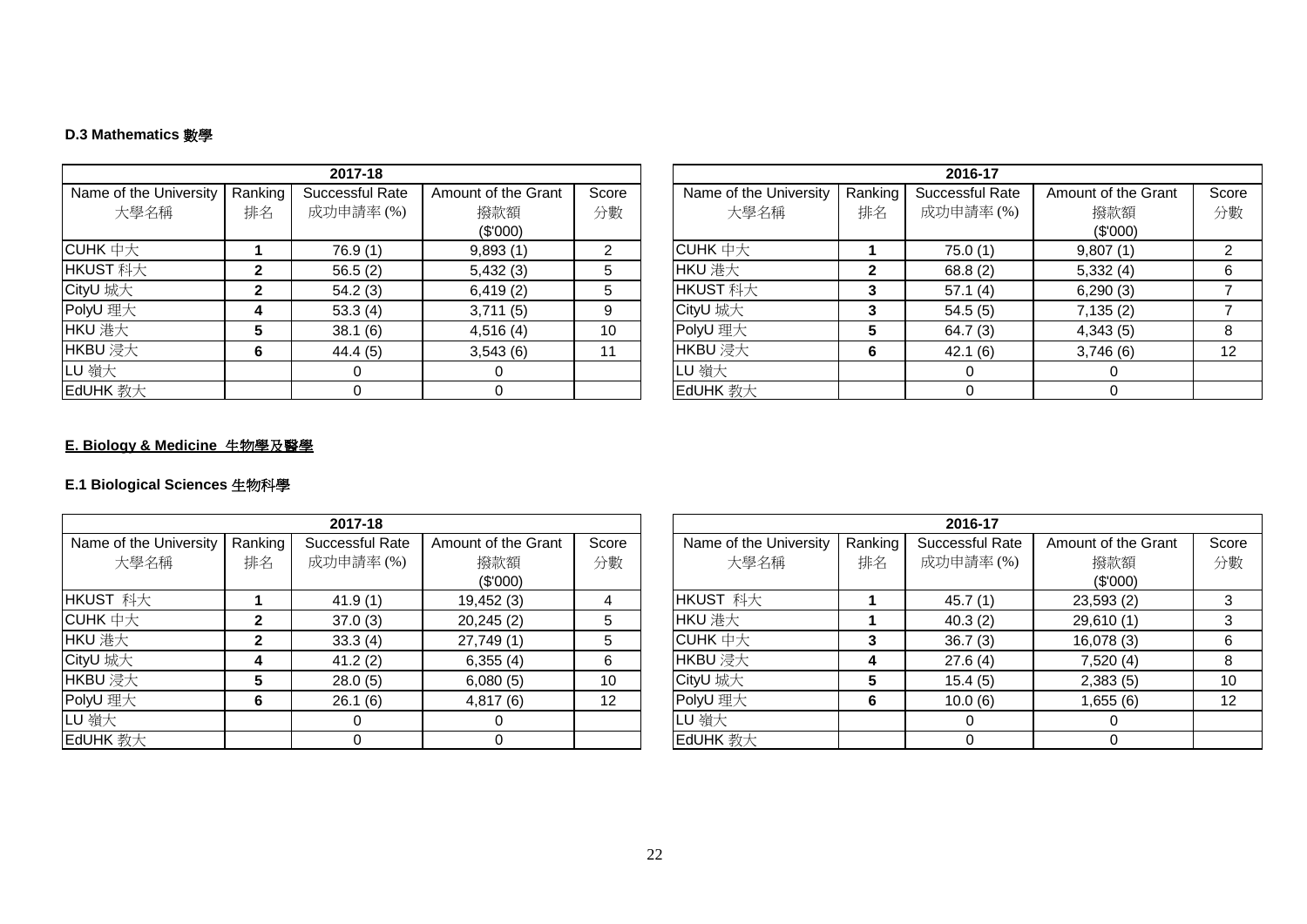#### **E.2 Medicine, Dentistry & Health** 醫科、牙科及健康

|                        |              | 2017-18         |                     |                   |                        |         | 2016-17         |                     |       |
|------------------------|--------------|-----------------|---------------------|-------------------|------------------------|---------|-----------------|---------------------|-------|
| Name of the University | Ranking      | Successful Rate | Amount of the Grant | Score             | Name of the University | Ranking | Successful Rate | Amount of the Grant | Score |
| 大學名稱                   | 排名           | 成功申請率(%)        | 撥款額                 | 分數                | 大學名稱                   | 排名      | 成功申請率(%)        | 撥款額                 | 分數    |
|                        |              |                 | (\$'000)            |                   |                        |         |                 | (\$'000)            |       |
| HKU 港大                 |              | 22.1(3)         | 41,199(1)           |                   | HKU 港大                 |         | 25.6(2)         | 44,408 (1)          |       |
| EdUHK 教大               | $\mathbf{2}$ | 100(1)          | 1,170 (5)           | 6                 | HKBU 浸大                | 2       | 26.7(1)         | 3,507(3)            |       |
| CityU 城大               | $\mathbf{2}$ | 50.0(2)         | 1,637 (4)           | 6                 | CUHK $#$ $\pm$         | 3       | 22.9(3)         | 36,709 (2)          |       |
| PolyU 理大               | 4            | 20.0(4)         | 6,780(3)            |                   | PolyU 理大               |         | 8.3(4)          | 2,204(4)            |       |
| CUHK $#$ $\pm$         | 4            | 19.3(5)         | 33,874(2)           |                   | HKUST 科大               |         |                 |                     |       |
| HKBU 浸大                | 6            | 8.3(6)          | 872 (6)             | $12 \overline{ }$ | CityU 城大               |         |                 |                     |       |
| HKUST 科大               |              |                 |                     |                   | LU 嶺大                  |         |                 |                     |       |
| LU 嶺大                  |              |                 |                     |                   | EdUHK 教大               |         |                 |                     |       |

|                   |         | 2017-18         |                     |       |                        |         | 2016-17         |                     |       |
|-------------------|---------|-----------------|---------------------|-------|------------------------|---------|-----------------|---------------------|-------|
| of the University | Ranking | Successful Rate | Amount of the Grant | Score | Name of the University | Ranking | Successful Rate | Amount of the Grant | Score |
| 大學名稱              | 排名      | 成功申請率(%)        | 撥款額                 | 分數    | 大學名稱                   | 排名      | 成功申請率(%)        | 撥款額                 | 分數    |
|                   |         |                 | (\$'000)            |       |                        |         |                 | (\$'000)            |       |
|                   |         | 22.1(3)         | 41,199(1)           | 4     | HKU 港大                 |         | 25.6(2)         | 44,408 (1)          | 3     |
| 教大                |         | 100(1)          | ,170(5)             | 6     | HKBU 浸大                | 2       | 26.7(1)         | 3,507(3)            |       |
|                   |         | 50.0(2)         | ,637(4)             | 6     | CUHK $\#$ $\pm$        |         | 22.9(3)         | 36,709(2)           |       |
| 一大                |         | 20.0(4)         | 6,780(3)            |       | PolyU 理大               |         | 8.3(4)          | 2,204(4)            | 8     |
| 巨大                |         | 19.3(5)         | 33,874(2)           |       | HKUST 科大               |         |                 |                     |       |
| 表大                |         | 8.3(6)          | 872 (6)             | 12    | CityU 城大               |         |                 |                     |       |
| 科大                |         |                 |                     |       | LU 嶺大                  |         |                 |                     |       |
|                   |         |                 |                     |       | EdUHK 教大               |         |                 |                     |       |

#### **F. Humanities & Social Sciences** 人文學及社會科學

#### **F.1 Humanities & Arts** 人文學及藝術

|                        |              | 2017-18         |                     |       |                        |         | 2016-17         |                     |       |
|------------------------|--------------|-----------------|---------------------|-------|------------------------|---------|-----------------|---------------------|-------|
| Name of the University | Ranking      | Successful Rate | Amount of the Grant | Score | Name of the University | Ranking | Successful Rate | Amount of the Grant | Score |
| 大學名稱                   | 排名           | 成功申請率(%)        | 撥款額                 | 分數    | 大學名稱                   | 排名      | 成功申請率(%)        | 撥款額                 | 分數    |
|                        |              |                 | (\$'000)            |       |                        |         |                 | (\$'000)            |       |
| HKU 港大                 |              | 33.3(1)         | 2,629(3)            | 4     | CUHK $#$ $\pm$         |         | 36.8(4)         | 4,886(1)            |       |
| LU 嶺大                  | $\mathbf{2}$ | 33.3(1)         | 1,580 (5)           | 6     | HKU 港大                 | 2       | 37.5(3)         | 3,738(3)            |       |
| CUHK 中大                | $\mathbf{2}$ | 32.4(4)         | 3,733(2)            | 6     | EdUHK 教大               | 3       | 57.1(1)         | 738 (6)             |       |
| HKUST 科大               |              | 33.3(1)         | 1,479(6)            |       | HKUST 科大               | 3       | 50.0(2)         | 1,366 (5)           |       |
| HKBU 浸大                |              | 20.8(6)         | 6,420(1)            |       | HKBU 浸大                | 3       | 31.1(5)         | 3,829(2)            |       |
| CityU 城大               | 6            | 25.8(5)         | 2,285(4)            | 9     | CityU 城大               | 6       | 28.6(6)         | 3,495(4)            | 10    |
| EdUHK 教大               |              | 18.2(7)         | 910(7)              | 14    | LU 嶺大                  |         | 9.1(7)          | 160(7)              | 14    |
| PolyU 理大               | 8            | 12.5(8)         | 227(8)              | 16    | PolyU 理大               |         |                 |                     |       |

|                   |         | 2017-18         |                     |       |                        |         | 2016-17         |                     |       |
|-------------------|---------|-----------------|---------------------|-------|------------------------|---------|-----------------|---------------------|-------|
| of the University | Ranking | Successful Rate | Amount of the Grant | Score | Name of the University | Ranking | Successful Rate | Amount of the Grant | Score |
| 大學名稱              | 排名      | 成功申請率(%)        | 撥款額                 | 分數    | 大學名稱                   | 排名      | 成功申請率(%)        | 撥款額                 | 分數    |
|                   |         |                 | (\$'000)            |       |                        |         |                 | (\$'000)            |       |
|                   |         | 33.3(1)         | 2,629(3)            | 4     | CUHK 中大                |         | 36.8(4)         | 4,886(1)            |       |
|                   |         | 33.3(1)         | (5) 580.ا           | 6     | HKU 港大                 | 2       | 37.5(3)         | 3,738(3)            | 6     |
| 中大                |         | 32.4(4)         | 3,733(2)            | 6     | EdUHK 教大               |         | 57.1(1)         | 738 (6)             |       |
| 科大                |         | 33.3(1)         | (6) 479.            |       | HKUST 科大               |         | 50.0(2)         | 1,366 (5)           |       |
| 麦大                |         | 20.8(6)         | 6,420(1)            |       | HKBU 浸大                |         | 31.1(5)         | 3,829(2)            |       |
|                   |         | 25.8(5)         | 2,285(4)            | 9     | CityU 城大               |         | 28.6(6)         | 3,495(4)            | 10    |
| 教大                |         | 18.2(7)         | 910(7)              | 14    | LU 嶺大                  |         | 9.1(7)          | 160(7)              | 14    |
| 一大                |         | 12.5(8)         | 227(8)              | 16    | PolyU 理大               |         |                 |                     |       |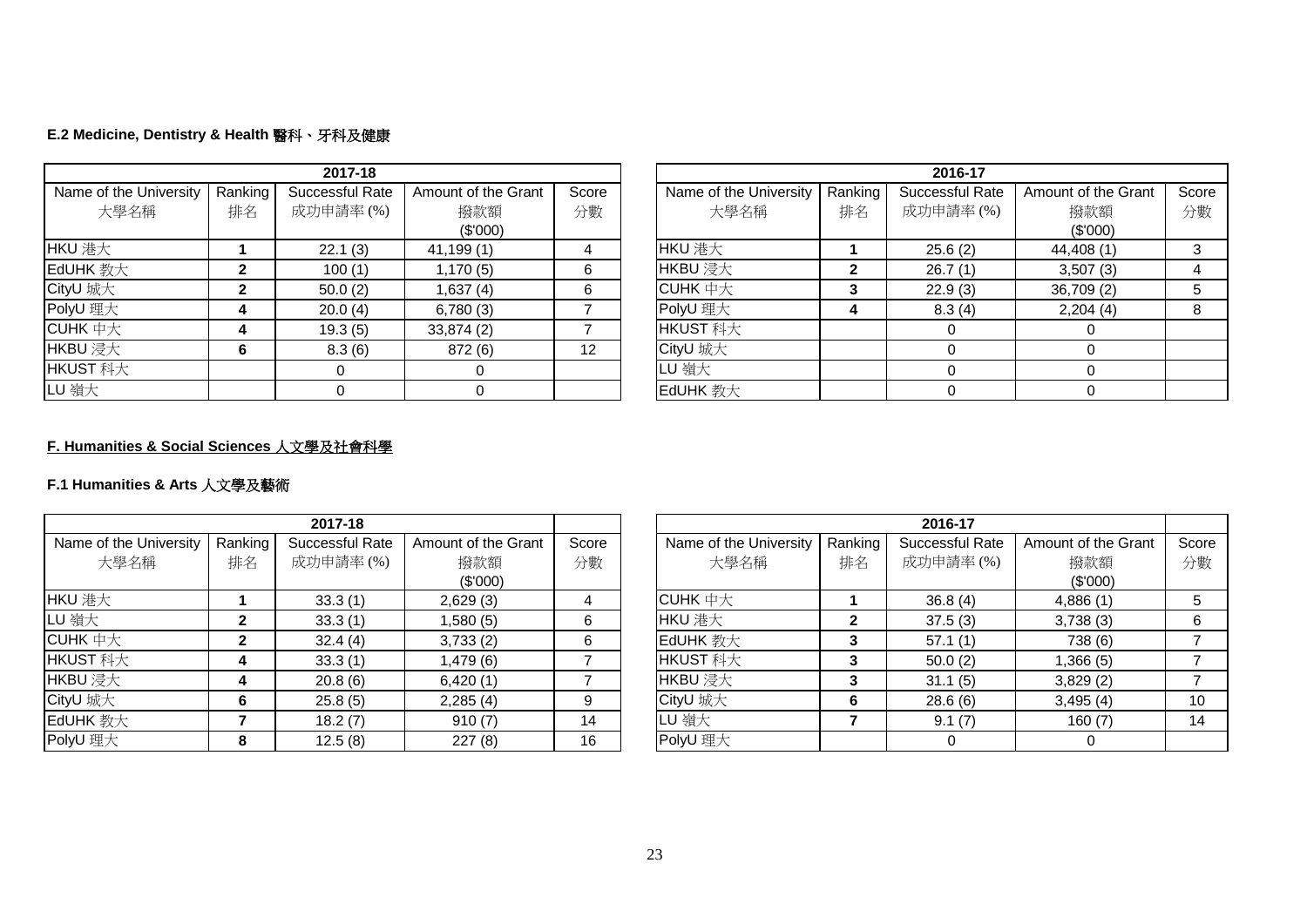#### **F.2 Education** 教育

|                        |         | 2017-18         |                     |       |                        |         | 2016-17         |                     |     |
|------------------------|---------|-----------------|---------------------|-------|------------------------|---------|-----------------|---------------------|-----|
| Name of the University | Ranking | Successful Rate | Amount of the Grant | Score | Name of the University | Ranking | Successful Rate | Amount of the Grant | Scc |
| 大學名稱                   | 排名      | 成功申請率(%)        | 撥款額                 | 分數    | 大學名稱                   | 排名      | 成功申請率(%)        | 撥款額                 | 分   |
|                        |         |                 | (\$'000)            |       |                        |         |                 | (\$'000)            |     |
| $C$ UHK $\#$ $\pm$     |         | 34.8(2)         | 5,418(2)            | 4     | HKU 港大                 |         | 35.0(2)         | 3,938(2)            |     |
| EdUHK 教大               |         | 24.4(3)         | 6,722(1)            | 4     | CUHK $#$ $\pm$         |         | 27.3(3)         | 4,233(1)            |     |
| CityU 城大               |         | 40.0(1)         | 995(4)              | 5     | PolyU 理大               | 3       | 40.0(1)         | 472 (4)             |     |
| HKU 港大                 |         | 15.4(4)         | 2,712(3)            |       | EdUHK 教大               | 4       | 12.5(4)         | 3,501(3)            |     |
| PolyU 理大               |         | 11.1(5)         | 488 (6)             | 11    | LU 嶺大                  |         |                 |                     |     |
| HKBU 浸大                |         | 9.1(6)          | 714(5)              | 11    | HKBU 浸大                |         |                 |                     |     |
| LU 嶺大                  |         |                 |                     |       | CityU 城大               |         |                 |                     |     |
| HKUST 科大               |         |                 |                     |       | HKUST 科大               |         |                 |                     |     |

| 2017-18                |         |                 |                     |       |  |                        |         | 2016-17  |                                       |       |
|------------------------|---------|-----------------|---------------------|-------|--|------------------------|---------|----------|---------------------------------------|-------|
| Name of the University | Ranking | Successful Rate | Amount of the Grant | Score |  | Name of the University | Ranking |          | Successful Rate   Amount of the Grant | Score |
| 大學名稱                   | 排名      | 成功申請率(%)        | 撥款額                 | 分數    |  | 大學名稱                   | 排名      | 成功申請率(%) | 撥款額                                   | 分數    |
|                        |         |                 | (\$'000)            |       |  |                        |         |          | (\$'000)                              |       |
| CUHK 中大                |         | 34.8(2)         | 5,418(2)            |       |  | HKU 港大                 |         | 35.0(2)  | 3,938(2)                              |       |
| EdUHK 教大               |         | 24.4(3)         | 6,722(1)            | 4     |  | $C$ UHK $#$ $\pm$      |         | 27.3(3)  | 4,233(1)                              |       |
| CityU 城大               |         | 40.0(1)         | 995(4)              | 5.    |  | PolyU 理大               |         | 40.0(1)  | 472 (4)                               | 5     |
| <b>IKU</b> 港大          |         | 15.4(4)         | 2,712(3)            |       |  | EdUHK 教大               |         | 12.5(4)  | 3,501(3)                              |       |
| olyU 理大                |         | 11.1(5)         | 488 (6)             | 11    |  | LU 嶺大                  |         |          |                                       |       |
| <b>IKBU</b> 浸大         |         | 9.1(6)          | 714(5)              | 11    |  | HKBU 浸大                |         |          |                                       |       |
| U 嶺大                   |         |                 |                     |       |  | CityU 城大               |         |          |                                       |       |
| <b>IKUST</b> 科大        |         |                 |                     |       |  | HKUST 科大               |         |          |                                       |       |

### **F.3 Psychology and Linguistics** 心理及語言學

| 2017-18                |         |                 |                     |       |  |                        |         | 2016-17         |                     |     |
|------------------------|---------|-----------------|---------------------|-------|--|------------------------|---------|-----------------|---------------------|-----|
| Name of the University | Ranking | Successful Rate | Amount of the Grant | Score |  | Name of the University | Ranking | Successful Rate | Amount of the Grant | Sco |
| 大學名稱                   | 排名      | 成功申請率(%)        | 撥款額                 | 分數    |  | 大學名稱                   | 排名      | 成功申請率(%)        | 撥款額                 | 分婁  |
|                        |         |                 | (\$'000)            |       |  |                        |         |                 | (\$'000)            |     |
| HKU 港大                 |         | 28.0(3)         | 4,888(1)            |       |  | CityU 城大               |         | 25.0(2)         | 3,350(1)            |     |
| CUHK $\#$ $\pm$        |         | 26.1(4)         | 3,934(2)            | 6     |  | HKUST 科大               |         | 40.0(1)         | (5) 260.            | 6   |
| LU 嶺大                  | 3       | 33.3(1)         | 1,059 (6)           |       |  | HKU 港大                 |         | 21.7(3)         | 2,653(3)            | 6   |
| HKUST 科大               | 4       | 33.3(1)         | 774(7)              | 8     |  | $C$ UHK $#$ $\pm$      | 2       | 13.3(4)         | 2,880(2)            | 6   |
| EdUHK 教大               | 4       | 20.8(5)         | 3,469(3)            | 8     |  | EdUHK 教大               |         | 13.0(5)         | ,525 (4)            | 9   |
| PolyU 理大               | 6       | 12.0(7)         | 1,579 (4)           | 11    |  | PolyU 理大               | 6       | 4.8(6)          | 815 (6)             | 12  |
| CityU 城大               |         | 8.3(8)          | 1,123(5)            | 13    |  | HKBU 浸大                |         |                 |                     |     |
| HKBU 浸大                | 8       | 12.5(6)         | 586 (8)             | 14    |  | LU 嶺大                  |         |                 |                     |     |

|                        |         | 2017-18         |                     |       | 2016-17                |                |          |                                       |       |  |  |
|------------------------|---------|-----------------|---------------------|-------|------------------------|----------------|----------|---------------------------------------|-------|--|--|
| Name of the University | Ranking | Successful Rate | Amount of the Grant | Score | Name of the University | Ranking        |          | Successful Rate   Amount of the Grant | Score |  |  |
| 大學名稱                   | 排名      | 成功申請率(%)        | 撥款額                 | 分數    | 大學名稱                   | 排名             | 成功申請率(%) | 撥款額                                   | 分數    |  |  |
|                        |         |                 | (\$'000)            |       |                        |                |          | (\$'000)                              |       |  |  |
| <b>IKU</b> 港大          |         | 28.0(3)         | 4,888(1)            | 4     | CityU 城大               |                | 25.0(2)  | 3,350(1)                              |       |  |  |
| CUHK 中大                |         | 26.1(4)         | 3,934(2)            | 6     | HKUST 科大               |                | 40.0(1)  | 1,260 (5)                             | 6     |  |  |
| U 嶺大                   |         | 33.3(1)         | 1,059 (6)           |       | HKU 港大                 | $\overline{2}$ | 21.7(3)  | 2,653(3)                              | 6     |  |  |
| <b>IKUST</b> 科大        | 4       | 33.3(1)         | 774(7)              | 8     | CUHK $\#$ $\pm$        | 2              | 13.3(4)  | 2,880(2)                              | 6     |  |  |
| EdUHK 教大               | 4       | 20.8(5)         | 3,469(3)            | 8     | EdUHK 教大               | 5              | 13.0(5)  | 1,525 (4)                             |       |  |  |
| olyU 理大                | 6       | 12.0(7)         | 1,579 (4)           | 11    | PolyU 理大               | 6              | 4.8(6)   | 815 (6)                               | 12    |  |  |
| CityU 城大               |         | 8.3(8)          | 1,123(5)            | 13    | HKBU 浸大                |                |          |                                       |       |  |  |
| <b>IKBU</b> 浸大         | 8       | 12.5(6)         | 586 (8)             | 14    | LU 嶺大                  |                |          |                                       |       |  |  |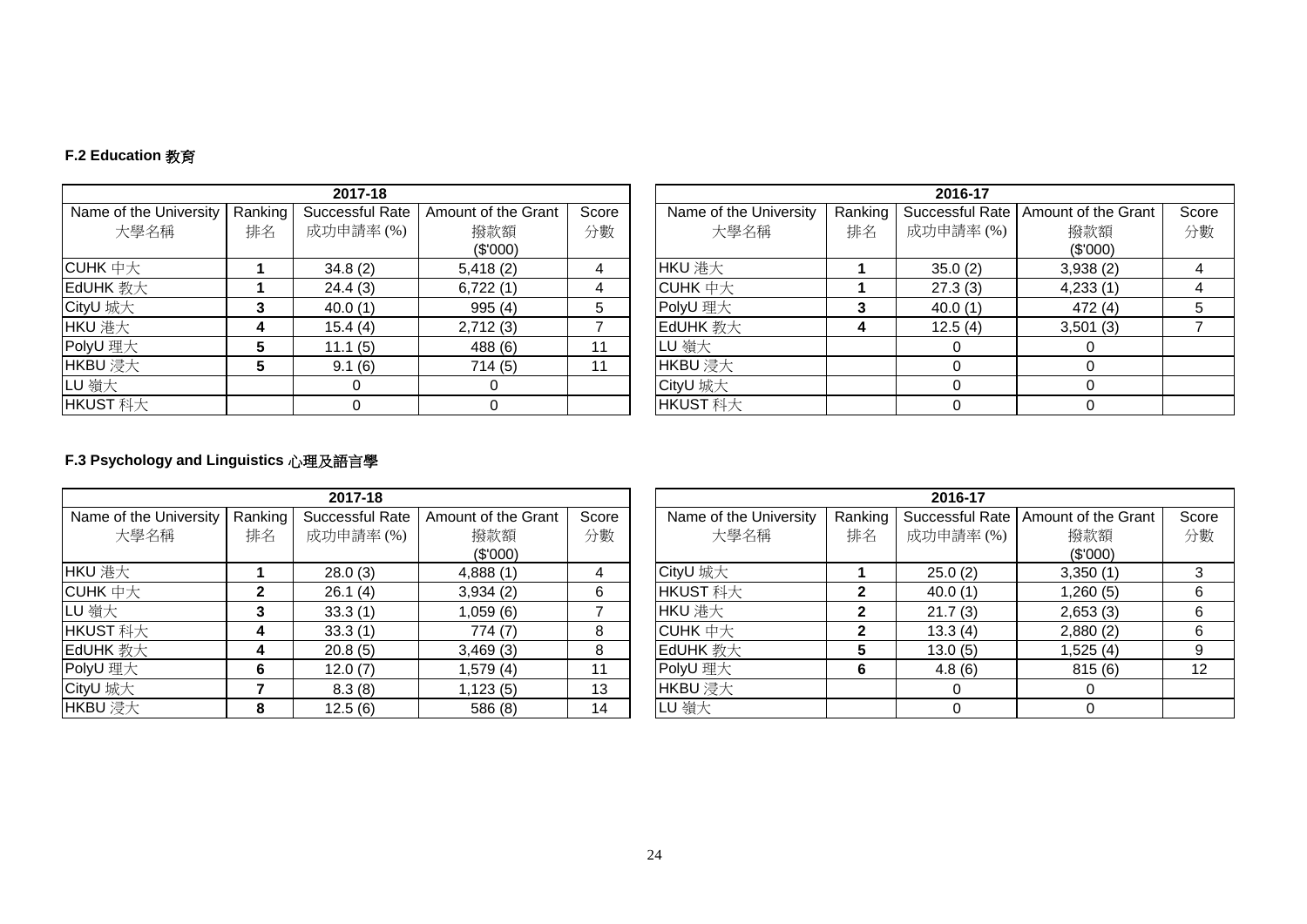## **F.4 Social and Behavioural Sciences** 社會及行為科學

|                        |    | 2017-18                 |                     |                 | 2016-17                |         |                 |                     |     |  |  |
|------------------------|----|-------------------------|---------------------|-----------------|------------------------|---------|-----------------|---------------------|-----|--|--|
| Name of the University |    | Ranking Successful Rate | Amount of the Grant | Score           | Name of the University | Ranking | Successful Rate | Amount of the Grant | Sco |  |  |
| 大學名稱                   | 排名 | 成功申請率(%)                | 撥款額                 | 分數              | 大學名稱                   | 排名      | 成功申請率(%)        | 撥款額                 | 分數  |  |  |
|                        |    |                         | (\$'000)            |                 |                        |         |                 | (\$'000)            |     |  |  |
| HKU 港大                 |    | 31.3(3)                 | 14,984 (1)          |                 | CUHK $#$ $\pm$         |         | 37.1(3)         | 17,823(1)           | 4   |  |  |
| $C$ UHK $#$ $\pm$      |    | 28.4(4)                 | 14,365(2)           | 6               | HKU 港大                 | 2       | 32.1(4)         | 11,553(2)           | 6   |  |  |
| HKUST 科大               | 3  | 38.5(1)                 | 2,955(6)            |                 | HKUST 科大               | 3       | 46.2(2)         | 3,358(5)            |     |  |  |
| CityU 城大               | 4  | 20.5(5)                 | 6,229(3)            | 8               | LU 嶺大                  | 4       | 75.0(1)         | 2,142(7)            | 8   |  |  |
| LU 嶺大                  | 5  | 33.3(2)                 | 930(8)              | 10              | CityU 城大               | 4       | 32.0(5)         | 7,518(3)            | 8   |  |  |
| HKBU 浸大                |    | 20.0(6)                 | 5,632(4)            | 10 <sup>°</sup> | HKBU 浸大                | 6       | 25.9(6)         | 4,792(4)            | 10  |  |  |
| PolyU 理大               |    | 19.2(7)                 | 3,415(5)            | 12              | PolyU 理大               |         | 15.2(8)         | 3,190(6)            | 14  |  |  |
| EdUHK 教大               | 8  | 11.1(8)                 | 969(7)              | 15              | EdUHK 教大               | 8       | 16.7(7)         | 1,421(8)            | 15  |  |  |

|                        |         | 2017-18         |                     |       | 2016-17                |         |                 |                     |       |  |
|------------------------|---------|-----------------|---------------------|-------|------------------------|---------|-----------------|---------------------|-------|--|
| Name of the University | Ranking | Successful Rate | Amount of the Grant | Score | Name of the University | Ranking | Successful Rate | Amount of the Grant | Score |  |
| 大學名稱                   | 排名      | 成功申請率(%)        | 撥款額                 | 分數    | 大學名稱                   | 排名      | 成功申請率(%)        | 撥款額                 | 分數    |  |
|                        |         |                 | (\$'000)            |       |                        |         |                 | (\$'000)            |       |  |
| KU 港大                  |         | 31.3(3)         | 14,984 (1)          | 4     | CUHK $\#$ $\pm$        |         | 37.1(3)         | 17,823(1)           |       |  |
| UHK 中大                 |         | 28.4(4)         | 14,365 (2)          | 6     | HKU 港大                 |         | 32.1(4)         | 11,553(2)           | 6     |  |
| KUST 科大                |         | 38.5(1)         | 2,955(6)            |       | HKUST 科大               |         | 46.2(2)         | 3,358(5)            |       |  |
| ityU 城大                |         | 20.5(5)         | 6,229(3)            | 8     | LU 嶺大                  |         | 75.0(1)         | 2,142(7)            | 8     |  |
| U 嶺大                   |         | 33.3(2)         | 930(8)              | 10    | CityU 城大               |         | 32.0(5)         | 7,518(3)            | 8     |  |
| KBU 浸大                 |         | 20.0(6)         | 5,632(4)            | 10    | HKBU 浸大                | 6       | 25.9(6)         | 4,792(4)            | 10    |  |
| olyU 理大                |         | 19.2(7)         | 3,415(5)            | 12    | PolyU 理大               |         | 15.2(8)         | 3,190(6)            | 14    |  |
| dUHK 教大                | 8       | 11.1(8)         | 969(7)              | 15    | EdUHK 教大               | 8       | 16.7(7)         | 1,421(8)            | 15    |  |

#### **G. Business Studies** 商學

|                        |    | 2017-18  |                                               |       | 2016-17                |         |                 |                     |     |  |  |
|------------------------|----|----------|-----------------------------------------------|-------|------------------------|---------|-----------------|---------------------|-----|--|--|
| Name of the University |    |          | Ranking Successful Rate   Amount of the Grant | Score | Name of the University | Ranking | Successful Rate | Amount of the Grant | Sco |  |  |
| 大學名稱                   | 排名 | 成功申請率(%) | 撥款額                                           | 分數    | 大學名稱                   | 排名      | 成功申請率(%)        | 撥款額                 | 分   |  |  |
|                        |    |          | (\$'000)                                      |       |                        |         |                 | (S'000)             |     |  |  |
| HKUST 科大               |    | 40.8(2)  | 9,487(2)                                      | 4     | HKU 港大                 |         | 64.9(1)         | 10,312(2)           |     |  |  |
| CityU 城大               |    | 31.5(4)  | 10,804(1)                                     | 5     | HKUST 科大               | 2       | 44.1(3)         | 12,255(1)           |     |  |  |
| HKU 港大                 |    | 50.0(1)  | 5,507(5)                                      | 6     | $C$ UHK $#$ $\pm$      | 3       | 48.8(2)         | 7,607(4)            | 6   |  |  |
| $C$ UHK $#$ $\pm$      |    | 33.9(3)  | 9,445(3)                                      | 6     | CityU 城大               | 4       | 27.4(4)         | 10,112(3)           |     |  |  |
| PolyU 理大               |    | 30.6(5)  | 9,032(4)                                      | 9     | PolyU 理大               | 5       | 24.2(5)         | 6,625(5)            | 10  |  |  |
| LU 嶺大                  | 6  | 26.3(6)  | 1,943(7)                                      | 13    | HKBU 浸大                | 6       | 14.3(6)         | 1,963(6)            | 12  |  |  |
| HKBU 浸大                | 6  | 19.4(7)  | 2,854(6)                                      | 13    | LU 嶺大                  |         |                 |                     |     |  |  |
| EdUHK 教大               |    |          |                                               |       | EdUHK 教大               |         |                 |                     |     |  |  |

|                        |         | 2017-18         |                     |       |                        |         | 2016-17         |                     |       |
|------------------------|---------|-----------------|---------------------|-------|------------------------|---------|-----------------|---------------------|-------|
| Name of the University | Ranking | Successful Rate | Amount of the Grant | Score | Name of the University | Ranking | Successful Rate | Amount of the Grant | Score |
| 大學名稱                   | 排名      | 成功申請率(%)        | 撥款額                 | 分數    | 大學名稱                   | 排名      | 成功申請率(%)        | 撥款額                 | 分數    |
|                        |         |                 | (\$'000)            |       |                        |         |                 | (\$'000)            |       |
| HKUST 科大               |         | 40.8(2)         | 9,487(2)            | 4     | HKU 港大                 |         | 64.9(1)         | 10,312(2)           | 3     |
| CityU 城大               |         | 31.5(4)         | 10,804(1)           | 5     | HKUST 科大               |         | 44.1(3)         | 12,255(1)           |       |
| HKU 港大                 | 3       | 50.0(1)         | 5,507(5)            | 6     | $C$ UHK $#$ $\pm$      |         | 48.8(2)         | 7,607(4)            | 6     |
| CUHK $\,\pm\pm$        | 3       | 33.9(3)         | 9,445(3)            | 6     | CityU 城大               |         | 27.4(4)         | 10,112(3)           |       |
| PolyU 理大               |         | 30.6(5)         | 9,032(4)            | 9     | PolyU 理大               |         | 24.2(5)         | 6,625(5)            | 10    |
| LU 嶺大                  | 6       | 26.3(6)         | (7) 943.            | 13    | HKBU 浸大                | 6       | 14.3(6)         | 1,963 (6)           | 12    |
| HKBU 浸大                | 6       | 19.4(7)         | 2,854(6)            | 13    | LU 嶺大                  |         |                 | 0                   |       |
| EdUHK 教大               |         |                 |                     |       | EdUHK 教大               |         |                 |                     |       |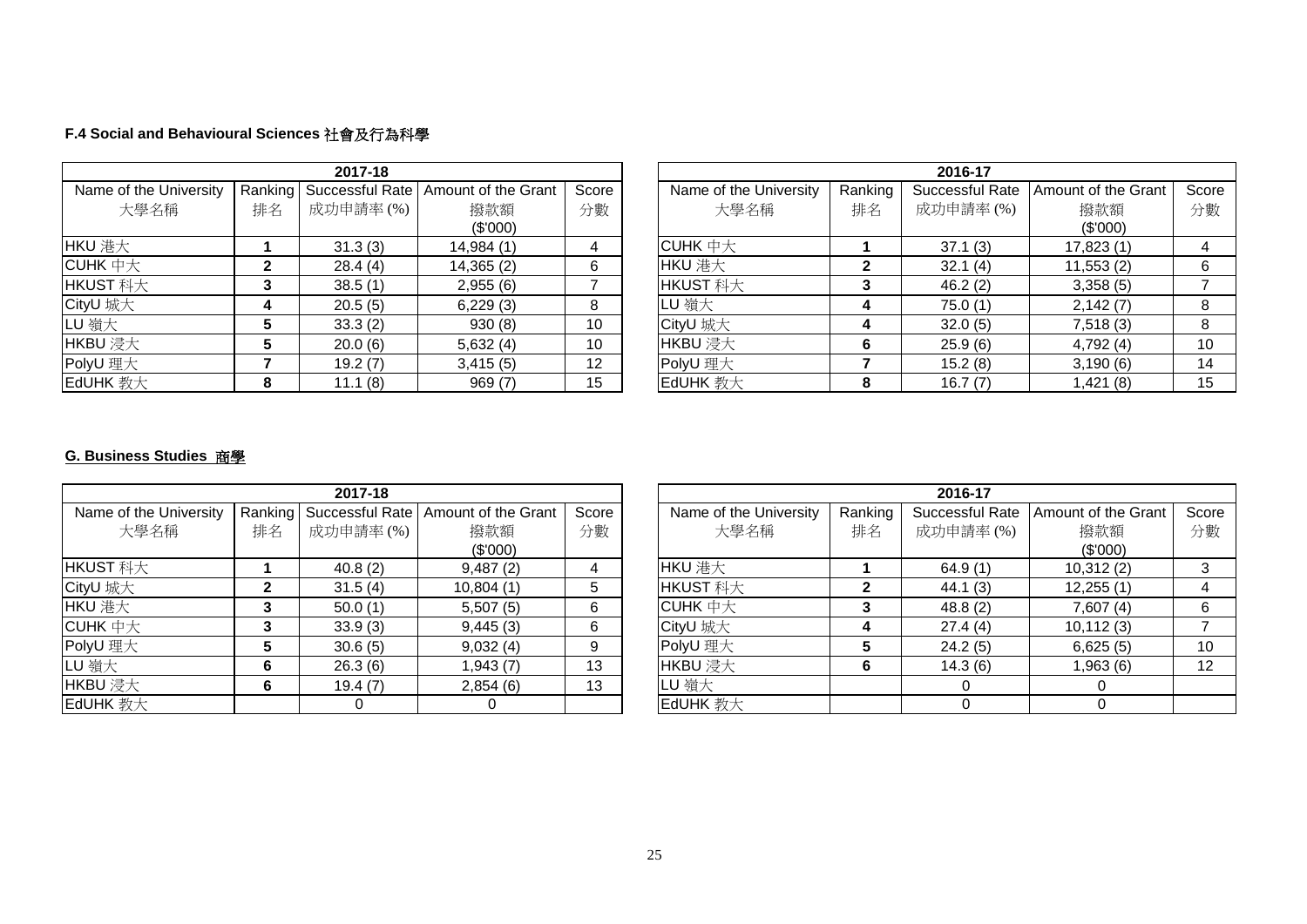#### **Ranking of Research Output among the Universities in Hong Kong in 2016** 二零一六年香港各大學研究成果排名

|                        |         |         |         | 2016           |         |         |           |       |         |
|------------------------|---------|---------|---------|----------------|---------|---------|-----------|-------|---------|
| Name of the University | Ranking | Group 1 | Group 2 | Group 3        | Group 4 | Group 5 | Group 6   | Total | Average |
| 大學名稱                   | 排名      |         |         | 第一組別 第二組別 第三組別 | 第四組別    |         | 第五組別 第六組別 | 總計    | 平均數     |
| HKU 港大                 |         |         | 8       |                | 5       | 5       | 8         | 40    | 6.67    |
| CUHK $\#$ $\pm$        | 2       | 8       |         | 8              | 6       | 3       | 6         | 38    | 6.33    |
| PolyU 理大               | າ       | 5       | 6       | 6              |         |         |           | 34    | 5.67    |
| CityU 城大               |         |         | 5       | 5              | 8       | 6       | 5         | 33    | 5.50    |
| HKUST 科大               | 5       |         | 4       | 4              | ◠       | 8       | 4         | 23    | 3.83    |
| HKBU 浸大                | 5       | 3       | 3       | 3              |         |         | 3         | 23    | 3.83    |
| EdUHK 教大               |         | 6       | າ       | າ              |         | 0       |           | 15    | 2.50    |
| LU 嶺大                  | 8       | ⌒       |         |                |         |         |           |       | 1.17    |

#### **Ranking of Research Output among the Universities in Hong Kong in 2015** 二零一五年香港各大學研究成果排名

|                        |         |         |         | 2015    |                     |         |             |       |         |
|------------------------|---------|---------|---------|---------|---------------------|---------|-------------|-------|---------|
| Name of the University | Ranking | Group 1 | Group 2 | Group 3 | Group 4             | Group 5 | Group 6     | Total | Average |
| 大學名稱                   | 排名      |         |         |         | 第一組別 第二組別 第三組別 第四組別 |         | 第五組別   第六組別 | 總計    | 平均數     |
| HKU 港大                 |         |         | 8       |         |                     | 5       | 8           | 41    | 6.83    |
| $C$ UHK $#$ $\pm$      |         | 8       |         | 8       | 5                   | 4       | 6           | 38    | 6.33    |
| CityU 城大               |         | 6       | 5       | 5       |                     | 6       | 5           | 35    | 5.83    |
| PolyU 理大               | 4       |         | 6       | 6       |                     |         |             | 34    | 5.67    |
| HKUST 科大               |         |         | 4       | 4       |                     | 8       | 4           | 23    | 3.83    |
| HKBU 浸大                | 6       | 3       | 3       | 3       |                     | 3       | 3           | 22    | 3.67    |
| EdUHK 教大               |         | 5       | っ       | 2       | з                   | 0       |             | 13    | 2.17    |
| LU 嶺大                  | 8       | ົ       |         |         |                     | 0       | າ           |       | 1.17    |

Sourced from UGC website as at December 2016 資料來源 : 教資會網頁二零一六年十二月所公佈的數據

#### **Remarks** 備註:

City University of Hong Kong (CityU) 香港城市大學 (城大)

Hong Kong Baptist University (HKBU) 香港浸會大學 (浸大)

Lingnan University (LU) 嶺南大學 (嶺大)

The Chinese University of Hong Kong (CUHK) 香港中文大學 (中大)

The Hong Kong Polytechnic University (PolyU) 香港理工大學 (理大)

The Hong Kong University of Science and Technology (HKUST) 香港科技大學 (科大)

The University of Hong Kong (HKU) 香港大學 (港大)

The Education University of Hong Kong (EdUHK) 香港教育大學 (教大)

Group 1: Scholarly Books, Monographs and Chapters 學術書籍, 專題論文和章節

Group 2: Journal Publications 雜誌期刊

Group 3: Conference Papers 會議論文

Group 4: Creative & Literary Works, Consulting Reports and Case Studies 創意文學作品, 顧問報告和個案研究

Group 5: Patents, Agreements, Assignments and Companies 專利權, 許可證協議, 知識產權和註冊公司

Group 6: Other Output 其他研究成果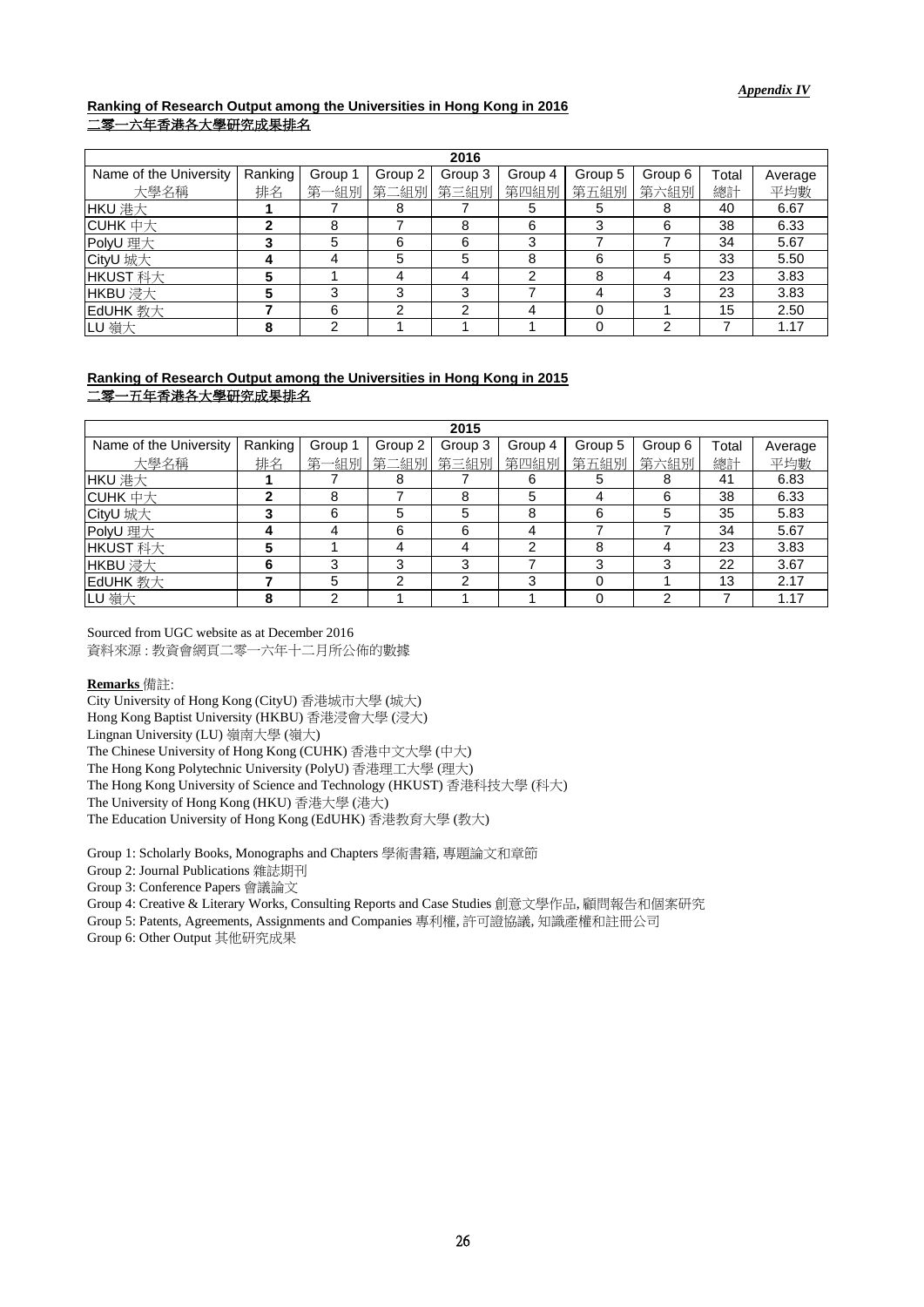# **Ranking of Research Output among the Universities in Hong Kong in 2016 (According to the Research Output Category)** 二零一六年香港各大學研究成果排名

| 二苓一六牛合港谷大学研究成果排名 |
|------------------|
|------------------|

|                        | 2016    |                                          |       |                        | 2015    |                                          |       |
|------------------------|---------|------------------------------------------|-------|------------------------|---------|------------------------------------------|-------|
| Name of the University | Ranking | Group 1                                  | Score | Name of the University | Ranking | Group 1                                  | Score |
| 大學名稱                   | 排名      | Scholarly Books, Monographs and Chapters | 分數    | 大學名稱                   | 排名      | Scholarly Books, Monographs and Chapters | 分數    |
|                        |         | 學術書籍,專題論文及章節                             |       |                        |         | 學術書籍,專題論文及章節                             |       |
| CUHK $\pm \pm$         |         | 540                                      | 8     | CUHK $\pm \pm \pm$     |         | 490                                      |       |
| HKU 港大                 |         | 488                                      |       | HKU 港大                 |         | 475                                      |       |
| EdUHK 教大               |         | 240                                      | հ     | CityU 城大               |         | 217                                      |       |
| PolyU 理大               |         | 228                                      |       | EdUHK 教大               |         | 184                                      |       |
| CityU 城大               |         | 198                                      |       | PolyU 理大               |         | 174                                      |       |
| HKBU 浸大                |         | 146                                      |       | HKBU 浸大                | 6       | 17'                                      |       |
| LU 嶺大                  |         | 93                                       |       | LU 嶺大                  |         | 81                                       |       |
| HKUST 科士               |         |                                          |       | HKUST 科士               | ິ       |                                          |       |

|                        | 20 I O  |                                          |       | 20 I J                 |         |                                          |       |  |  |
|------------------------|---------|------------------------------------------|-------|------------------------|---------|------------------------------------------|-------|--|--|
| Name of the University | Ranking | Group 1                                  | Score | Name of the University | Ranking | Group 1                                  | Score |  |  |
| 大學名稱                   | 排名      | Scholarly Books, Monographs and Chapters | 分數    | 大學名稱                   | 排名      | Scholarly Books, Monographs and Chapters | 分數    |  |  |
|                        |         | 學術書籍,專題論文及章節                             |       |                        |         | 學術書籍,專題論文及章節                             |       |  |  |
|                        |         | 540                                      | 8     | CUHK $\pm \pm \pm$     |         | 490                                      |       |  |  |
| HKU 港大                 |         | 488                                      |       | HKU 港大                 |         | 475                                      |       |  |  |
| EdUHK 教大               |         | 240                                      |       | CityU 城大               |         | 217                                      |       |  |  |
| PolyU 理大               |         | 228                                      |       | EdUHK 教大               |         | 184                                      |       |  |  |
| CityU 城大               |         | 198                                      |       | PolyU 理大               |         | 174                                      |       |  |  |
| HKBU 浸大                | 6       | 146                                      |       | HKBU 浸大                |         | 171                                      |       |  |  |
| LU 嶺大                  |         | 93                                       |       | LU 嶺大                  |         | 81                                       |       |  |  |
| HKUST 科大               | 8       |                                          |       | HKUST 科大               |         | 77                                       |       |  |  |

|                        | 2016    |                      |       |                        | 2015    |                      |            |
|------------------------|---------|----------------------|-------|------------------------|---------|----------------------|------------|
| Name of the University | Ranking | Group 2              | Score | Name of the University | Ranking | Group 2              | <b>Sco</b> |
| 大學名稱                   | 排名      | Journal Publications | 分數    | 大學名稱                   | 排名      | Journal Publications | 分          |
|                        |         | 雜誌期刊                 |       |                        |         | 雜誌期刊                 |            |
| HKU 港大                 |         | 2,187                | 8     | HKU 港大                 |         | 2,170                |            |
| CUHK $\pm +$           |         | 2.042                |       | CUHK $\pm +$           | ີ       | 2.044                |            |
| PolyU 理大               |         | 1,314                | 6     | PolyU 理大               |         | .199                 |            |
| CityU 城大               |         | 1.093                | 5     | CityU 城大               |         | .167                 |            |
| HKUST 科大               |         | 960                  | 4     | HKUST 科大               | 5       | 930                  |            |
| HKBU 浸大                |         | 510                  | 3     | HKBU 浸大                | 6       | 449                  |            |
| EdUHK 教大               |         | 312                  | ົ     | EdUHK 教大               |         | 347                  |            |
| LU 嶺大                  |         | 148                  |       | LU 嶺大                  | 8       | 141                  |            |

|                        | 2016    |                             |       |                        | 2015    |                      |        |
|------------------------|---------|-----------------------------|-------|------------------------|---------|----------------------|--------|
| Name of the University | Ranking | Group 2                     | Score | Name of the University | Ranking | Group 2              | Score  |
| 大學名稱                   | 排名      | <b>Journal Publications</b> | 分數    | 大學名稱                   | 排名      | Journal Publications | 分數     |
|                        |         | 雜誌期刊                        |       |                        |         | 雜誌期刊                 |        |
| HKU 港大                 |         | 2.187                       | 8     | HKU 港大                 |         | 2.170                |        |
|                        | ົ       | 2.042                       |       | CUHK $\pm\pm$          | ◠       | 2.044                |        |
| PolyU 理大               | 3       | 1.314                       | 6     | PolyU 理大               |         | 1.199                | 6      |
| CityU 城大               | д       | 1.093                       |       | CityU 城大               |         | 1.167                |        |
| HKUST 科大               |         | 960                         |       | HKUST 科大               |         | 930                  |        |
| HKBU 浸大                |         | 510                         | 3     | HKBU 浸大                | 6       | 449                  |        |
| EdUHK 教大               |         | 312                         |       | EdUHK 教大               |         | 347                  | $\sim$ |
| LU 嶺大                  | 8       | 148                         |       | LU 嶺大                  | 8       | 141                  |        |

|                        |         | 2015              |       |  |                        |         |                   |            |
|------------------------|---------|-------------------|-------|--|------------------------|---------|-------------------|------------|
| Name of the University | Ranking | Group 3           | Score |  | Name of the University | Ranking | Group 3           | <b>Sco</b> |
| 大學名稱                   | 排名      | Conference Papers | 分數    |  | 大學名稱                   | 排名      | Conference Papers | 分          |
|                        |         | 會議論文              |       |  |                        |         | 會議論文              |            |
| CUHK $\pm +$           |         | 2.581             |       |  | CUHK $\pm \pm \pm$     |         | 2,729             |            |
| HKU 港大                 |         | 2.441             |       |  | HKU 港大                 |         | 2.428             |            |
| PolyU 理大               |         | 998               | 6     |  | PolyU 理大               | ີ       | 1,061             |            |
| CityU 城大               |         | 938               | 5     |  | CityU 城大               |         | 973               |            |
| HKUST 科大               |         | 881               |       |  | HKUST 科大               |         | 943               |            |
| HKBU 浸大                | 6       | 525               |       |  | HKBU 浸大                |         | 515               |            |
| EdUHK 教大               |         | 368               |       |  | EdUHK 教大               |         | 415               |            |
| LU 嶺大                  | 8       | 249               |       |  | LU 嶺大                  | 8       | 277               |            |

|                        |         | 2015              |       |                        |         |                   |       |
|------------------------|---------|-------------------|-------|------------------------|---------|-------------------|-------|
| Name of the University | Ranking | Group 3           | Score | Name of the University | Ranking | Group 3           | Score |
| 大學名稱                   | 排名      | Conference Papers | 分數    | 大學名稱                   | 排名      | Conference Papers | 分數    |
|                        |         | 會議論文              |       |                        |         | 會議論文              |       |
| CUHK $\pm \pm$         |         | 2.581             |       | CUHK $\pm +$           |         | 2.729             | 8     |
| HKU 港大                 | ◠       | 2.441             |       | HKU 港大                 |         | 2.428             |       |
| PolyU 理大               | 3       | 998               | 6     | PolyU 理大               |         | 1.061             |       |
| CityU 城大               |         | 938               |       | CityU 城大               |         | 973               |       |
| HKUST 科大               | 5       | 881               |       | HKUST 科大               |         | 943               |       |
| HKBU 浸大                |         | 525               |       | HKBU 浸大                | 6       | 515               |       |
| EdUHK 教大               |         | 368               |       | EdUHK 教大               |         | 415               |       |
| LU 嶺大                  | 8       | 249               |       | LU 嶺大                  | ິ       | 277               |       |

|                        | 2016    |                                                          | 2015  |                        |         |                                                                 |            |  |
|------------------------|---------|----------------------------------------------------------|-------|------------------------|---------|-----------------------------------------------------------------|------------|--|
| Name of the University | Ranking | Group 4<br>Creative and Literary Works,                  | Score | Name of the University | Ranking | Group 4<br>Creative and Literary Works,                         | <b>Sco</b> |  |
| 大學名稱                   | 排名      | Consulting Reports and Case Studies<br>創意及文學作品、顧問報告及個案研究 | 分數    | 大學名稱                   | 排名      | <b>Consulting Reports and Case Studies</b><br>創意及文學作品、顧問報告及個案研究 | 分          |  |
| CityU 城大               |         | 223                                                      | 8     | CityU 城大               |         | 241                                                             |            |  |
| HKBU 浸大                |         | 166                                                      |       | HKBU 浸大                |         | 156                                                             |            |  |
| CUHK $\pm +$           |         | 115                                                      | 6     | HKU 港大                 |         | 153                                                             |            |  |
| HKU 港大                 |         | 106                                                      | 5     | CUHK $\pm\pm$          |         | 136                                                             |            |  |
| EdUHK 教大               |         |                                                          | 4     | PolyU 理大               |         | 88                                                              |            |  |
| PolyU 理大               |         | 68                                                       | 3     | EdUHK 教大               | 6       | 48                                                              |            |  |
| HKUST 科大               |         | 37                                                       | 2     | HKUST 科大               |         | 47                                                              |            |  |
| LU 嶺大                  |         | 22                                                       |       | LU 嶺大                  | Я       | 20                                                              |            |  |

|                        |         |                                     | 2015  |                        |         |                                            |       |
|------------------------|---------|-------------------------------------|-------|------------------------|---------|--------------------------------------------|-------|
| Name of the University | Ranking | Group 4                             | Score | Name of the University | Ranking | Group 4                                    | Score |
|                        |         | Creative and Literary Works,        |       |                        |         | Creative and Literary Works,               |       |
| 大學名稱                   | 排名      | Consulting Reports and Case Studies | 分數    | 大學名稱                   | 排名      | <b>Consulting Reports and Case Studies</b> | 分數    |
|                        |         | 創意及文學作品、顧問報告及個案研究                   |       |                        |         | 創意及文學作品、顧問報告及個案研究                          |       |
| CityU 城大               |         | 223                                 | 8     | CityU 城大               |         | 241                                        |       |
| HKBU 浸大                |         | 166                                 |       | HKBU 浸大                | ົ       | 156                                        |       |
| CUHK 中大                |         | 115                                 | 6     | HKU 港大                 | 3       | 153                                        |       |
| HKU 港大                 |         | 106                                 | 5     | CUHK $\pm +$           |         | 136                                        |       |
| EdUHK 教大               |         | 71                                  | 4     | PolyU 理大               | 5       | 88                                         |       |
| PolyU 理大               |         | 68                                  | 3     | EdUHK 教大               | 6       | 48                                         |       |
| HKUST 科大               |         | 37                                  |       | HKUST 科大               |         | 47                                         |       |
| <b>U</b> 嶺大            |         | 22                                  |       | LU 嶺大                  | 8       | 20                                         |       |

|                        | 2016    |                                 | 2015  |                        |          |                                 |       |
|------------------------|---------|---------------------------------|-------|------------------------|----------|---------------------------------|-------|
| Name of the University | Ranking | Group 5<br>Patents, Agreements, | Score | Name of the University | Ranking  | Group 5<br>Patents, Agreements, | Score |
| 大學名稱                   | 排名      | Assignments and Companies       | 分數    | 大學名稱                   | 排名       | Assignments and Companies       | 分數    |
|                        |         | 專利權、 許可證協議、<br>知識產權及註冊公司        |       |                        |          | 專利權、 許可證協議、<br>知識產權及註冊公司        |       |
| HKUST 科大               |         | 106                             | 8     | HKUST 科大               |          | 83                              | 8     |
| PolyU 理大               | ົ       | 55                              |       | PolyU 理大               | <u>ົ</u> | 71                              |       |
| CityU 城大               |         | 38                              | 6     | CityU 城大               | 3        | 28                              | 6     |
| HKU 港大                 |         | 21                              | 5     | HKU 港大                 | 4        | 20                              |       |
| HKBU 浸大                |         | 12                              | 4     | CUHK $\pm \pm \pm$     | 5        | 10                              |       |
| CUHK $\pm \pm$         | 6       |                                 | 3     | HKBU 浸大                | 6        |                                 | 3     |
| EdUHK 教大               |         |                                 |       | EdUHK 教大               |          |                                 |       |
| LU 嶺大                  |         |                                 |       | LU 嶺大                  |          |                                 |       |

|                        | 20 I J  |                                  |       |
|------------------------|---------|----------------------------------|-------|
| Name of the University | Ranking | Group 5<br>Patents, Agreements,  | Score |
| 大學名稱                   | 排名      | <b>Assignments and Companies</b> | 分數    |
|                        |         | 專利權、 許可證協議、                      |       |
|                        |         | 知識產權及註冊公司                        |       |
| HKUST 科大               |         | 83                               | 8     |
| PolyU 理大               | 2       | 71                               |       |
| CityU 城大               | 3       | 28                               | 6     |
| HKU 港大                 | 4       | 20                               | 5     |
| CUHK $\pm \pm$         | 5       | 10                               | 4     |
| HKBU 浸大                | 6       | 4                                | 3     |
| EdUHK 教大               |         |                                  |       |
| LU 嶺大                  |         |                                  |       |

|                        | 2016    |                             | 2015  |                        |         |                             |       |
|------------------------|---------|-----------------------------|-------|------------------------|---------|-----------------------------|-------|
| Name of the University | Ranking | Group 6                     | Score | Name of the University | Ranking | Group 6                     | Score |
| 大學名稱                   | 排名      | All Other Outputs<br>其他研究成果 | 分數    | 大學名稱                   | 排名      | All Other Outputs<br>其他研究成果 | 分數    |
| HKU 港大                 |         | 1,846                       | 8     | HKU 港大                 |         | 2,033                       | 8     |
| PolyU 理大               | ົ       | 871                         |       | PolyU 理大               | ົ       | 1,030                       |       |
| CUHK $\pm \pm$         |         | 796                         | 6     | CUHK $\pm\pm$          | ◠       | 825                         |       |
| CityU 城大               |         | 652                         |       | CityU 城大               | 4       | 675                         |       |
| HKUST 科大               |         | 559                         |       | HKUST 科大               |         | 581                         |       |
| HKBU 浸大                | 6       | 295                         | 3     | HKBU 浸大                | 6       | 307                         |       |
| LU 嶺大                  |         | 58                          |       | LU 嶺大                  |         | 74                          |       |
| EdUHK 教大               | Ω       | 41                          |       | EdUHK 教大               | 8       | 30                          |       |

|                  |                |                        | 2015    |                   |       |
|------------------|----------------|------------------------|---------|-------------------|-------|
| Group 6          | Score          | Name of the University | Ranking | Group 6           | Score |
| Il Other Outputs | 分數             | 大學名稱                   | 排名      | All Other Outputs | 分數    |
| 其他研究成果           |                |                        |         | 其他研究成果            |       |
| 1,846            | 8              | HKU 港大                 |         | 2,033             | 8     |
| 871              |                | PolyU 理大               |         | 1.030             |       |
| 796              | 6              | $C$ UHK $#$ $#$        |         | 825               | 6     |
| 652              | 5              | CityU 城大               |         | 675               | 5     |
| 559              | 4              | HKUST 科大               |         | 581               |       |
| 295              | 3              | HKBU 浸大                | 6       | 307               | 3     |
| 58               | $\overline{2}$ | LU 嶺大                  |         | 74                | 2     |
| 41               |                | EdUHK 教大               | 8       | 30                |       |

Sourced from UGC website as at December 2016 資料來源 : 教資會網頁二零一六年十二月所公佈的數據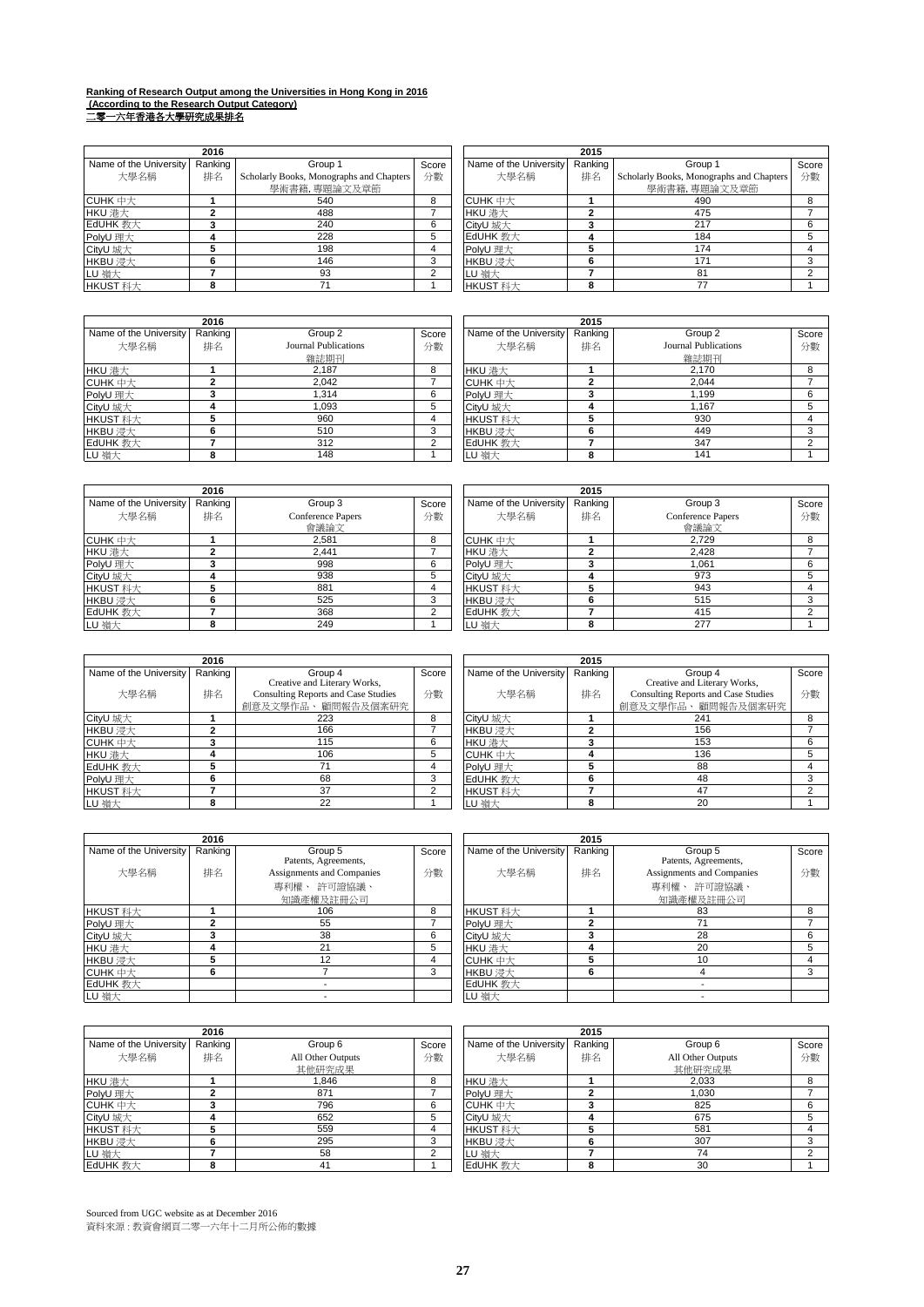#### *Appendix V*

| University Lecturer and Student ratio 大學教師學生人數比率 2016 |  |
|-------------------------------------------------------|--|
|-------------------------------------------------------|--|

| Name of the University | Ranking | No. of Academic Staff $*_1$ | No. of Student $*_2$ | Lecturer and Student ratio |
|------------------------|---------|-----------------------------|----------------------|----------------------------|
| 大學名稱                   | 排名      | 教師人數*1                      | 學生人數*2               | 教師學生人數比率                   |
| EdUHK 教大               |         | 456                         | 4,726                | 1:10                       |
| HKU 港大                 |         | 1,450                       | 16,145               | 1:11                       |
| HKUST 科大               | 2       | 823                         | 9,204                | 1:11                       |
| CUHK 中大                |         | 1,365                       | 16,571               | 1:12                       |
| PolyU 理大               |         | 1,230                       | 14,806               | 1:12                       |
| CityU 城大               | 6       | 991                         | 12,424               | 1:13                       |
| HKBU 浸大                | 6       | 506                         | 6,587                | 1:13                       |
| LU 嶺大                  | 8       | 192                         | 2,595                | 1:14                       |

Sourced from UGC website as at June 2017 資料來源 : 教資會網頁二零一七年六月所公佈的數據

City University of Hong Kong (CityU) 香港城市大學(城大)

Hong Kong Baptist University (HKBU) 香港浸會大學(浸大)

Lingnan University (LU) 嶺南大學(嶺大)

The Chinese University of Hong Kong (CUHK) 香港中文大學(中大)

The Hong Kong Polytechnic University (PolyU) 香港理工大學(理大)

The Hong Kong University of Science and Technology (HKUST) 香港科技大學(科大)

The University of Hong Kong (HKU) 香港大學(港大)

The Education University of Hong Kong (EdUHK) 香港教育大學(教大)

 $*_1$  The ranking is according to the Staff Number (Full-time Equivalent) in Academic Departments of UGC-funded Universities by Source of Salary Funding, University, Staff Grade and Mode of Employment.

\*1 排名按薪金的資金來源、大學、職級及受聘形式劃分的教資會資助大學的教務部門職員人數(相當於全職人數)作統計。

 $*_2$  The ranking is according to the Student Enrolment (Full-time Equivalent) of UGC-funded Programmes by University and Level of Study.

\*2 排名按大學及修課程度劃分的教資會資助課程的學生人數(相當於全日制人數)作統計。